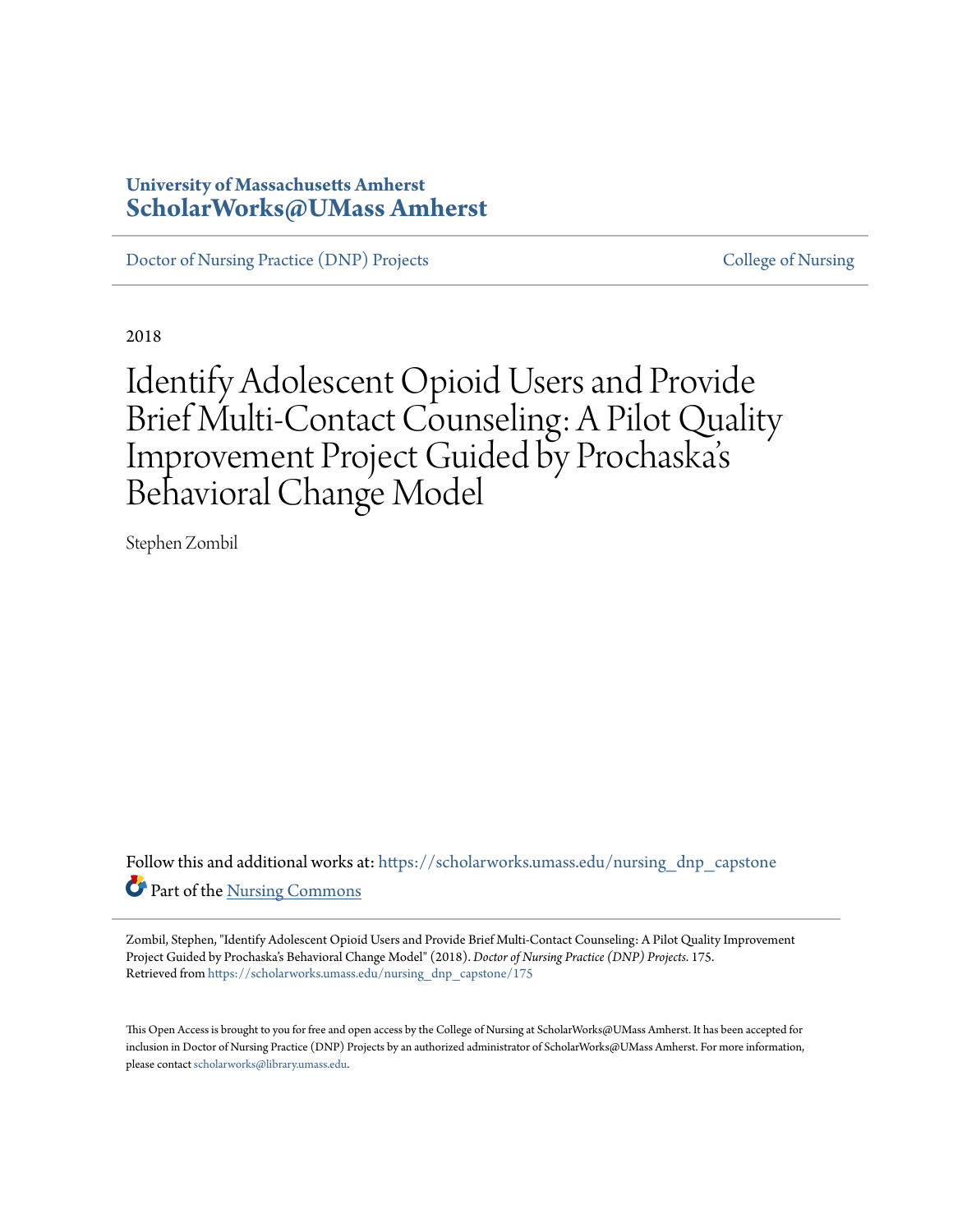Identify Adolescent Opioid Users and Provide Brief Multi-Contact Counseling: A Pilot Quality Improvement Project Guided by Prochaska's Behavioral Change Model

> Stephen T. Zombil University of Massachusetts

> > College of Nursing

Capstone Chair: Jean DeMartinis, PhD, FNP-C

Gean & De Martinis Approved:

Capstone Committee Member: Kimberly Dion, PhD, RN, CNE

Date of Submission: April 12, 2018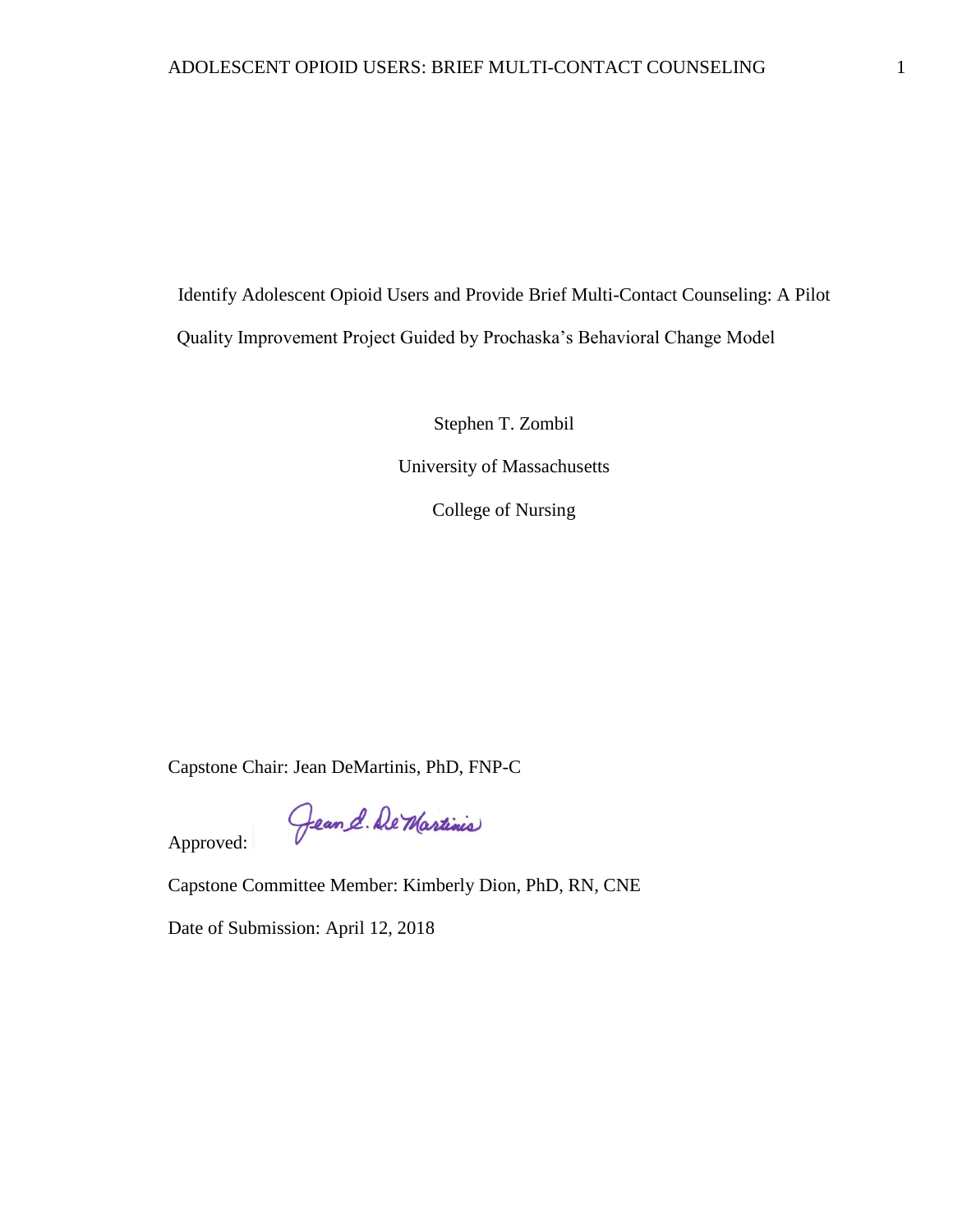#### **Acknowledgements**

<span id="page-2-0"></span>First, a big thank you goes to the Lord Almighty for how far He has brought me. This work would not have been possible without Him granting me good health, strength, knowledge, and wisdom needed for the completion of the project.

I respect and thank Dr. Och for providing me an opportunity to do the project in Island Counseling Center. I thank all the six providers at the center who administered surveys and did the brief counseling with the client participants which made me complete the project duly.

I would also like to express my deepest appreciation to my committee chair, Dr. Jean DeMartinis who has the attitude and the substance of a genius. Without her guidance and persistent help, this project would not have been possible.

I also want to thank Dr. Dion; Dr. Aselton; Dr. Abelard; Dr. Black; and Dr. LeBlanc for their support and guidance. I also thank Karen Ayote; and Andrea Juno who are both non-faculty staff at the College of Nursing for their help and assistance offered to help me succeed in the program.

Nobody has been more important to me in the pursuit of this project and my education than the members of my family. I would like to thank my parents (my father, Zombil, and my late mother, Pukenbaya) and my brothers (Tebon, Nyarba, and my late brother Baba); whose love, support, prayers and guidance are with me in whatever I pursue. They are the ultimate role models in my life. Most importantly, I wish to also thank my loving and supportive wife, Emma, and my two wonderful boys, Joel, and Nathan, who provide unending inspiration and love.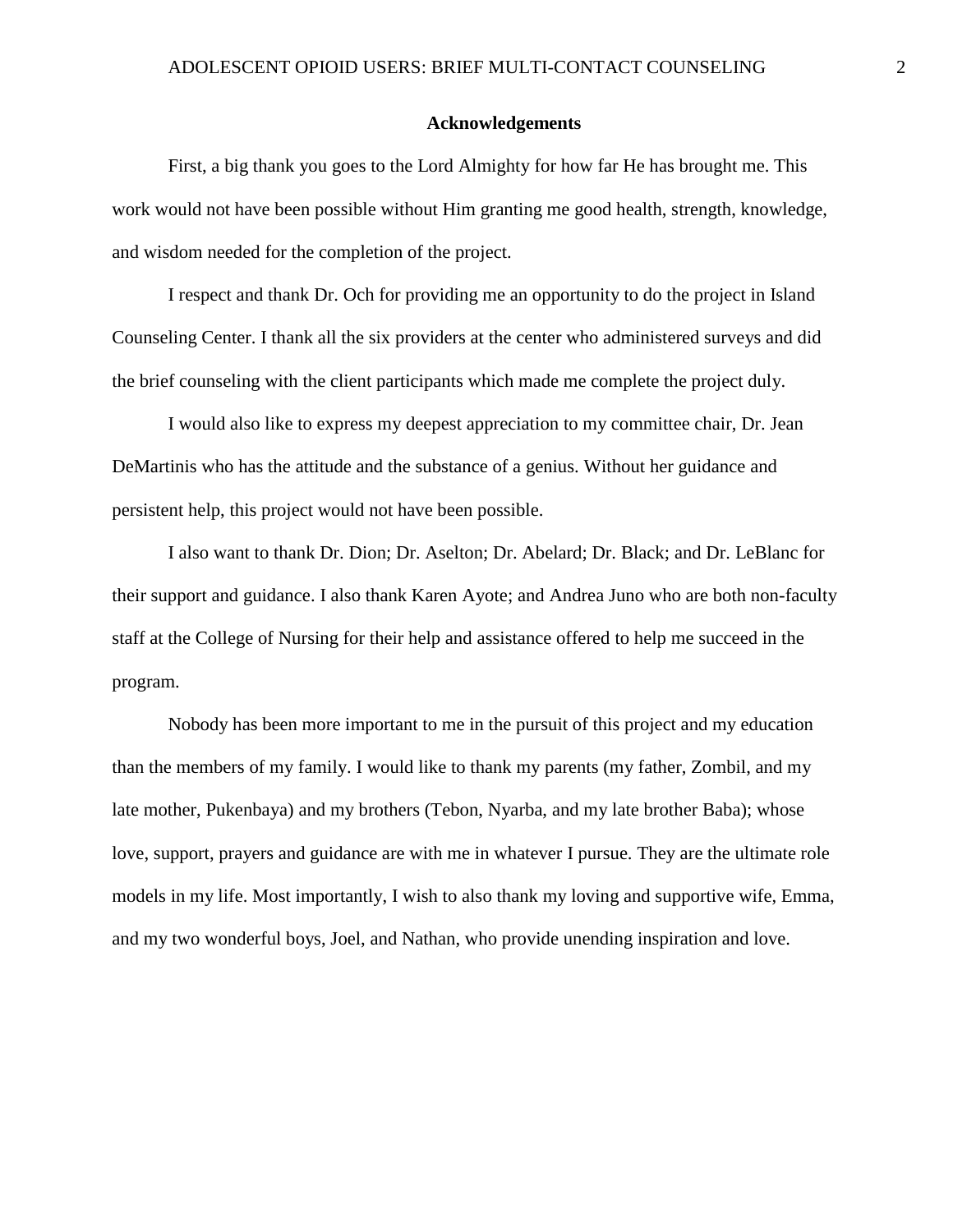# **Table of Contents**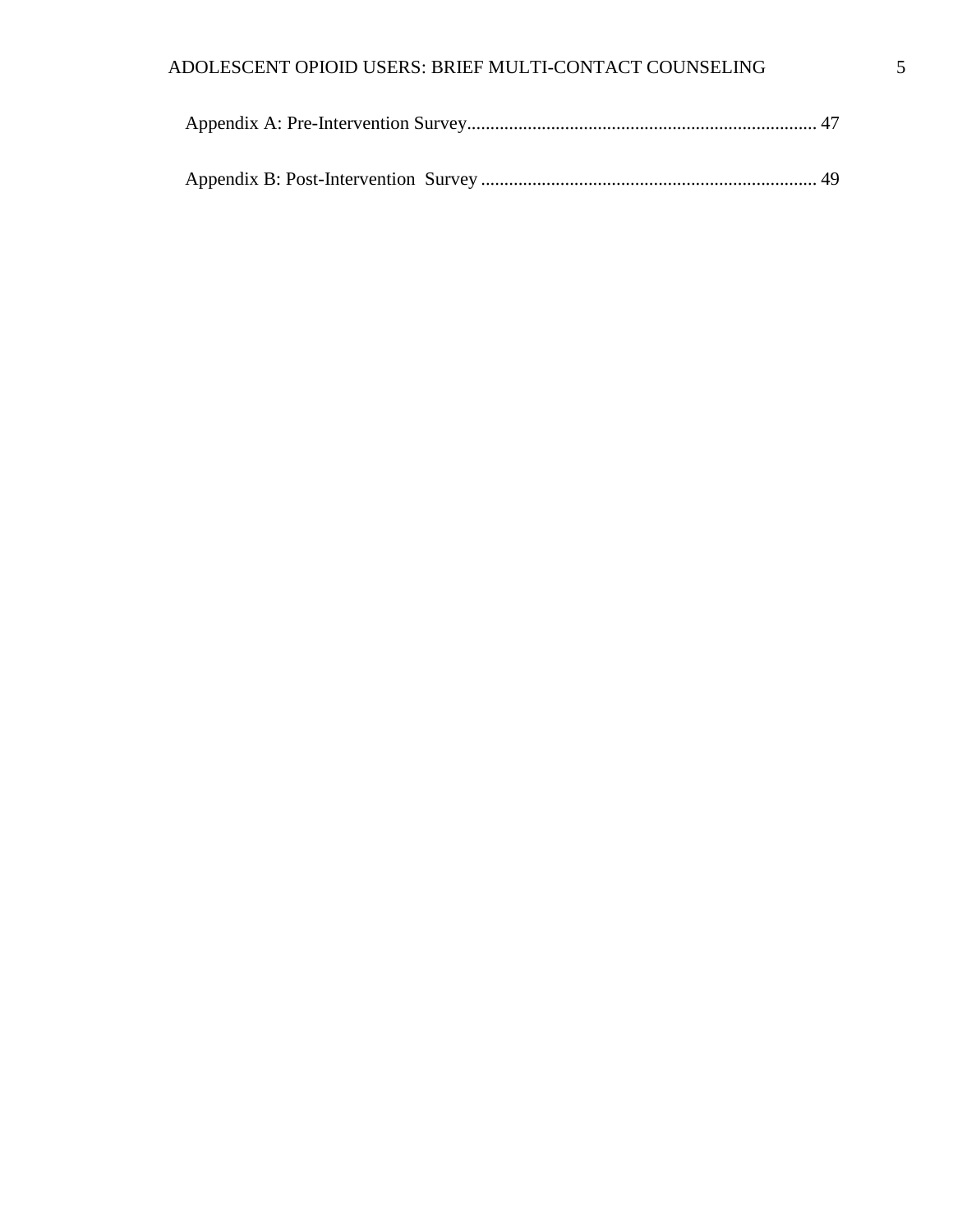# **List of Tables**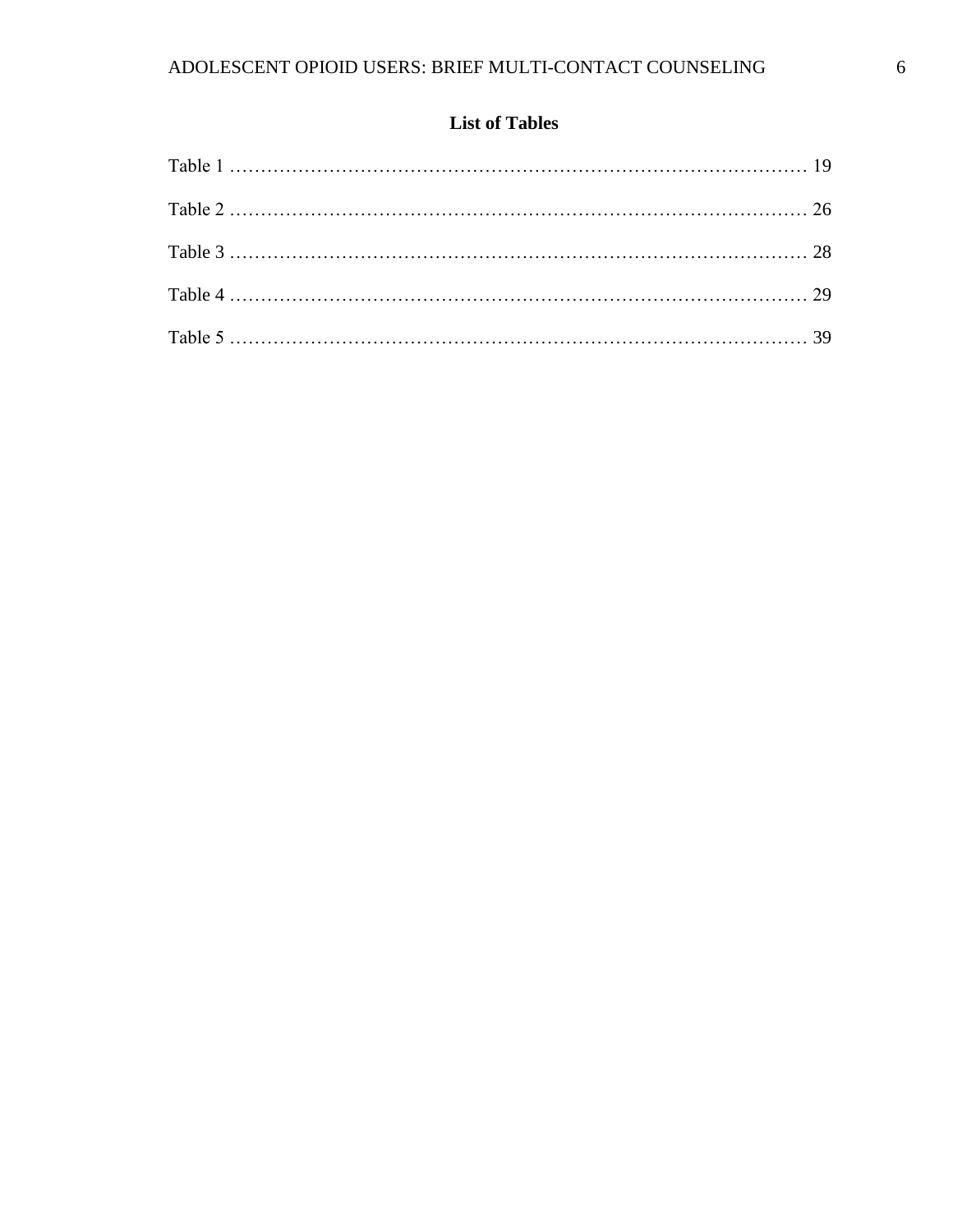# **List of Figures**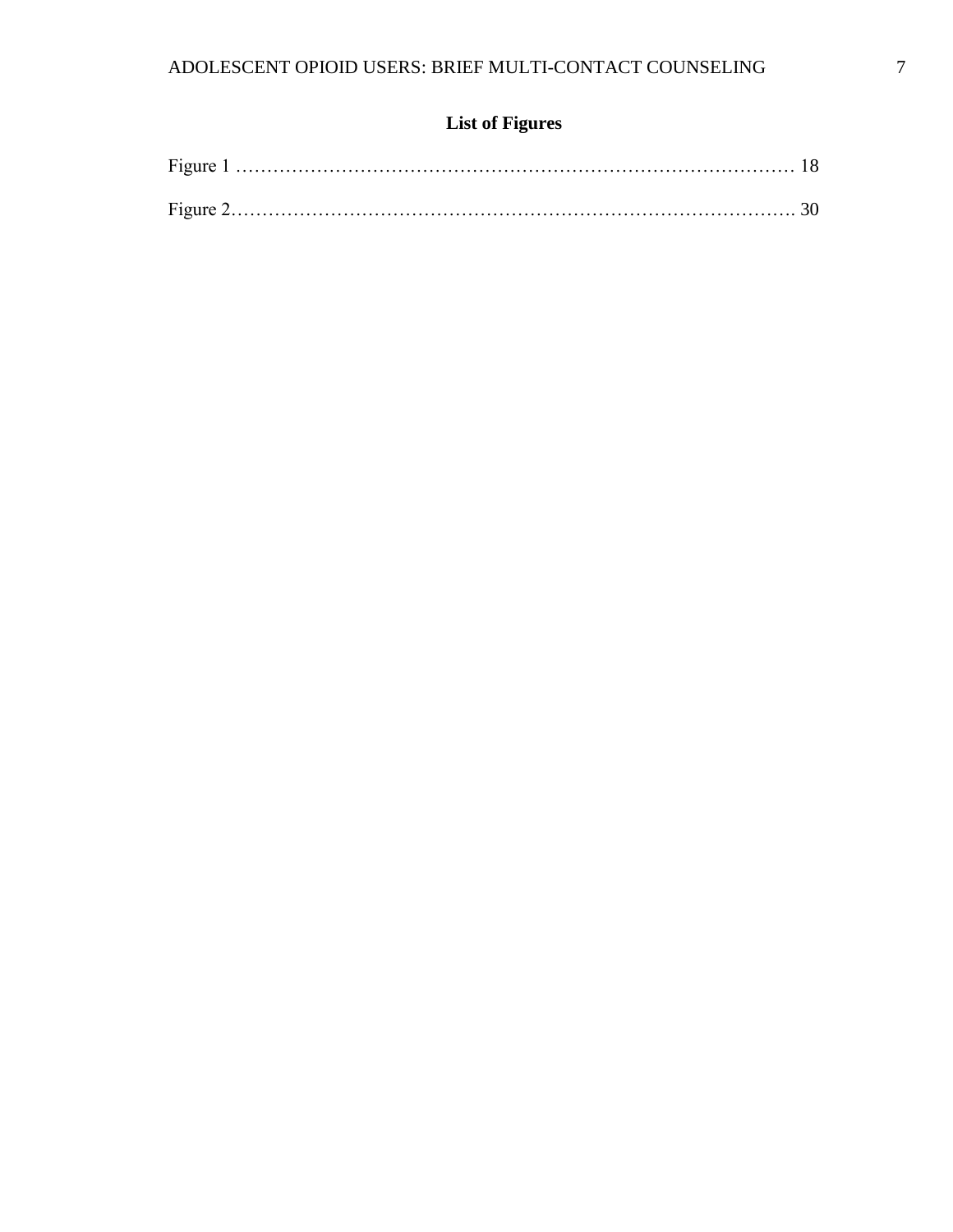#### <span id="page-8-0"></span>Abstract

*Background and Review of Literature***:** The epidemic of opioid use/dependence is consuming many lives and destroying many families across the length and breadth of the United States and the world. Public health authorities, States, and local governments as well as the public have expressed, with growing alarm, an unprecedented rise in morbidity and mortality related to drug addiction and substance abuse. Despite the prevention efforts, drug addiction and substance abuse continue to be a major issue that needs multifaceted public health approaches to solve it. *Purpose***:** The purpose of this pilot quality improvement project was to encourage behavioral change in adolescents identified as opioid users, by using a brief multi-contact counselling intervention integrating motivational interview (MI) techniques guided by Prochaska's six stages of Behavioral Change Model. *Methods***:** A pilot Quality Improvement project (QI) that incorporated a QI process plan with an educational evaluation design that used brief multi-contact counselling integrating MI techniques for adolescent opioid users. A pre and post intervention surveys were administered at the initial and last stages of the project implementation respectively. *Results***:** All participants had stopped using opioids by the end of the six weeks intervention period and had committed to change their opioid use behavior. *Conclusion***:** Brief multi-contact counselling intervention integrating MI techniques guided by Prochaska's six stages of Behavioral Change Model is effective in encouraging behavioral change among adolescents abusing opioids.

*Keywords***:** Opioid use among Adolescents; Brief Counseling; Motivational Interviewing; and Trans-Theoretical Model of Behavior Change.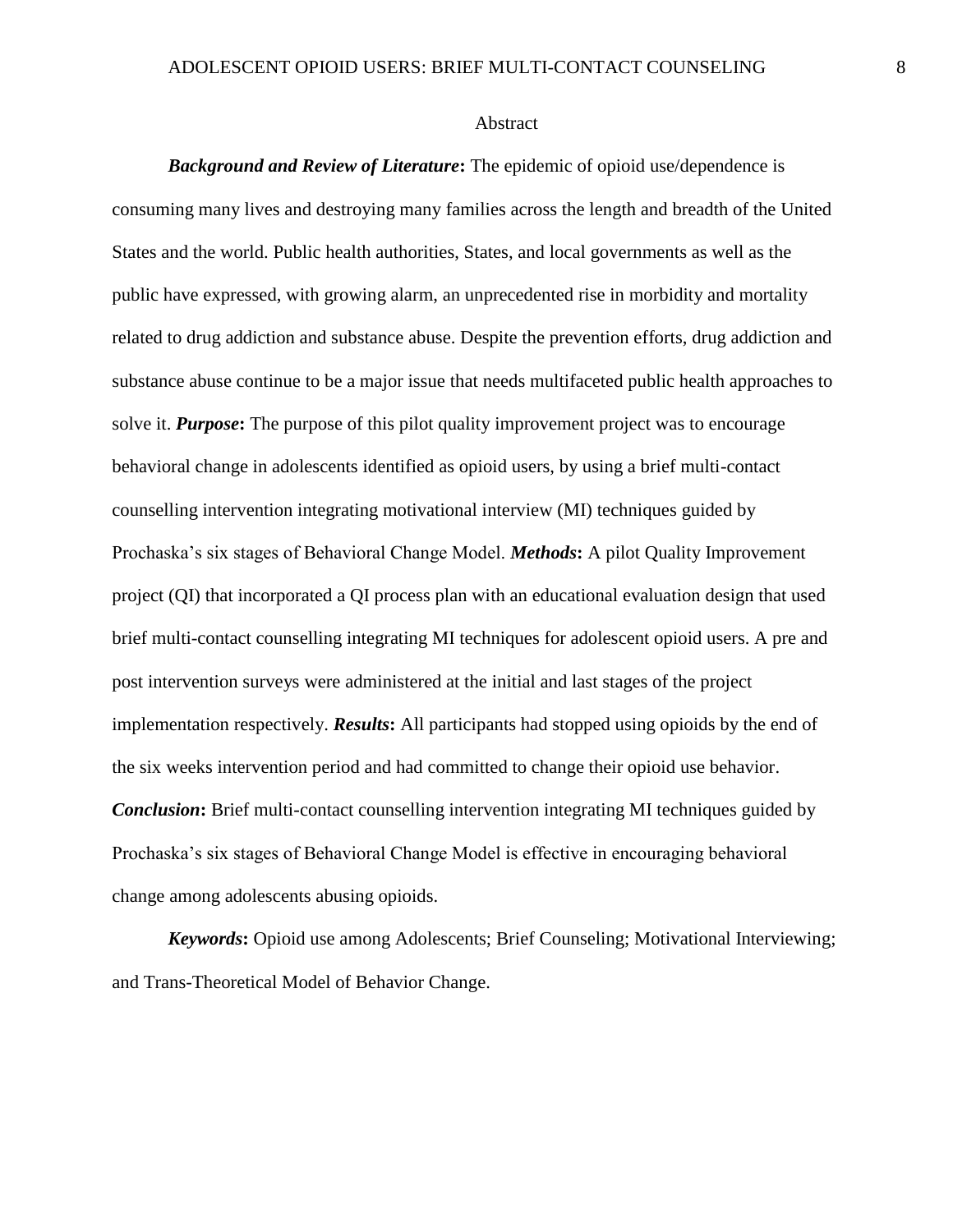Identify Adolescent Opioid Users and Provide Brief Multi-Contact Counselling: A

<span id="page-9-0"></span>Quality Improvement Project Guided by Prochaska's Behavioral Change Model

#### **Introduction**

According to Sheridan et al. (2016), the national prescriptions of opioid increased from 78 million to 108 million between the years 2005 and through 2016. Opioid use has healthy benefits if taken in small quantities and short period of time as per the prescription of the physician to relieve pain (Garland, Froeliger, Zeidan, Partin, & Howard, 2013). However, opioids also cause euphoria, which may lead the consumers to misuse it, resulting in addiction. The addiction to opioid may cause overdose and deaths among the users (Garland et al., 2013). The increased prescriptions of opioid are associated with increased abuse of the drug and its negative impacts. According to Schmidt et al. (2015), the use of opioid analgesics has increased significantly since the year 2005 and resulting in considerable public health problems. For instance, as at the year 2014, more people in the United States (US) died as a result of drug overdoses than gunshots wounds, homicide, or motor vehicle crashes. Out of the deaths, opioid deaths accounted for three in five cases of overdoses (Roberson, 2017).

Drug addiction is the continued use of drugs, despite being aware of the negative impacts (Jones, & Comer, 2015). The first time of taking a drug could be voluntary in most people, however, repeated use of the drug changes the functioning of the brain which interferes with a person's ability to resist taking the drug. As a result, a person forms an adhesive relationship with the drug, which is referred to as drug abuse and is categorized as a disease (Jones & Comer, 2015; Piazza, & Deroche-Gamonet, 2013).

The adolescent population is at higher risk of being impacted with the opioid epidemic. According to Hammond, Mayes, and Potenza, (2014), the adolescence period involves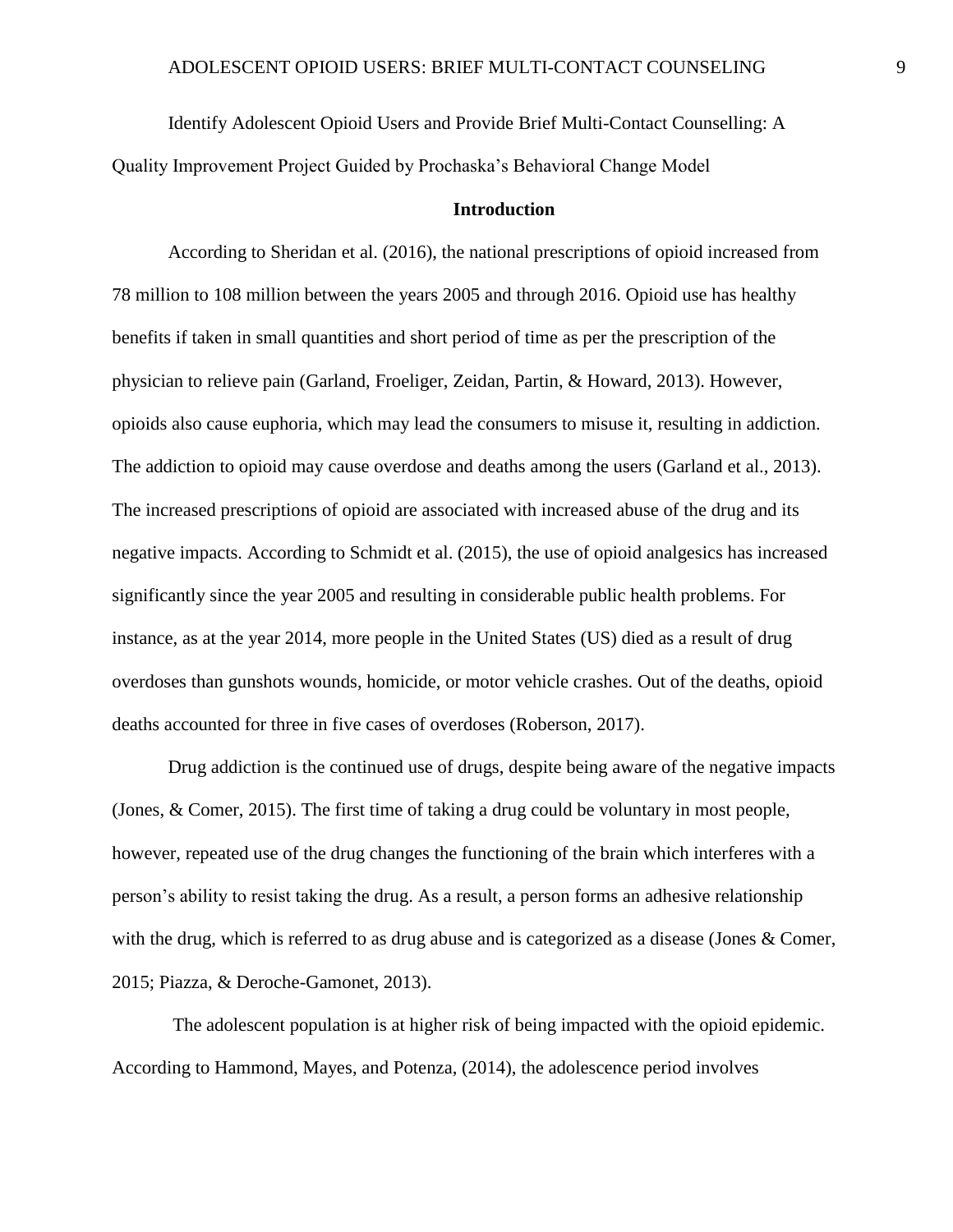psychological, biologic, and behavioral changes. Also, during adolescence, the developmental changes occur in the neural circuitry of motivation, stress, cognitive control, and reward processing which contributes to their high susceptibility to increased levels of engagement in drug use and additive behaviors (Hammond et al., 2014). Therefore, there is a need for developing effective strategies for addressing opioid abuse among the youths because they constitute the largest proportion of the population and are important in ensuring continued existence of human species (Das, Salam, Arshad, Finkelstein, & Bhutta, 2016).

#### <span id="page-10-0"></span>**Background**

Adolescence is characterized by psychological, biological, and behavioral changes which include puberty and physical maturation, individuation and identity formation, increased responsibility and independence, increased exploratory behavior, and increased peer interactions and salience (Hammond et al., 2014). Adolescence is the healthiest period in a lifetime with regard to chronic diseases, but it is also associated with increased mortality and morbidity compared to adulthood and childhood. The main causes of death among adolescents are homicides, suicides, and crashes, and are related to impulsive behaviors and cognitive control which are exacerbated by drug use and dependence (Das et al., 2016; Hammond et al., 2014).

Studies indicate that opioids are among the most abused drugs in the youthful population of the US (Das et al., 2016; Garland et al., 2013; Hammond et al., 2014; Roberson, 2017; Sheridan et al., 2016). The national estimates of the year 2010 indicated that approximately 6.2% of the adolescents' population aged between 12 years and 17 years and 9.5% of 12th grade pupils were engaged in nonmedical use of controlled pain reliever medications (Young, McCabe, Cranford, Ross-Durow, & Boyd, 2012).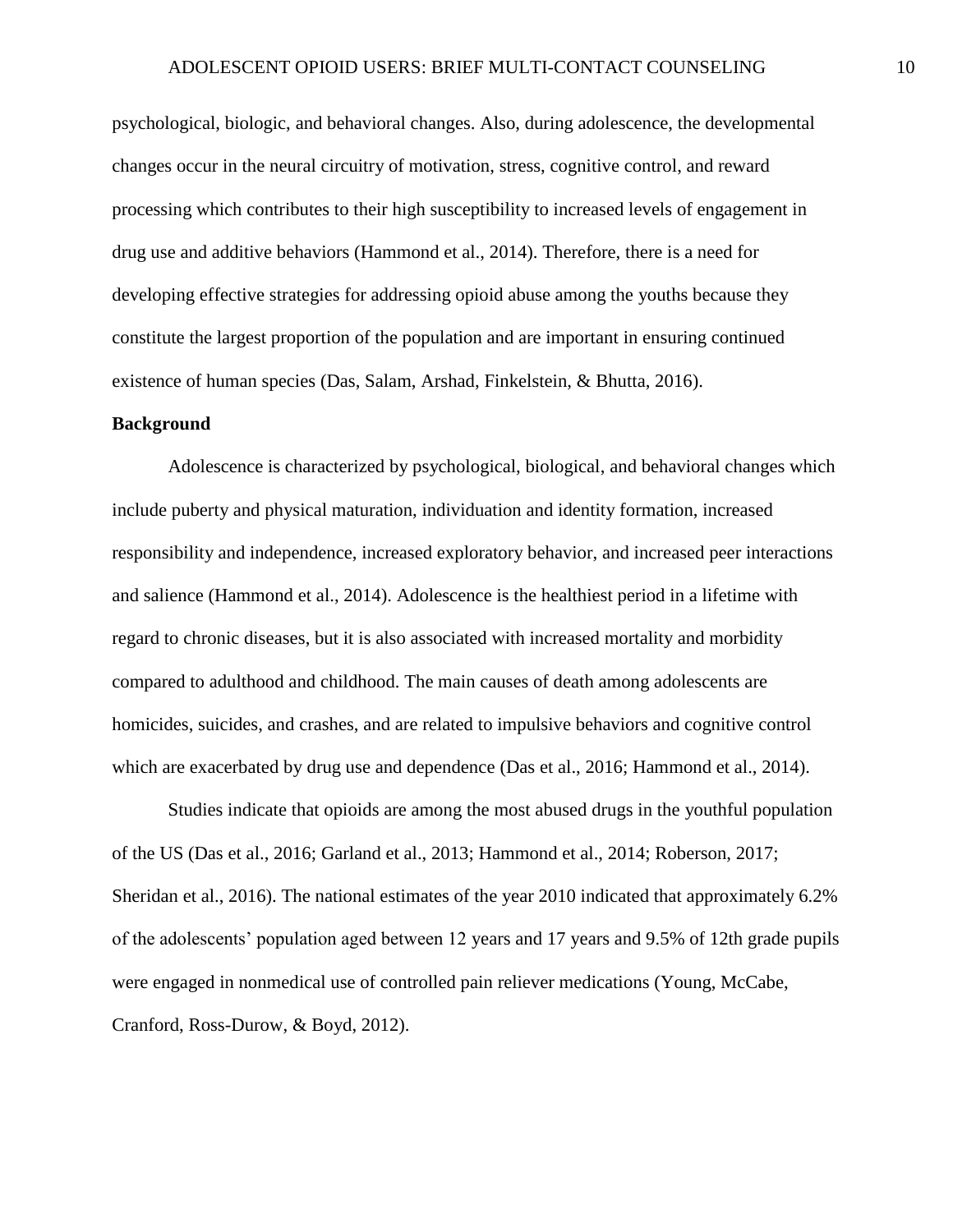There are several interventions for opioid use and dependency among adolescents. The most effective interventions are designed to address salient risk as well as protective factors which are family, community, and/or individual levels and are founded on relevant psychosocial theories regarding the origin of substance use and abuse. Das et al. (2016) conducted a systematic review of interventions for drug and substance abuse among adolescents and outlined several effective strategies which include school-based interventions, digital platforms, policy level interventions, incentives, and multicomponent interventions. According to Blume (2016), culturally relevant prevention programs such as community/family based rather than individual focused interventions are effective in addressing drug and substance abuse among adolescents. Motivational Interviewing (MI) is a psychological intervention that is also used for assisting drugs and substance users (Catley et al., 2016).

#### <span id="page-11-0"></span>**Problem Statement**

Adolescents have been identified by most studies as the population that is more susceptible to the problem of drug abuse and addiction. Adolescents who are engaged in drugs are at higher risk of acquiring infectious diseases such as Human Immune Viruses (HIV) and Hepatitis C Viruses (HCV); mortality; and morbidity. The problem of drug abuse and addiction is aggravated by not only knowledge deficits and other factors on the part of drug users about risky behaviors, but also by providers failing to identify and to offer brief interventions to meet the individual needs of drug users.

### <span id="page-11-1"></span>**Organizational "Gap" Analysis of Project Site**

The Island Counseling Center (ICC) is an outpatient psychiatric facility located in Worcester, Massachusetts. It has staff members from diversified cultures who serve patients from multicultural backgrounds. The ages of patients seeking behavioral health care services at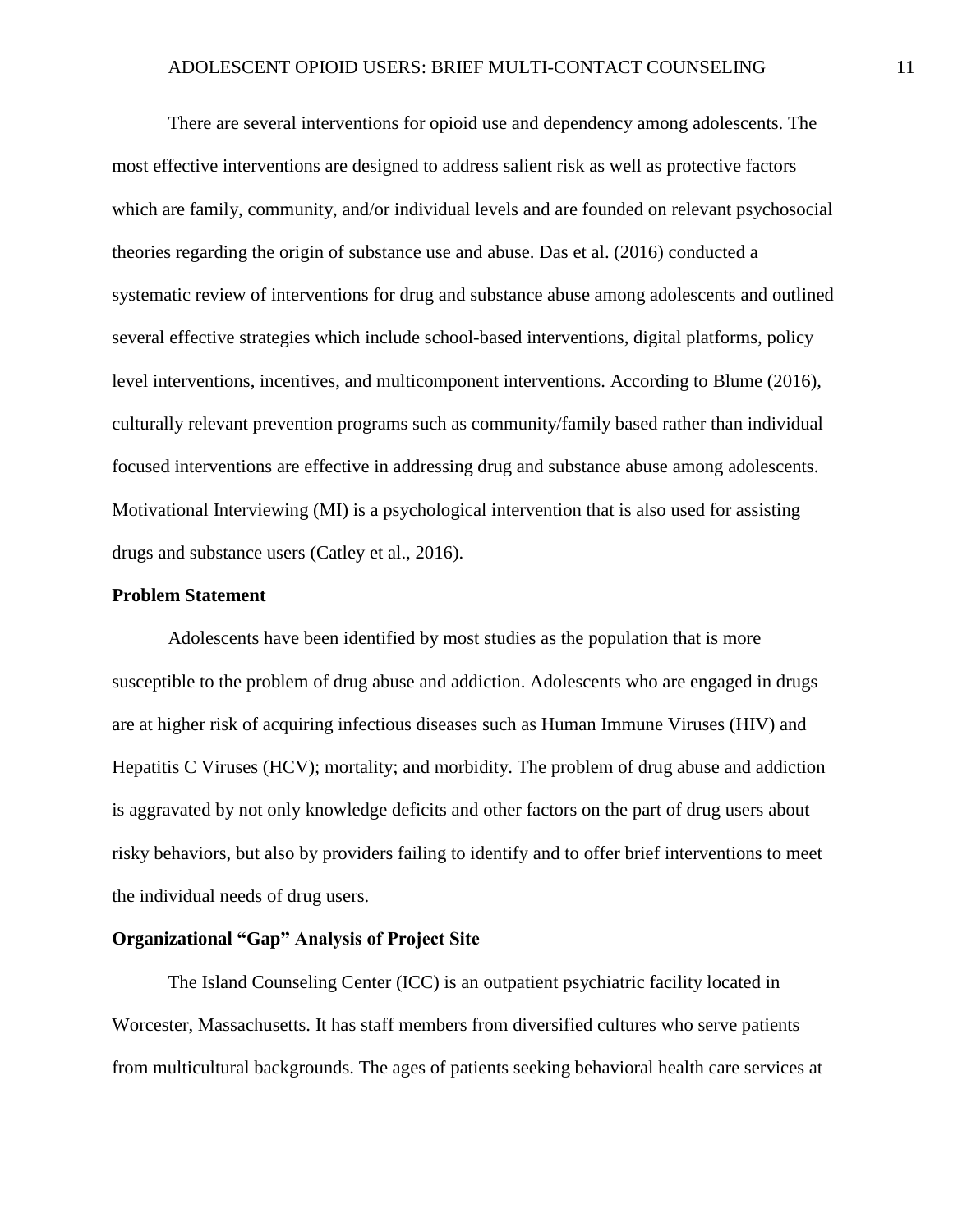the ICC range from eight years to hundred years old. In recent years, there has been an increase in the number of patients with psychiatric, drug abuse, and addiction problems, especially among the adolescent population seeking care at the facility. The problem is that most of the patients suffering from co-occurring disorders of substance use disorders (SUD) are appropriately identified by provider, but the providers provide longer and weekly counseling sessions and the relapse rate among users especially the adolescent population continue to increase. Therefore, the facility's staff members were willing to use an evidence-based practice to promote positive health outcomes of the population that has an elevated risk of the negative consequences of opioid abuse and dependence.

#### **Review of the Literature**

<span id="page-12-0"></span>Evidence used in developing the literature review section for the capstone project was gathered from PubMed Central (PMC) and EBSCOhost databases. The literature review section contains the following main subtopics: Opioid use among adolescents; brief multi-contact counseling; and Trans-Theoretical Model (TTM) of behavior change. The inclusion criteria for articles in the project were that the articles must have had evidence ranging from levels I to IV, and articles published after the year 2013. The exclusion criteria included the articles with evidence of level V to VIII. Level I evidence articles involve Randomized Controlled Trials (RCTs), II involve cohort and ecological studies, III are case control studies, and IV are case series. Studies with level V evidence are systematic reviews and meta-synthesis, VI are single descriptive studies, and VII are expert opinion (Kay et al., 2016). Settings on the databases were adjusted to produce articles published after the year 2013. The following is the number of articles that were revealed in PMC and EBSCOhost databases respectively based on search terms. Using search terms *Opioid use among Adolescents*, 5,590 and 2,042 articles were revealed in PMC and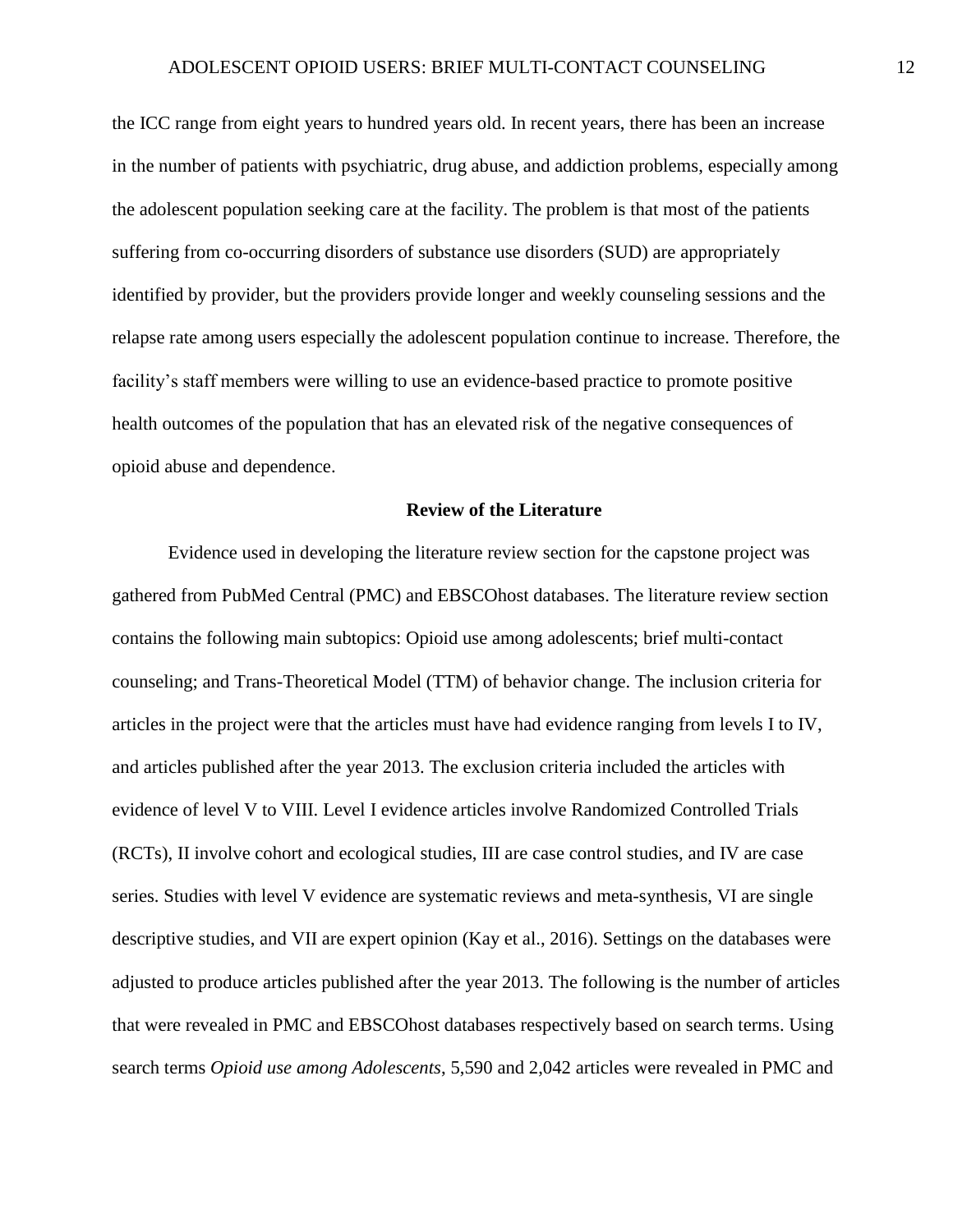EBSCOhost respectively. Using search terms *Brief Counseling*, 14,480 and 26,294 articles were revealed in PMC and EBSCOhost respectively. Search terms *Motivational Interviewing* revealed 5,895 and 16,640 articles in PMC and EBSCOhost respectively. Search terms *Trans-Theoretical Model of Behavior Change* revealed 1,663 and 1,233 articles in PMC and EBSCOhost respectively. After selecting articles based on inclusion criteria, project leader chose articles that had significant contribution on each subtopic. As a result, 12 articles have been used in developing the main subtopics in the literature review section.

#### <span id="page-13-0"></span>**Opioid use among Adolescents**

Opioids are among the most commonly abused drugs by the US adolescents (Groenewald, Rabbitts, Gebert, & Palermo, 2016). The misuse of opioids by children and adolescents in the US has significant public health consequences and is an economic burden on the society. Statistics indicate that 8.7% of 12th grade students abused opioid in the year 2015. Additionally, the annual rate in the year 2008 of unintentional deaths which are related to opioids was 3.7 in every 100,000 adolescents of ages between 15 years and 18 years (Groenewald et al., 2016). According to Fotiou, Kanavou, Richardson, Ploumpidis, and Kokkevi (2014), the misuse of opioids can be intentional or unintentional. Adolescents may aim at experiencing the moodaltering virtues of its therapeutic virtues. However, opioids use among adolescents is determined by factors such as age, gender, personality, physical and psychological health, and family background, among others. According to Veliz, Boyd, and McCabe (2013), school related factors such as sports contribute to abuse of opioids among the US adolescents. The students participate in sports that expose them to injuries, which require prescription of opioids for relieving pain. The drug is then abused because of its increased access to the students.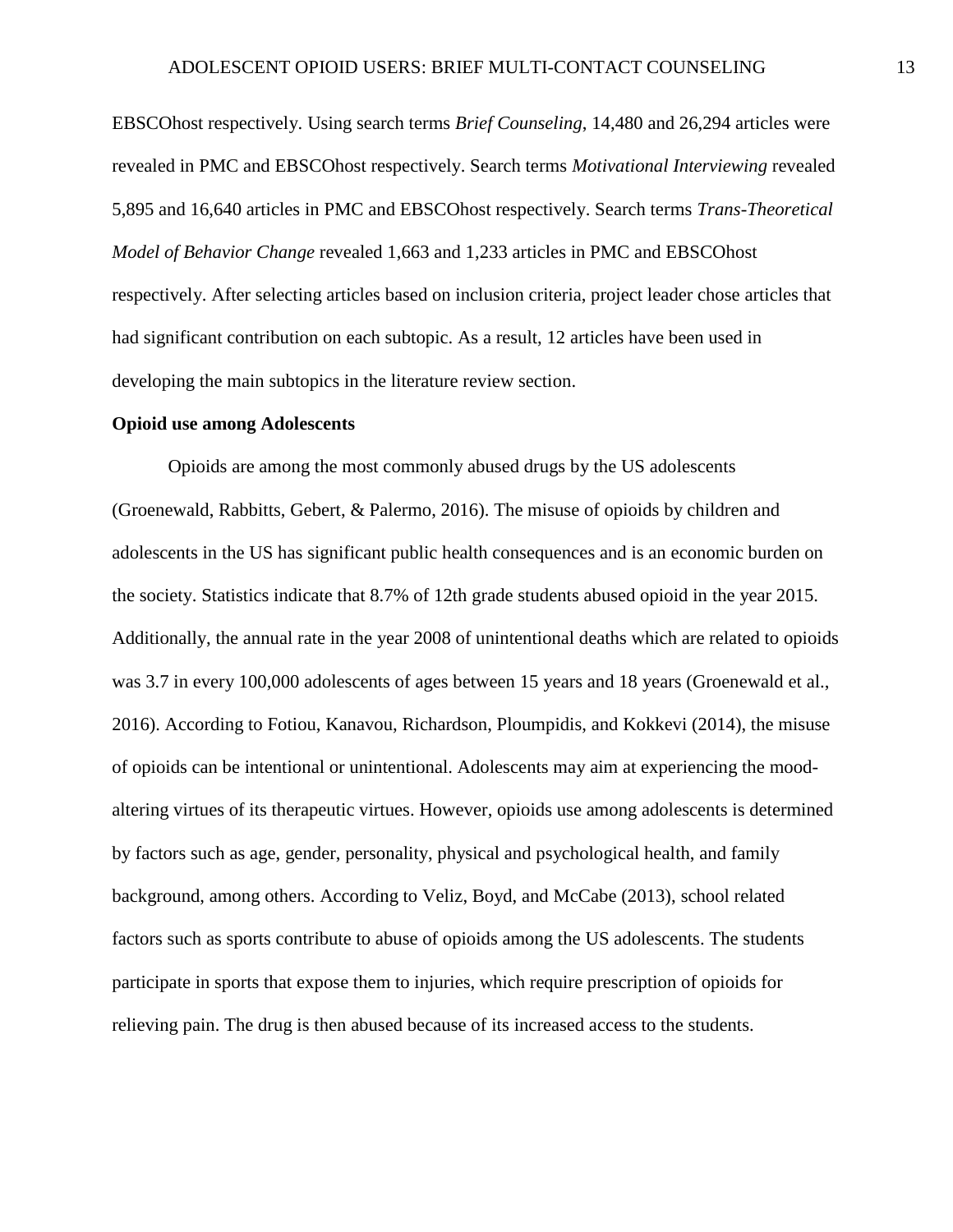#### <span id="page-14-0"></span>**Brief Multi-Contact Counseling**

Counseling sessions can last up to 90 minutes, but effective therapies for adolescents should take shorter periods (Rakauskiene & Dumciene, 2013). The concentration of adolescents reduces with increase in duration of a lesson or counseling session. As a result, brief multicontact counseling is more appropriate while offering psychotherapy for the adolescents who are addicted to opioids. Several studies have been conducted, which show the efficacy of brief counseling (Hair, Shortall, & Oldford, 2013; Rakauskiene & Dumciene, 2013; Virtanen, Zeebari, Rohyo, & Galanti, 2015). According to Hair et al. (2013), brief contact reduced long waits in a mental clinic and it enhanced positive health outcome in a pilot project. Virtanen et al. (2015), also found that very brief and structured counseling achieved positive behavioral modification among users of tobacco in a dentistry. Rakauskiene and Dumciene (2013) stated that brief counseling is suitable for adolescents at a school in improving their self-efficacy because it is brief, flexible, and well structured.

Brief counseling combined with some MI techniques can achieve more significant results in reducing drug addiction among adolescents (Christie and Channon, 2014). Motivational interviewing is a collaborative conversation that is intended to stimulate actions that change a behavior (Catley et al., 2016). According to Christie and Channon (2014), having good intentions about engaging in healthy behaviors that change lives in a positive direction and making significant lasting changes may not always be translated into actions unless a directive person centered approach that is designed to activate motivation and explore ambivalence is used. Motivational Interviewing has been found effective in changing behaviors in several studies (Catley et al., 2016; Christie, & Channon, 2014; Benzo et al., 2013).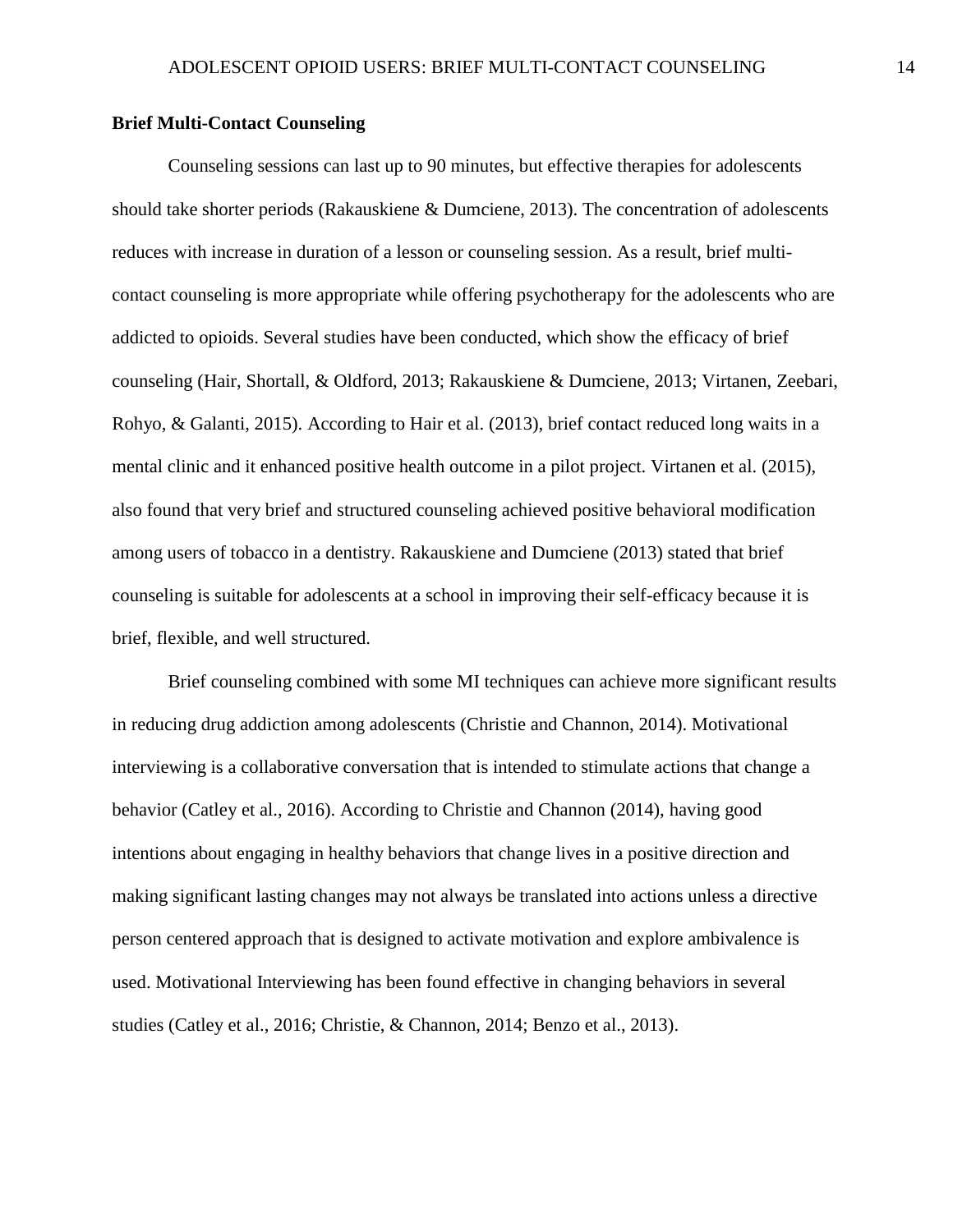#### <span id="page-15-0"></span>**Trans-Theoretical Model of Behavior Change**

Prochaska and DiClemente's Trans-Theoretical Model (TTM) of change shown in figure A is widely recognized in health research and is also used in travel behavior studies (Friman, Huck, & Olsson, 2017). According to the TTM, behavior change is a sequence of stages through which an individual progress towards a desired behavior. The TTM involves two main constructs which include: the processes of change and stages of change. The TTM is widely used because it enables tailoring of interventions to the people who are undergoing various stages of change (Friman et al., 2017). In a project by Horwath et al. (2013), the TTM behavioral processes predicted successful transition from the initial stage of pre-contemplation to the stage of action. Pirzadeh, Mostafavi, Ghofranipour, and Feizi (2015) stated that interventions that are based on the TTM are effective in achieving behavioral change in individuals.

#### <span id="page-15-1"></span>**Synthesis of Results**

Statistics and studies show opioid abuse among US adolescents is increasing (Fotiou et al., 2014; Groenewald et al., 2016; Veliz et al., 2013). The negative impacts resulting from opioid dependency among the adolescents include health deterioration, increased cases of unintentional deaths, and economic burden on the society. Adolescents of ages below 15 years are associated with opioid abuse and its misuse increases with age group, thus the need for developing interventions (Groenewald et al., 2016). Though several interventions for drug abuse exist, a strategy that involves a combination of brief multi-contact counseling and MI is promising in addressing opioid misuse among the adolescents. Brief multi-contact counseling involves a conversation between the client and the patient, which lasts a few minutes. The strategy capitalizes on short sessions because clients are perceived to be more attentive within the first few minutes (Rakauskiene & Dumciene, 2013). Motivational Interviewing entails the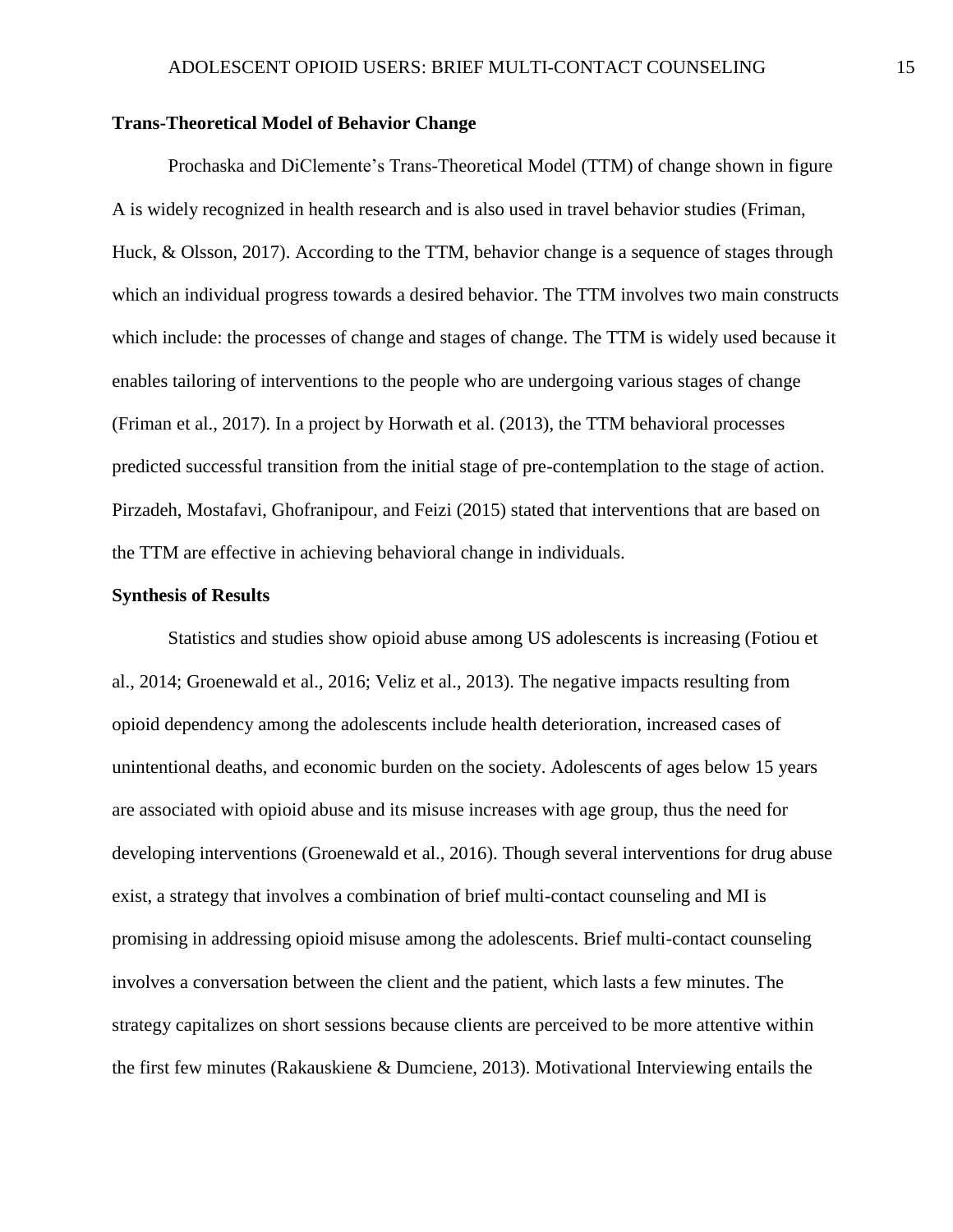psychotherapist developing a conversation with a client that stimulates actions for changing a behavior (Catley et al., 2016). The efficacy of the two interventions has been demonstrated in different studies (Catley et al., 2016; Christie, & Channon, 2014; Benzo et al., 2013; Hair et al., 2013; Rakauskiene & Dumciene, 2013; Virtanen et al., 2015). However, change in behavior occurs gradually. The TTM of behavior change describes the stages involved in behavioral change. Interventions for unhealthy behaviors that are developed based on the TTM have shown to be effective (Friman et al., 2017; Horwath et al., 2013; Pirzadeh et al., 2015).

#### <span id="page-16-0"></span>**Evidence Based Practice: Verification of Chosen Option**

Though other interventions for promoting behavior change among adolescent opioid users exist, the brief multi-contact counseling integrating MI techniques is noted to be more effective (Dumciene, 2013). Motivational Interviewing is goal oriented and client centered style of counseling that enhances change of behavior by helping clients to explore and resolve ambivalence. The problem of opioid use among adolescents could therefore be effectively addressed if they were referred for brief multi-contact counseling sessions that integrate MI techniques.

The purpose of the Quality Improvement project was to implement an effective clinical intervention that is evidence based in helping adolescent opioid users to achieve a behavior change in their opioid use behavior. The intervention was aimed at causing a positive change in behavior among the increasing number of adolescent patients with psychiatric, and drug use problems who seek care at the ICC of Worcester. The current treatment practice involves providers relying on self-reports of patients regarding their substance use behaviors and spending longer counselling sessions with them. As a result, patients are not effectively identified and treated based on individual needs.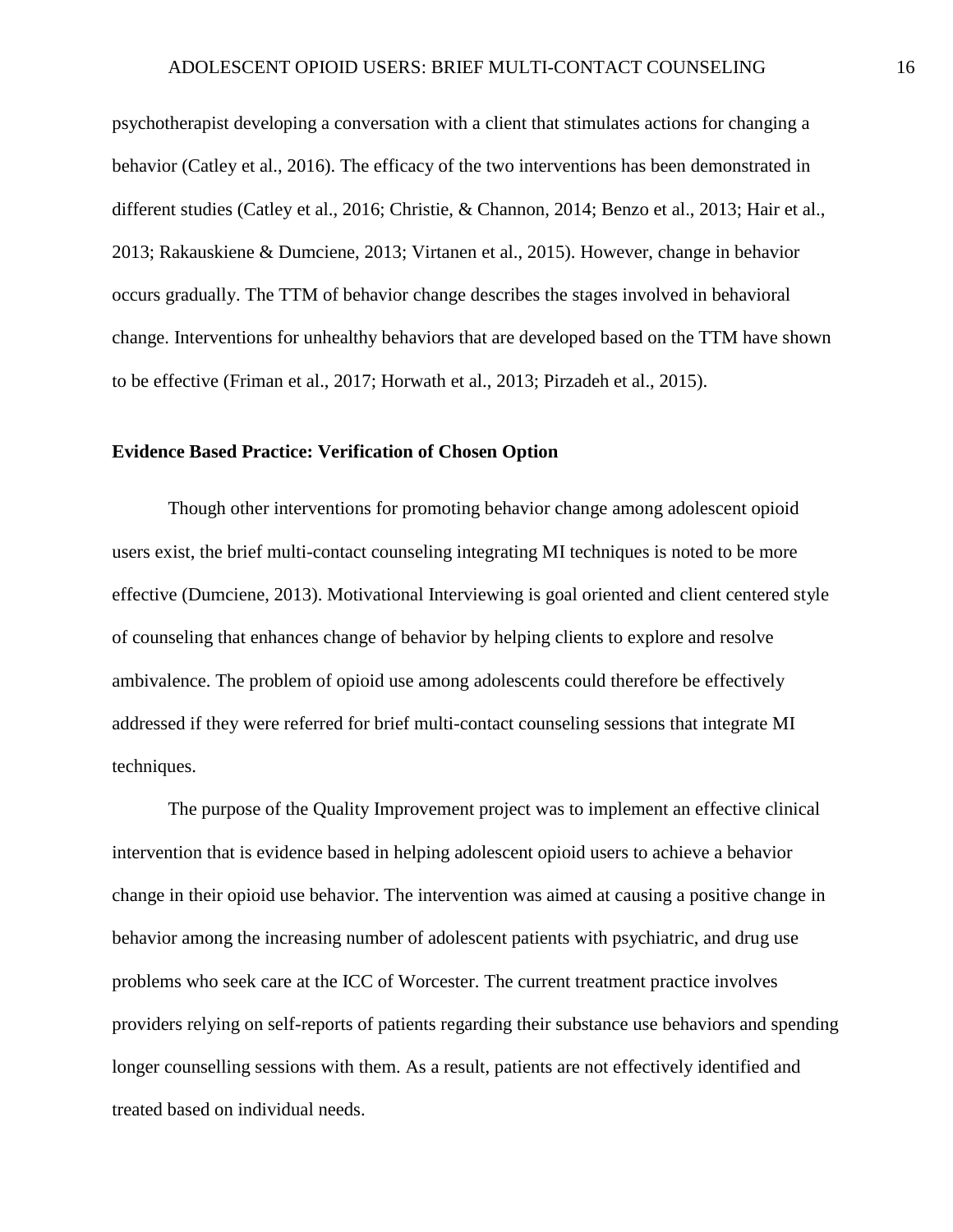In the proposed intervention, patients suffering from opioid use and related problems will first be identified based on a diagnosis of opioid use disorder as part of their medical records at the ICC. Brief multi-contact counseling integrating evidence-based interventions for facilitating change in behavior have been found to be effective (Catley et al., 2016; Christie, & Channon, 2014; Benzo et al., 2013; Hair et al., 2013; Rakauskiene & Dumciene, 2013; Virtanen et al., 2015). Therefore, using this approach by providers at the ICC could lead to a more positive patient outcome in treating the problem of opioid use among adolescents in the community. The providers will utilize concepts in the TTM in the process of behavioral change among the adolescent opioid users. Studies indicate behavioral change is gradual and effective interventions for the process are founded on the TTM (Friman et al., 2017; Horwath et al., 2013; Pirzadeh et al., 2015). This project which involves an intervention that begins with identifying adolescent opioid users using a diagnostic data; then providing brief multi-contact counseling integrating MI; and measuring behavior change using the TTM of behavior change is evidence based and likely to be effective.

#### **Theoretical Framework/Evidence Based Practice Model**

<span id="page-17-0"></span>The theoretical framework that formed the foundation for the project is the TTM of behavioral change that was first explained by Prochanska and DiClemente in 1983. The TTM integrates principles and processes of behavior change from different theories of counseling. The theory interprets behavior transformation as an intentional process which unfolds over time involving progress through six stages of change (Friman et al., 2017).

The six stages of change contained in the theory include pre-contemplation, contemplation, preparation, action, maintenance, and relapse (Friman et al., 2017) as shown in figure 1. In pre-contemplation stage, an individual is not considering change and does not intend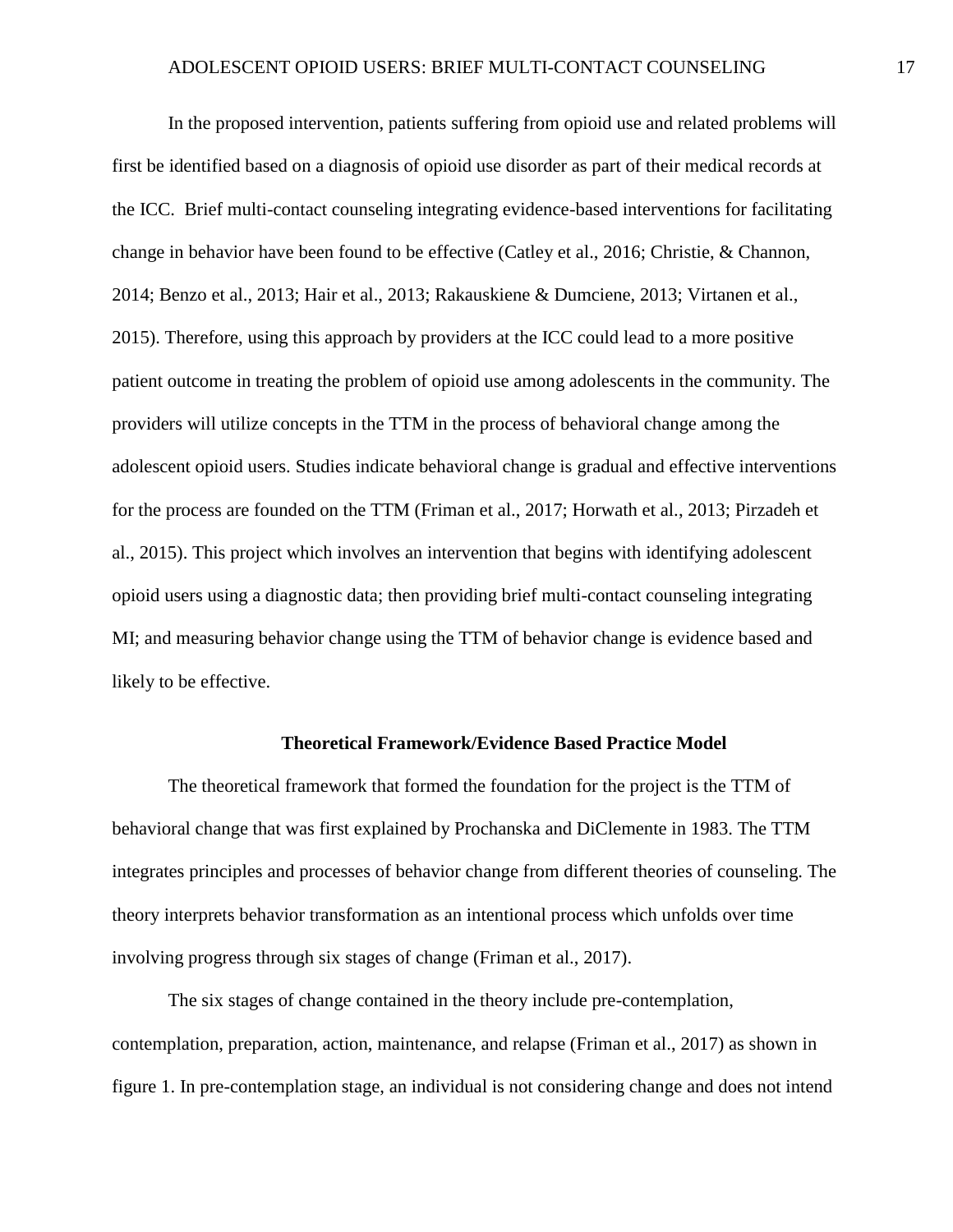to act in a period of six months. In the contemplation stage, an individual is in an ambivalent state and is considering changing the behavior in six months but is not acting. In the preparation stage, an individual must have unsuccessfully taken a step towards change but is intending to try again within a month (Friman et al., 2017). Individuals in the preparation stage need to be encouraged to develop a plan of action and to make attempts to behavioral change. In the action stage, an individual overtly modifies the behavior experience and environment to facilitate change. Measures that mitigate relapse should be taken at this stage. At the maintenance stage, the individual actively continues implementing the change plan. At the relapse stage, an individual reverts to the old behavior (Friman et al., 2017).



*Figure 1*: The Trans-Theoretical Model of Behavior Change

The TTM is aligned to the project because it involves adolescent opioid users changing from the drug use/risky behavior to non-drug use individuals. The adolescents will be assisted to change from the drug use behavior by psychiatrists or Psychiatric Mental Health Nurse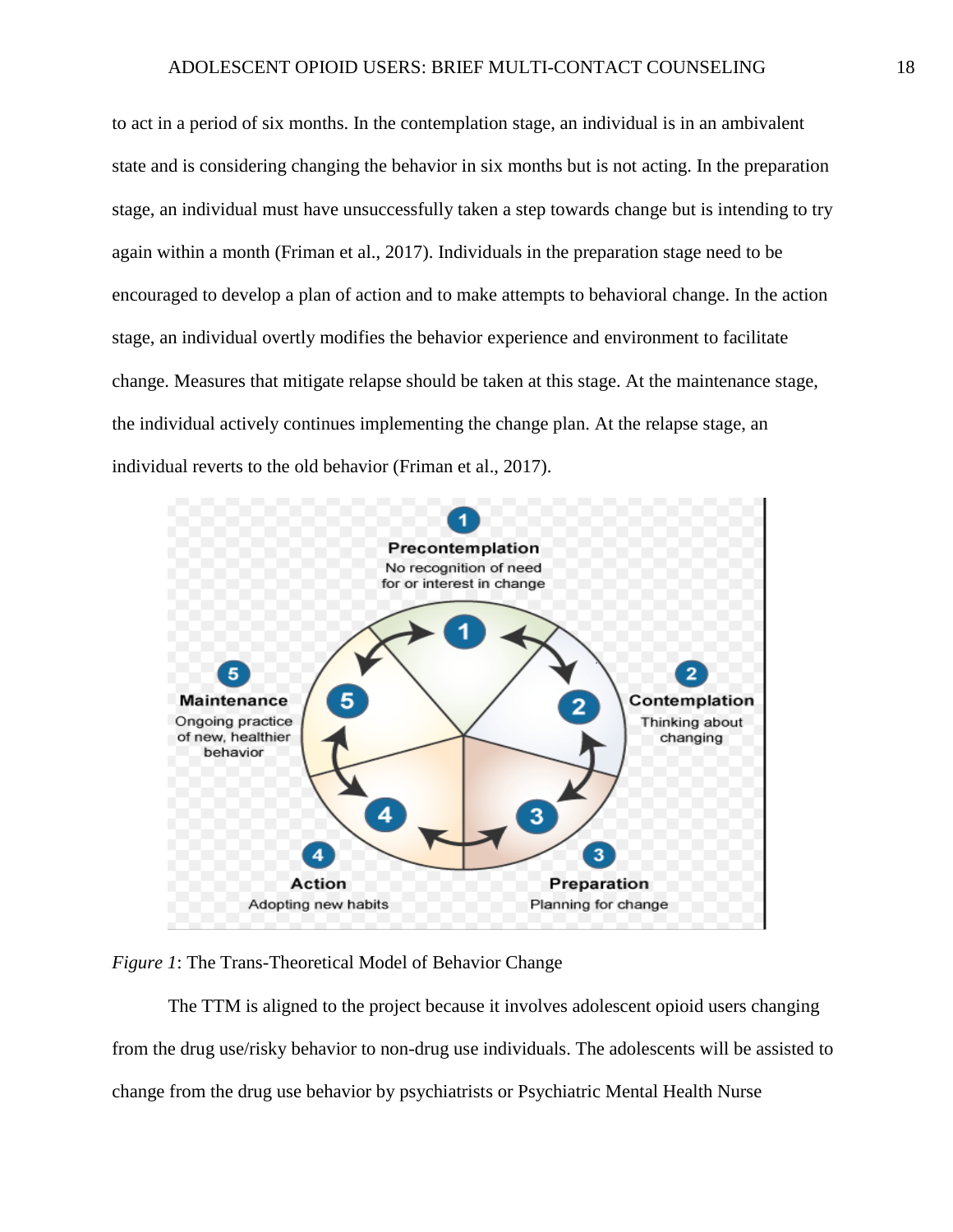practitioners (PMHNP) based on brief multi contact counseling that will integrate some MI techniques. The change process is expected to follow stages in the theoretical model of behavioral change.

### **Goals, Objectives & Expected/Actual Outcomes**

<span id="page-19-0"></span>The goals, objectives, expected and actual outcomes of the DNP project are outlined in table 1. The overarching goal of the project was to encourage behavioral change in adolescents identified as opioid users, by using a brief multi-contact counselling intervention integrating motivational interview (MI) techniques guided by Prochaska's six stages of Behavioral Change Model. The intervention had objectives designed to effect positive change in behavior among the increasing number of adolescent patients with psychiatric, and drug use problems who seek care at the Island Counseling Center of Worcester.

Table 1:

| <b>Goals</b>                                                                                                                  | <b>Objectives</b>                                                                                                                                                                                                                                                                                                                                                                                                                                                                                  | <b>Expected</b><br><b>Outcomes</b>                                                                                                                                                             | <b>Actual</b><br><b>Outcomes</b>                                                                                                 |
|-------------------------------------------------------------------------------------------------------------------------------|----------------------------------------------------------------------------------------------------------------------------------------------------------------------------------------------------------------------------------------------------------------------------------------------------------------------------------------------------------------------------------------------------------------------------------------------------------------------------------------------------|------------------------------------------------------------------------------------------------------------------------------------------------------------------------------------------------|----------------------------------------------------------------------------------------------------------------------------------|
| Increase provider<br>awareness of<br><b>BMCC &amp; MI</b><br>techniques in<br>promoting<br>behavior change<br>in opioid users | 1. Train on how to use the Prochaska's Pilot Project<br><b>Intervention Daily Tracking tool</b><br>Providers to review MI techniques<br>2. Providers to be knowledgeable about intervention based<br>on participants response to pre-intervention survey<br>questionnaire.<br>3. Providers to familiarized themselves with pre and post<br>intervention survey questionnaires prior to project<br>implementation                                                                                   | 1.40% of providers<br>will embrace and<br>incorporate BMCC<br>in their practice.<br>2. Improved<br>provider skills<br>and attitudes                                                            | 100% providers<br>embraced BMC<br>$&$ willing to<br>incorporate in<br>their practice<br><b>Goal Met</b>                          |
| Providers to help<br>Participants learn<br>needed skills to<br>reject opioids                                                 | 1. Participants to be introduced to five triggers by the end<br>of the first week.<br>2. Participants to learn how to avoid triggers by the end of<br>second week.<br>3. Participants to become aware about triggers and utilize<br>learned coping strategies by end of 4 weeks.<br>4. Participants to either progress from or remain in their<br>current stage of change by the end of intervention.<br>5. Post-intervention survey to be completed on the<br>participants at the end of project. | 1. At least 20% of<br>participants will<br>make progress<br>towards changing<br>their opioid use<br>behavior.<br>2. Participants to<br>have improved<br>quality of life and<br>harm reduction. | <b>Goal Met. 100%</b><br>attendance rate.<br>All 6 clients<br>made progress<br>towards changing<br>their opioid uses<br>behavior |

#### *Project goals/objectives, expected/actual outcomes*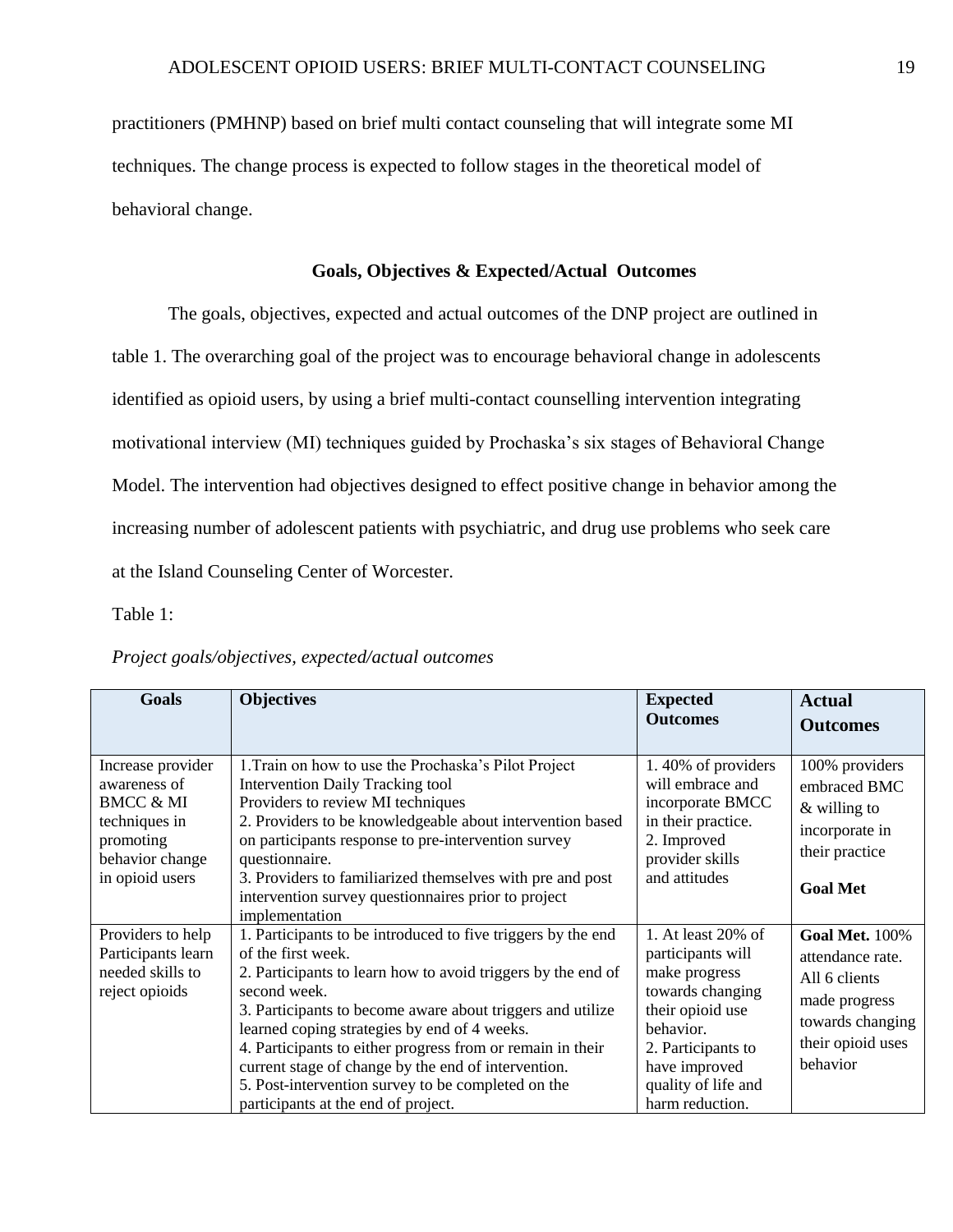#### **Project Design and Methods**

<span id="page-20-0"></span>The DNP project was a pilot Quality Improvement project (QI) that incorporated a QI process plan with an educational evaluation design that used brief multi-contact counseling integrating MI techniques for adolescent opioid users seeking care at the ICC in Worcester, Massachusetts. The purpose was to encourage behavioral change in adolescents identified as opioid users by using a brief multi-contact counselling intervention integrating motivational interview (MI) techniques guided by Prochaska's six stages of Behavioral Change Model shown in figure B. At the end, the DNP student hoped to learn where each participant fell in the six stages of Prochaska's behavioral change model and if brief multi-contact counselling could stimulate guided positive changes in behavior. Brief multi-contact counselling was appropriate in the project because typical adolescent attention span is about 9 minutes to 15 minutes (Rakauskiene & Dumciene, 2013). The project was founded on the TTM of behavioral change, thus it was expected to achieve the final outcomes as in the theory. Motivational Interviewing is client and result oriented; therefore, integrating MI techniques will be effective in ensuring the expected outcomes of the project are achieved (Catley et al., 2016; Christie, & Channon, 2014).

A Pre-intervention survey questionnaire to assess client participants self-report of knowledge on the impact of their opioid abuse was administered at the initial stage of the project implementation. The implementation of the project lasted four months based on the TTM while utilizing the brief multi-contact counseling and MI intervention. After the period of project implementation, a post-intervention survey questionnaire was administered to the participants. The procedure enabled assessment of the effectiveness of the counseling intervention and the appropriateness of TTM in the project.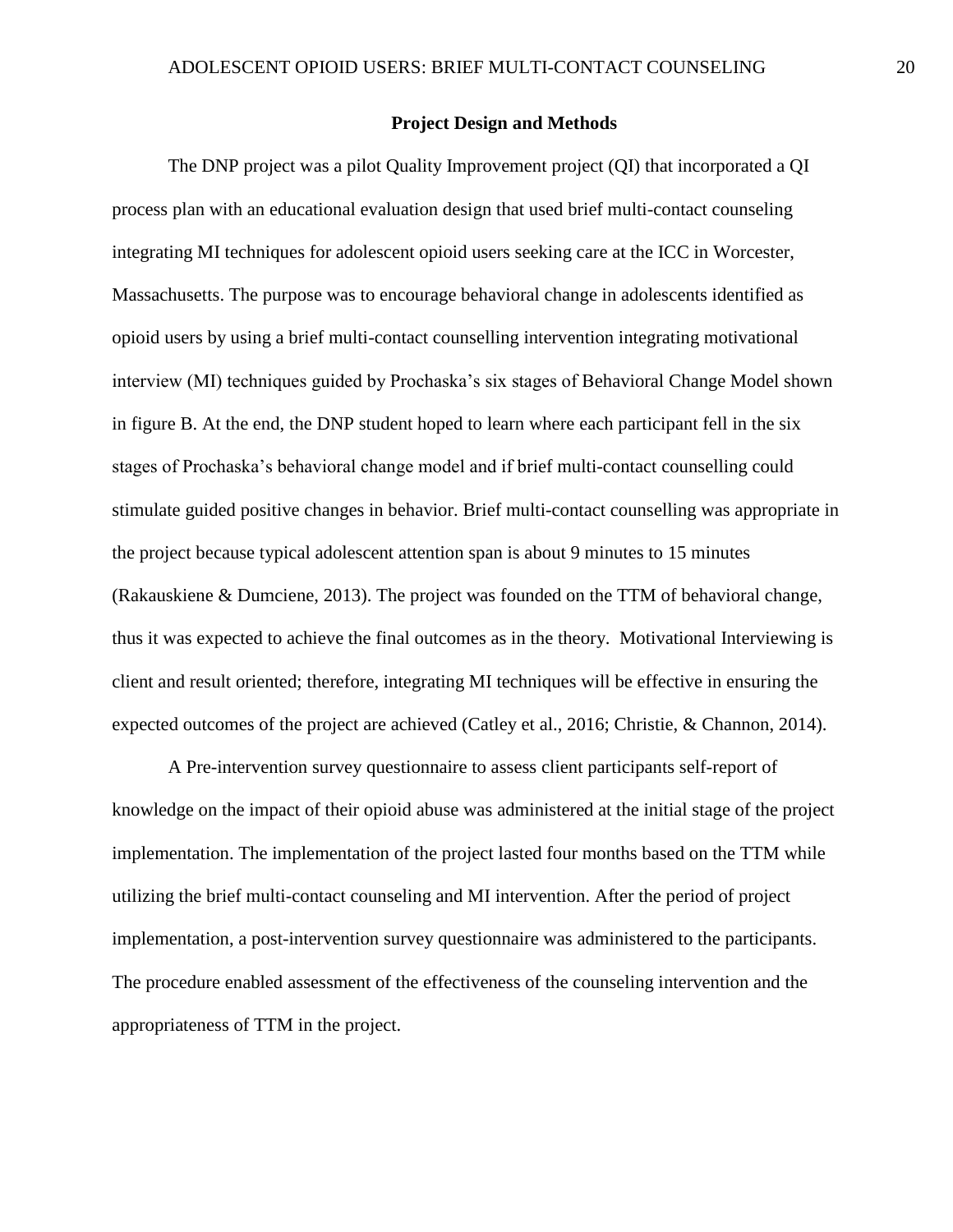### <span id="page-21-0"></span>**Setting and Resources**

The project was conducted at Island Counseling Center (ICC), an outpatient psychiatric facility that opens Daily from 8.00 am till 6.00 pm on Monday to Friday. Island Counseling Center provides psychiatric care to patients of all ages ranging from 8 years to 100 years old. The patient population consists of people from diverse backgrounds and cultures. The services provided include psychotropic management; psychotherapy; suboxen maintenance; and Transcranial Magnetic Stimulation (TMS). The staff members of the facility include seven psychiatrists, four PMHNP, five license social workers, three registered nurses, two receptionists, and five administrative support staff. The resources used in completing the project included man power of the staff members of the facility, the administration, and funds. The Doctor of Nursing Practice (DNP) student led the implementation of the project.

<span id="page-21-1"></span>**Description of the group, population or community.** Island Counseling Center is in the City of Worcester, Massachusetts. According to the 2010 U.S. Census, Worcester had a population of 181,045, of which 88,150 (48.7%) were male and 92,895 (51.3%) were female. With regards to age, 77.9% were over 18 years old and 11.7% were over 65 years old; the median age was 33.4 years. The median age for males was 32.1 years and 34.7 years for females (American Fact Finder [AFF], 2017).

<span id="page-21-2"></span>**Participants, inclusion and exclusion criteria.** Purposive sampling was used by the facility providers who were on the QI team to select eligible client participants. The size was drawn from the adolescent population seeking care at ICC in Worcester. Purposive sampling was appropriate for this project because a predetermined small sample can be used to represent the rest of a target population (van Hoeven, Janssen, Roes, & Koffijberg, 2015). The client participants consisted of 6 patients (3 males and 3 females between the ages of 11 - 20 years).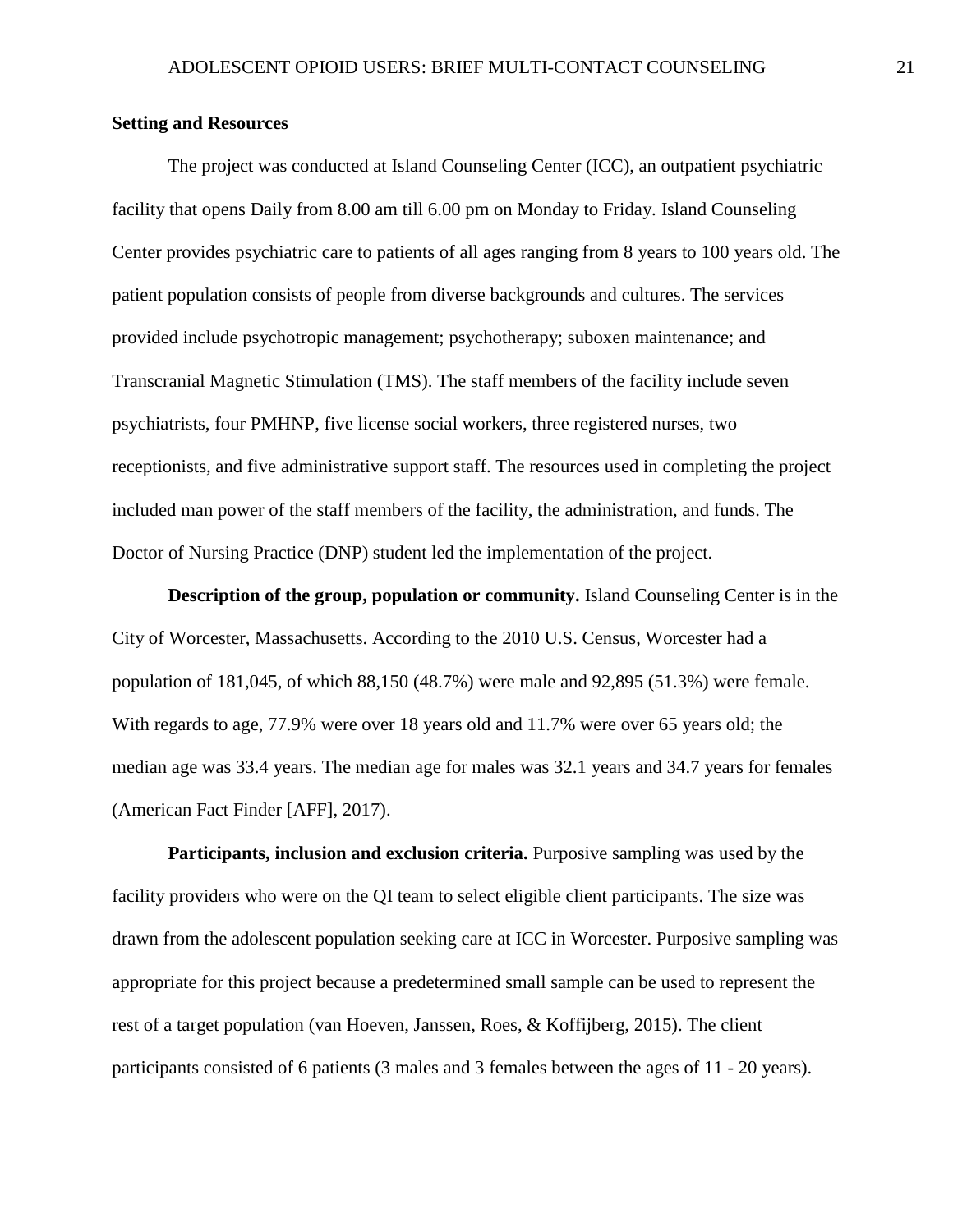The inclusion criteria included patients with a diagnosis of opioid use disorder confirmed by the QI team providers screening for these particpants through the medical records at the ICC. The qualified patient participants had to be using at least either one prescriptive or a non-prescriptive opioid. In addition, the patient participants had to be willing to provide responses to the preintervention questionnaire and a post-intervention survey after signing an informed consent form. Ethnicity was not in the inclusion or exclusion criteria.

<span id="page-22-0"></span>**Organizational analysis of project site.** The current practice for treating patients with SUD involves providers relying on self-reports of patients' addiction behaviors and engaging them in long weekly counseling sessions. The relapse rate especially among adolescent opioid users continues to be on the rise. To implement the project and cause change in the current practice, the DNP student trained the staff members of the facility about the significance of the project and encouraged them to accept it.

<span id="page-22-1"></span>**Facilitators and barriers.** The resources required in the project included funds, rooms for conducting counseling and training, and a website. One of the facilitators of the project was the acceptance of the project by the administration and willingness to fund and support it. Also, the willingness of the staff members to accept change and support implementation of the project was a facilitating factor. Clients who were expected to be non-compliant were identified in advance and provided with personalized services such as reminders and free transportation to the facility.

Training the facility healthcare workers was a facilitator of data collection. The DNP student was not required to be available at every stage of data collection. Providers working with the participants were able to fill the Prochaska's Intervention Tracking tool with ease. The QI team's experience in working with adolescents was also helpful in data collection where filling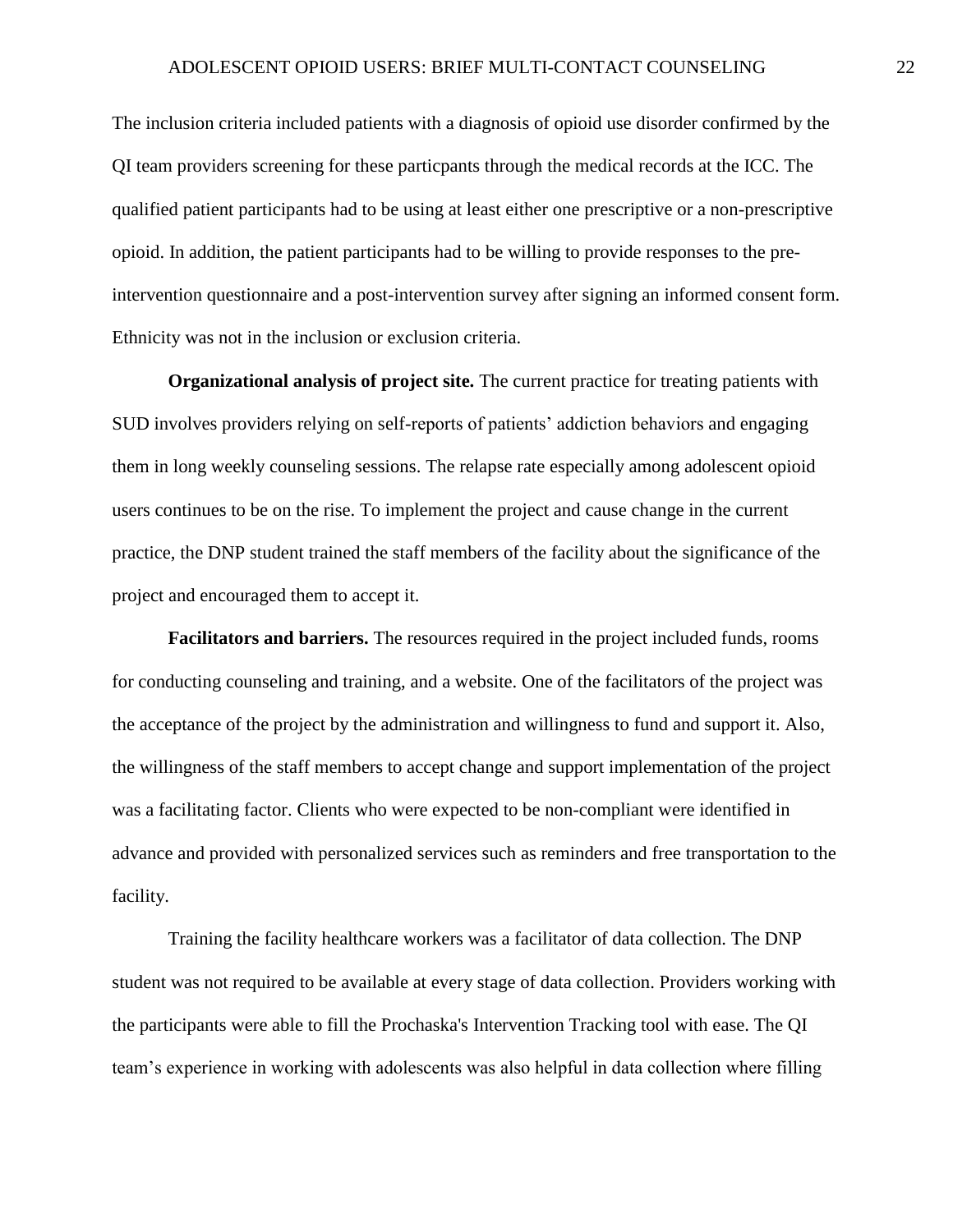of questionnaires was involved. The data collection phase went smoothly without any interruptions or barriers.

Unlike other behavioral change counseling programs where client retention is a problem, in this project, the QI team witnessed a hundred percent attendance rate because of the following effective measures that were adopted by the QI team with the goal of increasing therapy attendance:

- The most effective strategies were offering the client participants their choice of appointment date and time
- Reminding the client participants of upcoming appointments via phone calls 1 hour and 30 minutes prior to their appointments was also one of the most effective method for reducing Treatment refusal (TR) and premature termination (PT)
- Transportation for pick up and drop off was offered to client participants who had difficulty accessing transportation to and from the counseling center. Four out of the six client participants benefited from this offer
- The provision of lunch to client participants who came for appointment during lunch time also went a long way to increase client retention and decreased TR. Three of the client participants benefited from this offer. The DNP student footed the bill for the daily lunch.

#### **Implementation and Data Collection Procedures**

<span id="page-23-0"></span>The implementation and data collection for the project lasted six weeks. The implementation mainly focused on three phases which were *pre-intervention*; *intervention*; and *post-intervention*.

In the *Pre-intervention phase*, the University of Massachusetts, Amherst (UMass) Internal Review Board (IRB) approval was obtained prior to initiating the DNP project. A six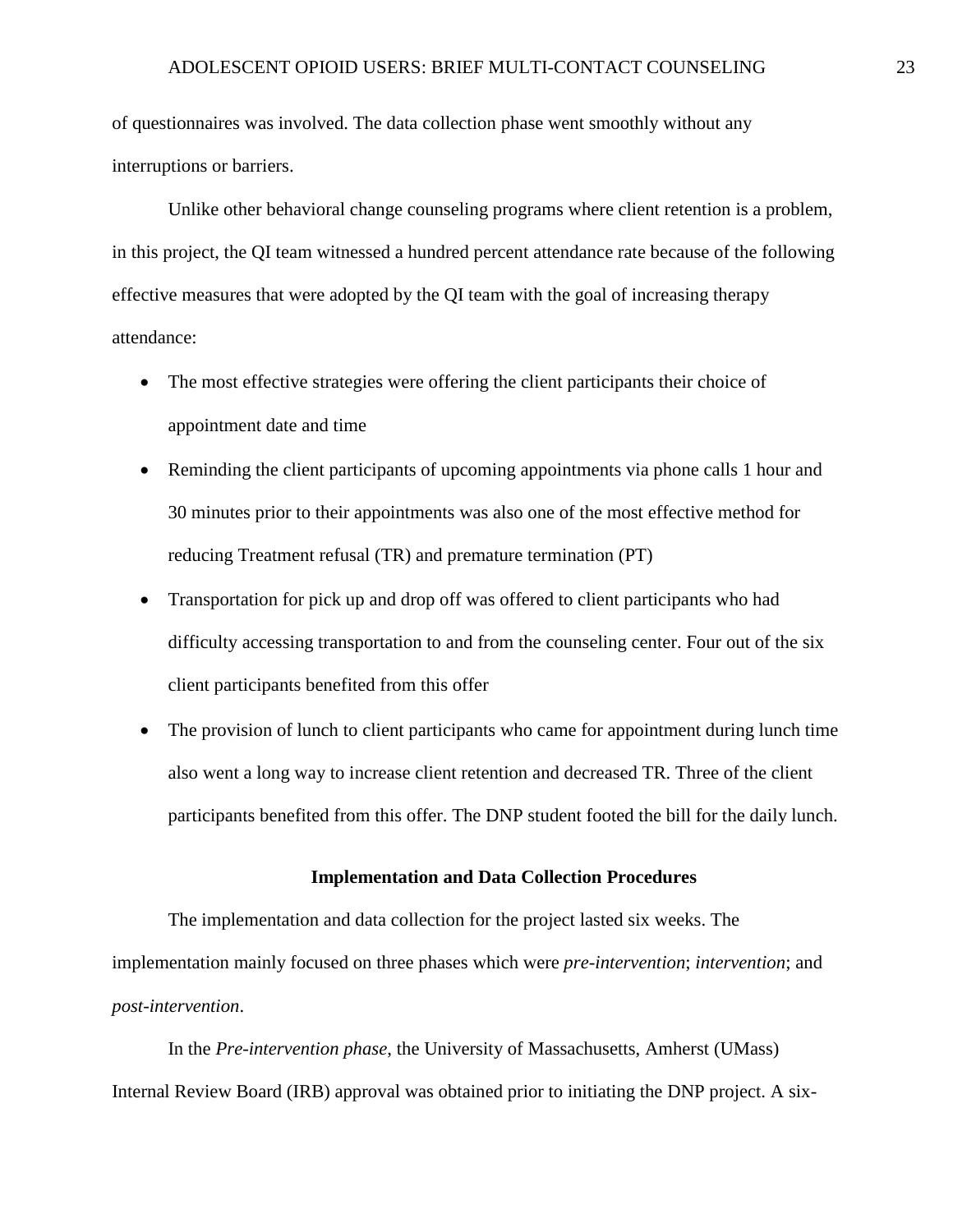member QI team consisting of four PMHNPs and two psychiatrists was formed and led by the DNP student. The DNP student led, monitored, and managed training sessions for the six members. The team members who were employees of the center identified the required resources and established processes required to achieve the objectives of the project. For instance, the team was responsible for preparation regarding informal discussions with participants, pre- and postsurveys questionnaires contained in Appendix A and B respectively, and Prochaska's Pilot Project Intervention Daily Tracking tool shown in table 2. The recruitment of participants; administration of pre and post intervention survey questionnaires to participants; and the brief multi-contact counseling sessions with participants was done by the team.

As part of the Pre-intervention phase, the team identified adolescent opioid users who meet criteria for inclusion as participants. A participant had to be diagnosed with opioid use disorder and the level of risk associated with their opioid abuse behavior. The DNP student played no role in the recruitment of participants and did not in any way have any contact with participants. In addition, to ensure standardization across board, the DNP student held a one-day orientation session with the team to familiarize themselves with the Prochaska's Pilot Project Intervention Daily Tracking tool and to understand the need for the counseling sessions to be brief, lasting 15 -20 minutes Daily. The team members all acquired knowledge in counseling techniques including MI techniques as part of their professional training to become practitioners and therefore did not need an in-depth orientation from DNP student on how to integrate MI techniques in their counseling sessions with participants.

During the *Intervention phase***,** the QI team focused on the implementation and monitoring of pre-intervention survey questionnaires and brief multi-contact counseling sessions integrating MI technique to effect change in a participant's problem behavior. After IRB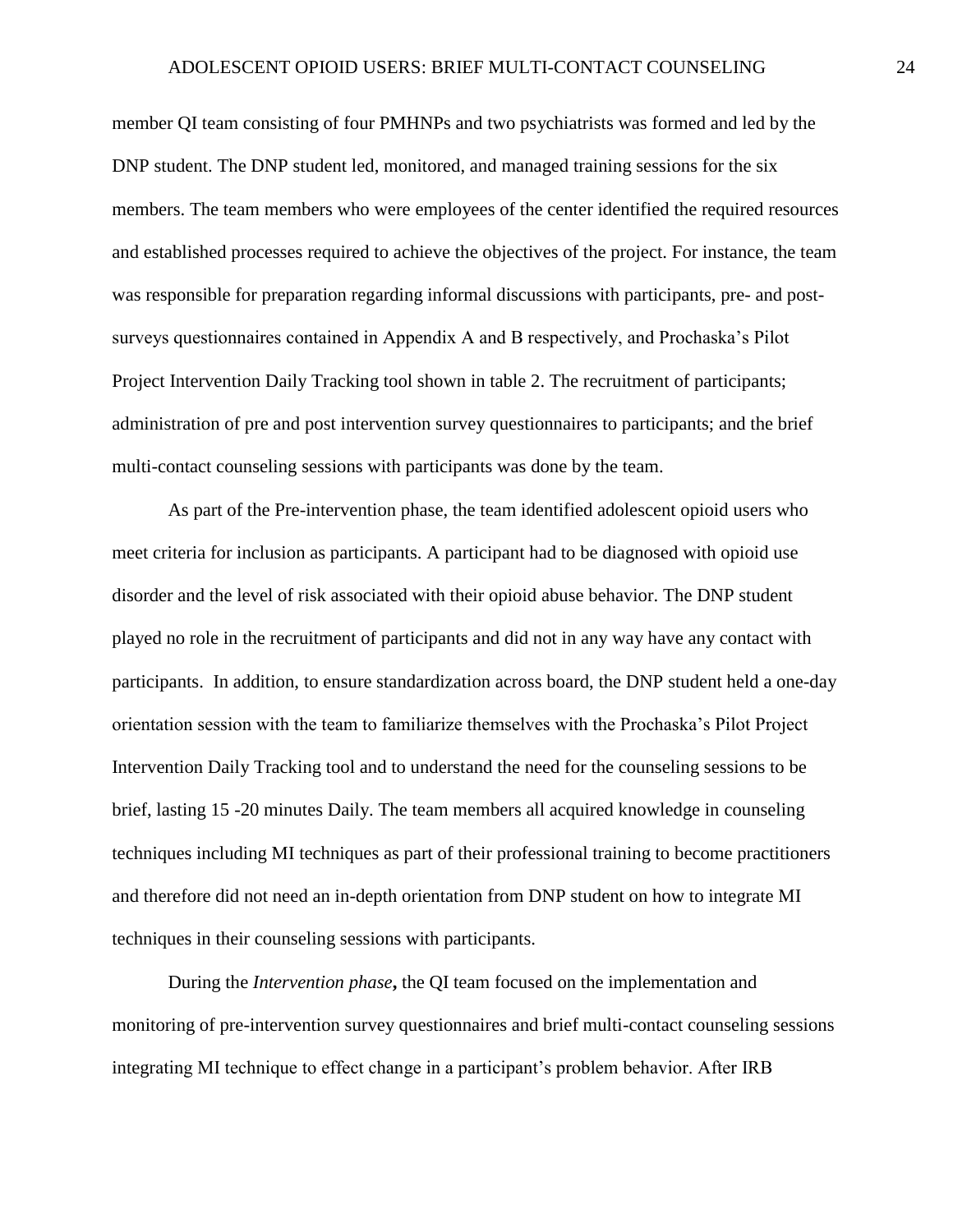approval, the QI team adopted a sample matched set of 6 providers with 6 client participants approach. With this approach, each of the six providers chose one client/participant that matched the inclusion criteria within one week to administer pre intervention survey questionnaire and determine which stage of change they were at in Prochaska's behavioral change model. Each of the team members then held a brief counseling session with the chosen participant lasting 15 -20 minutes daily from Monday to Friday over 6 weeks and tracked daily activities using the Prochaska's Pilot Project Intervention Daily Tracking tool. The QI team leader, the DNP student checked in and communicated with providers twice a week regarding the process of counseling sessions and to field questions about the use of Prochaska's Pilot Project Intervention Daily Tracking tool. The providers only shared with the DNP students de-identified data since the DNP student was not directly involved in providing counseling to participants.

In the *Post-intervention phase,* post –intervention survey questionnaires were administered by each of the providers for their chosen participants 6 weeks after the intervention. The DNP student met with the QI team for a focus group discussion where the providers presented case briefs with de-identified data regarding a participants' progress through the pilot and outcomes. The DNP student took notes, recorded anecdotes and field questions, asked for summary comments and their interpretations of impact, and asked whether the project outcome was a sustainable possibility or not at the time - if yes, were they willing to make it the baseline in subsequent strategies for addressing opioid use/dependence among adolescents in the facility – and if not sustainable, what do they think is needed. After the focus group session with the providers, the DNP student collected all de-identified data and the completed Prochaska's Pilot Project Intervention Daily Tracking tool sheet for analysis with the six-member team.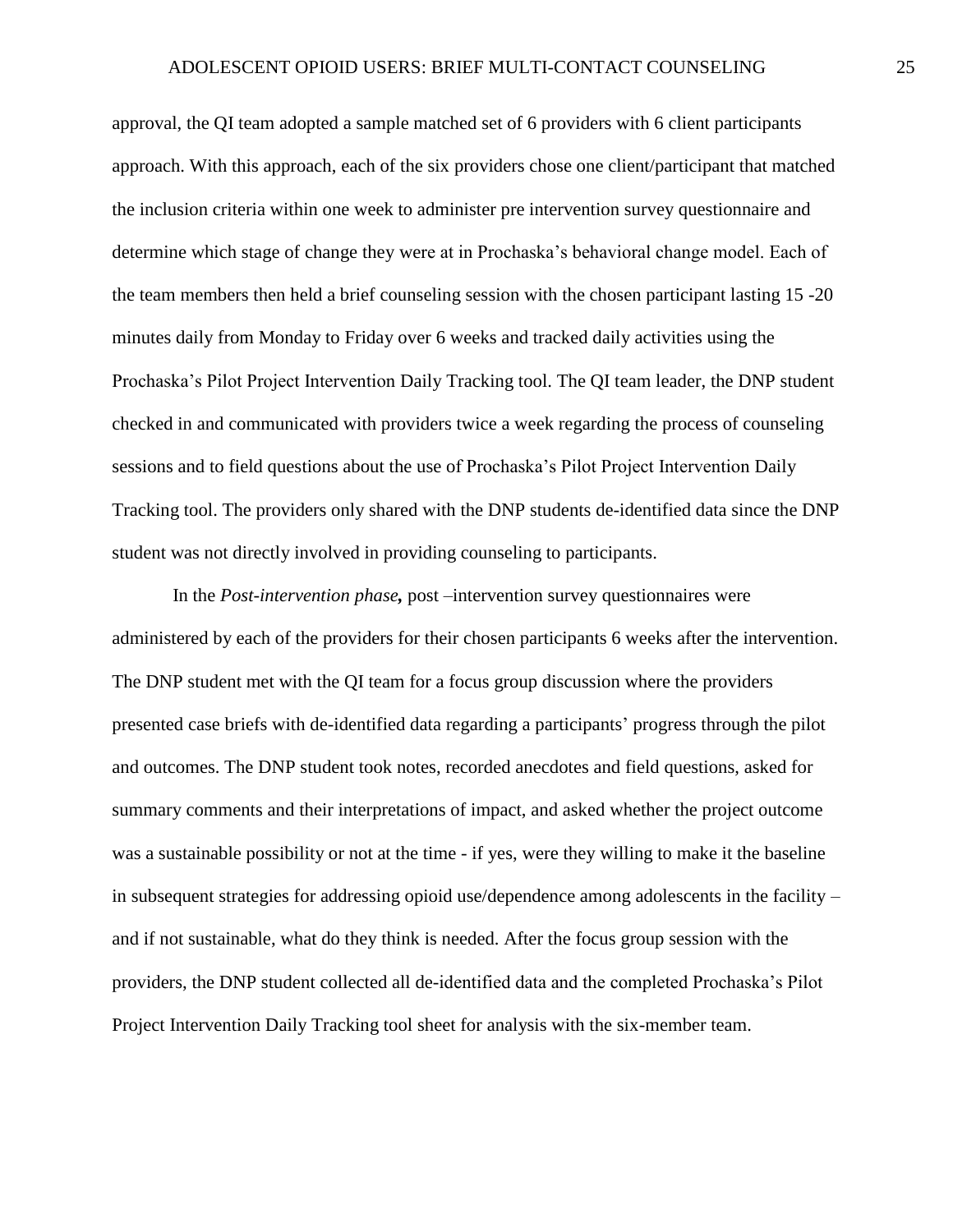# <span id="page-26-0"></span>**Measurement Instruments**

The Prochaska Pilot Project Intervention Daily Tracking Tool shown in Table 2 below is the main measurement instrument that was used by the provider QI team for Daily assessments in the implementation phase of this QI project. The tool that was developed by the DNP student provided information about the type of opioid a participant has ever used or was using, documentation of the date and daily multi-contact counseling sessions, and where an individual is in the change process based on Prochaska's model. These qualities of the tool made it easy to track the progression of each participant throughout the intervention program.

The other instruments used in the project were the pre and post- intervention survey questionnaires, in Appendix A and B respectively, to assess program participants self-report of where they were at in the change process.

Table 2:

| <b>Patient</b><br>Code | <b>Number</b><br>of visits | Date<br>of<br>visit | <b>Type of</b><br>Opioid,<br>mode<br>of use<br>& when | <b>Session</b><br>time in<br>minutes | <b>Stage of</b><br>change<br>at start<br>of<br>session | Coping<br>mechanisms<br>provided in<br>session | <b>Stage of</b><br>change<br>at end of<br>session | #<br>attempts<br>to<br>change | Has pt<br>quit<br>substance<br>use? |
|------------------------|----------------------------|---------------------|-------------------------------------------------------|--------------------------------------|--------------------------------------------------------|------------------------------------------------|---------------------------------------------------|-------------------------------|-------------------------------------|
| 0A                     |                            |                     |                                                       |                                      |                                                        |                                                |                                                   |                               |                                     |
| 0B                     |                            |                     |                                                       |                                      |                                                        |                                                |                                                   |                               |                                     |
| 0 <sup>C</sup>         |                            |                     |                                                       |                                      |                                                        |                                                |                                                   |                               |                                     |
| 0 <sub>D</sub>         |                            |                     |                                                       |                                      |                                                        |                                                |                                                   |                               |                                     |
| 0E                     |                            |                     |                                                       |                                      |                                                        |                                                |                                                   |                               |                                     |
| 0F                     |                            |                     |                                                       |                                      |                                                        |                                                |                                                   |                               |                                     |

*Prochaska's Pilot Project Intervention Daily Tracking Tool* 

#### <span id="page-26-1"></span>**Data Collection procedure and Analysis**

Pre-intervention survey was issued to sampled adolescents for the project to self-report on their substance abuse, seeking help, and expectations from the program. A post-intervention survey assessed the participants' self-reported gains from the program. Prochaska's Pilot Project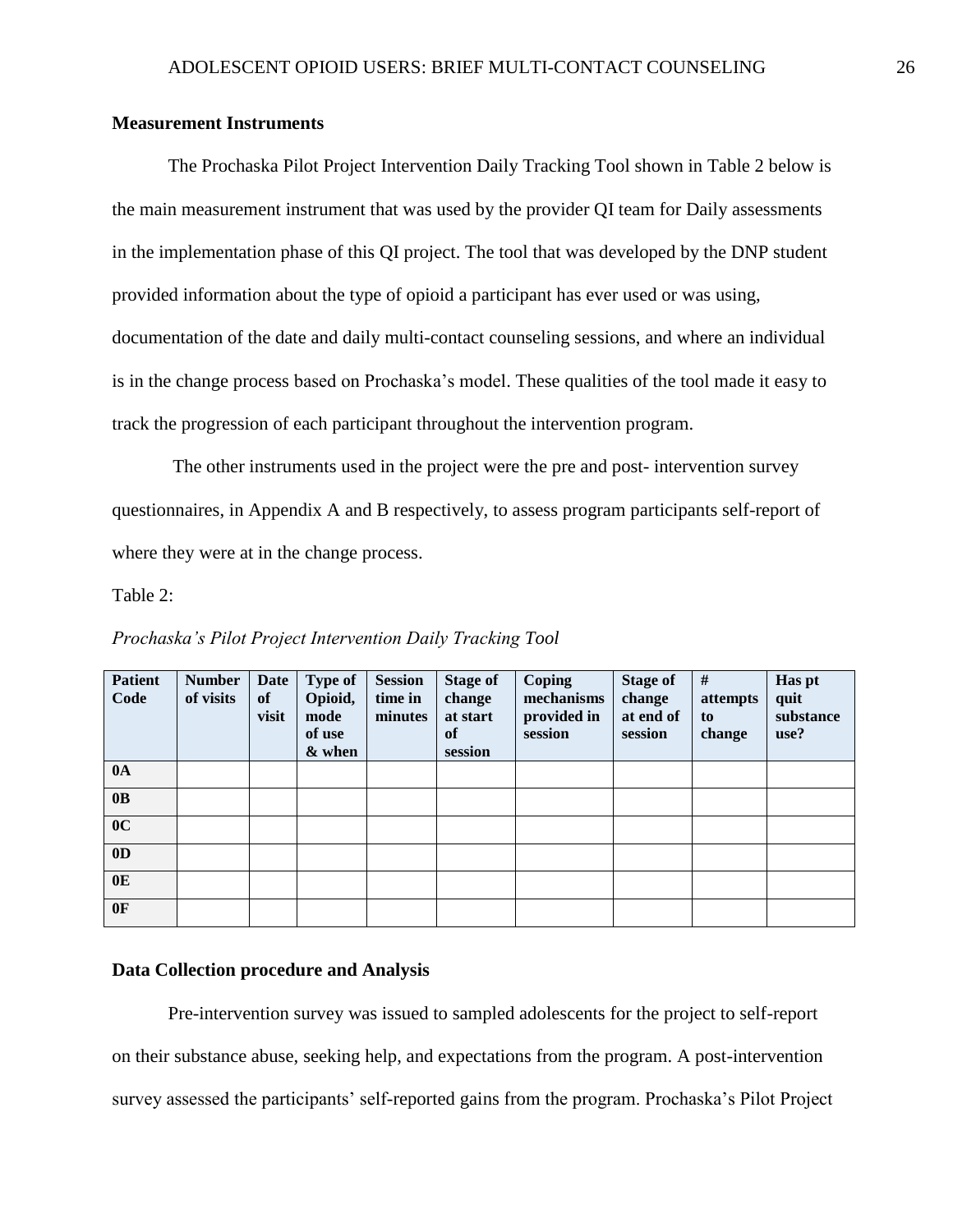Intervention Daily Tracking tool was used to track the progression of the participants throughout the intervention program.

The data was examined using comparative and illustrative approaches by scoring the preand post- tests to evaluate participants' behaviors based on Prochaska's six stages of behavioral change using descriptive statistics of mean and standard deviation. In addition, data from the Prochaska's Pilot Project Intervention Daily Tracking tool was statistically analyzed by plotting a line graph.

## <span id="page-27-0"></span>**Results**

This section provides a detailed presentation of the outcomes of the project. The Project results are presented under the headings Pre-Intervention Self Report; Post-Intervention Self Report; Intervention Tracking; and Case Briefs on Progress and Sustainability.

<span id="page-27-1"></span>**Pre-Intervention Self Report.** Participants responded on their drug use problem in a 5 point Likert scale, with 1 representing strongly disagrees and 5 strongly agree. Table 3 below indicates the findings.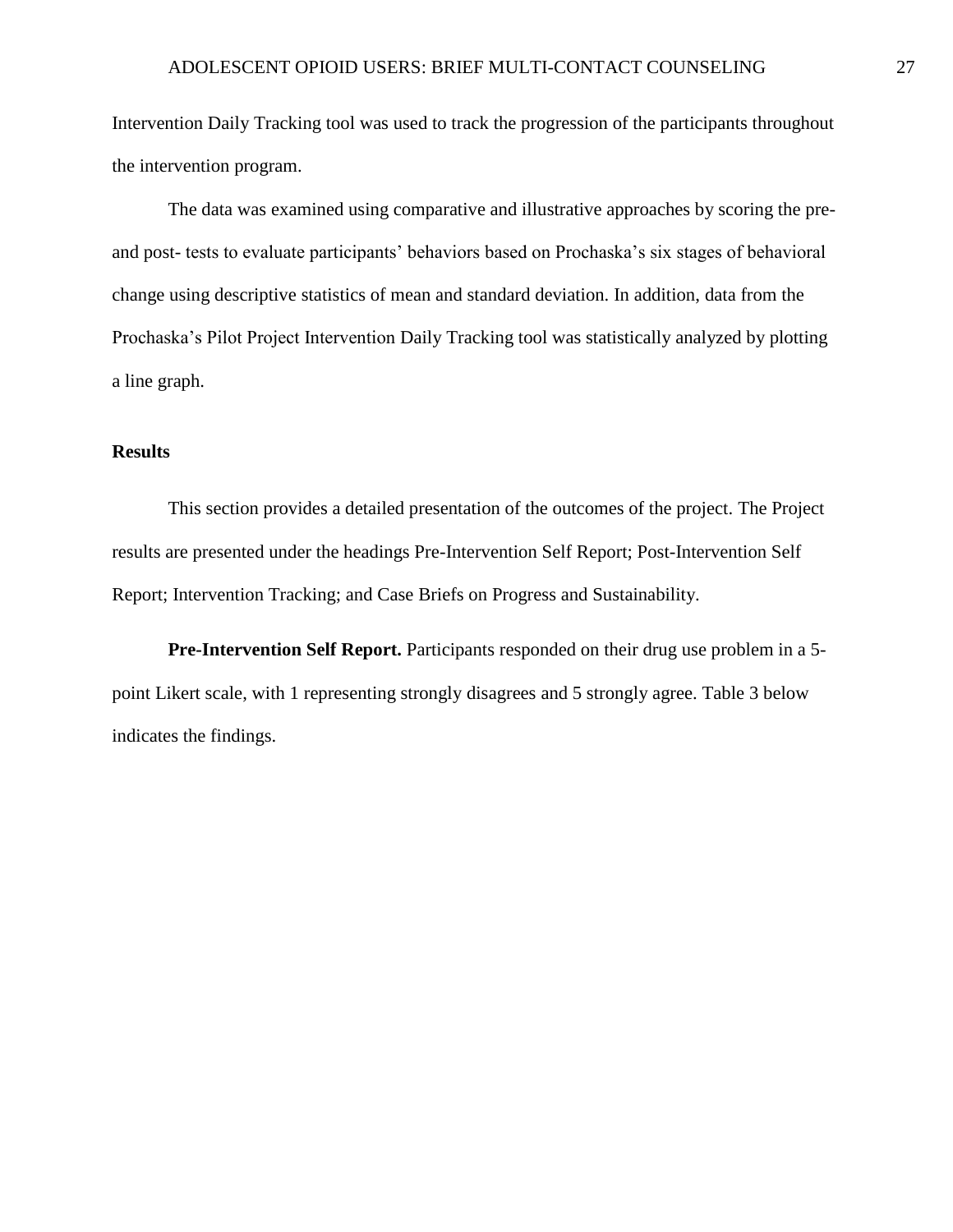Table 3:

| <b>Question</b>                                                | <b>Mean</b> | <b>Standard Deviation</b> |
|----------------------------------------------------------------|-------------|---------------------------|
|                                                                |             |                           |
| I am a current user of opioids.                                | 4.17        | 0.41                      |
| My use of opioids is out of control and is a problem.          | 3.33        | 0.82                      |
| I am willing to stop my opioid use behavior.                   | 3.67        | 0.82                      |
| I feel confident that change will make a difference.           | 4.17        | 0.75                      |
| I have attempted at least once to change my opioid use         | 3.17        | 0.98                      |
| behavior but was unsuccessful.                                 |             |                           |
| I have tried behavioral change counseling therapy in the       | 2.67        | 0.82                      |
| past.                                                          |             |                           |
| I am willing to learn coping mechanisms                        | 3.83        | 0.41                      |
| I find it less difficult to go without using opioids when I am | 3.17        | 0.41                      |
| in counseling.                                                 |             |                           |
| I find it less difficult to go without using opioids when I am | 2.83        | 0.41                      |
| in counseling.                                                 |             |                           |
| Intense Daily brief counseling sessions could work well for    | 1.67        | 0.52                      |
| me.                                                            |             |                           |

Participants agreed they were using opioids ( $M = 4.17$ , SD = 0.41), did not think their addiction was a problem ( $M = 3.33$ ,  $SD = 0.82$ ), and agreed that they were willing to stop substance abuse ( $M = 3.67$ ,  $SD = 0.82$ ). The participants agreed that they were confident that change would make a difference ( $M = 4.17$ ,  $SD = 0.75$ ). Also, they did not think it was applicable for them to have unsuccessfully tried to change their opioid abuse behavior ( $M = 3.17$ ,  $SD = 0.98$ ) or behavioral change therapy in the past ( $M = 2.67$ ,  $SD = 0.82$ ). Participants agreed that they were willing to learn coping mechanisms to help them change their opioid use behavior  $(M = 3.83, SD = 0.41)$ . The participants did not think it was applicable for them to find it less difficult to go without using opioids when in counseling  $(M = 3.17, SD = 0.41)$ . They did not think it possible to change their opioid use behavior when receiving counseling ( $M = 2.83$ ,  $SD =$ 0.41), and did not agree that daily brief counseling sessions could work well for them to change their behavior than having weekly longer counseling sessions  $(M = 1.67, SD = 0.52)$ .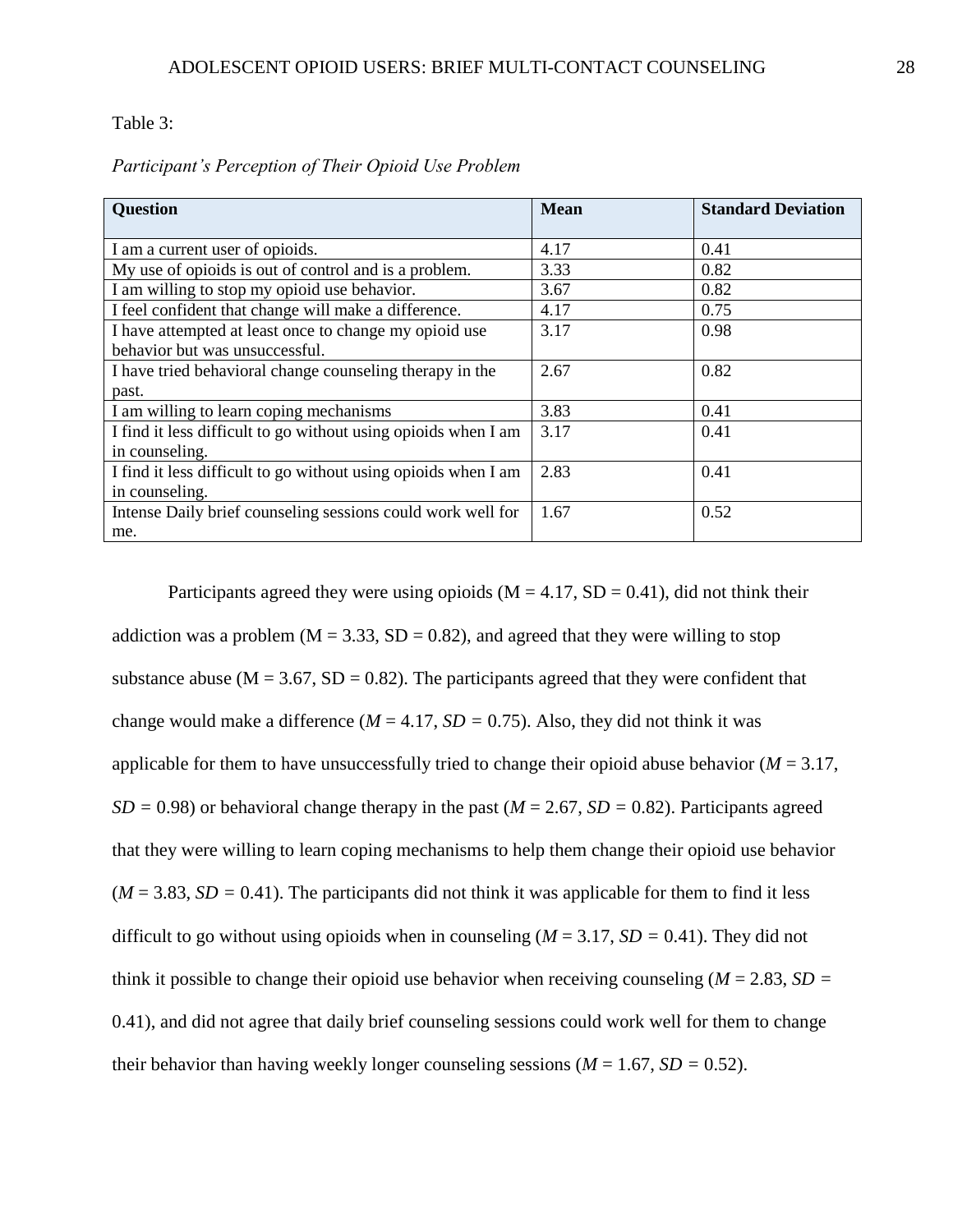### **Post-Intervention Self Report.** Participants reported on their perceptions of the

<span id="page-29-0"></span>intervention. Responses were in a 5-point Likert scale, with 1 representing strongly disagrees and

5 strongly agree. Table 4 below shows the post test scores on the perceptions of the participants

on the impact of the intervention.

Table 4:

#### *Intervention outcomes*

| <b>Question</b>                                             | <b>Mean</b>    | <b>Standard Deviation</b> |
|-------------------------------------------------------------|----------------|---------------------------|
|                                                             |                |                           |
| I learned something from the counseling sessions            | 4.33           | 0.52                      |
| This project helped me make progress towards changing       | 4.17           | 0.41                      |
| my opioid use behavior.                                     |                |                           |
| This project helped me change my opioid use behavior        | 4.17           | 0.41                      |
| I found the project to be very helpful                      | 3.83           | 0.42                      |
| I feel more confident about my ability to stay away from    | 4.17           | 0.75                      |
| opioid                                                      |                |                           |
| I enjoyed all the sessions for behavioral change counseling | 3.83           | 0.41                      |
| I will use the coping mechanisms I learned in the program   | $\overline{4}$ | 0.63                      |
| The Daily counseling kept me busy and I find it less        | 3.83           | 0.41                      |
| difficult to go without opioids.                            |                |                           |
| All my questions were answered in full                      | $\overline{4}$ | 0.52                      |
| The Daily counseling kept me busy and I find it less        | 4.17           | 0.75                      |
| difficult to go without opioids.                            |                |                           |

Participants agreed that they felt they had learned something from the counseling sessions ( $M = 4.33$ ,  $SD = 0.52$ ). Some reported that project helped them make progress towards changing their opioid use behavior ( $M = 4.17$ ,  $SD = 0.41$ ) and that they felt the project helped them change their opioid use behavior ( $M = 4.17$ ,  $SD = 0.41$ ). Participants also agreed that they found the project to be very helpful ( $M = 3.83$ ,  $SD = 0.42$ ), after participating in the project, they felt more confident about their ability avoid opioids ( $M = 4.17$ ,  $SD = 0.75$ ). They enjoyed all the sessions for behavioral change counseling ( $M = 3.83$ ,  $SD = 0.41$ ), and will use the coping mechanisms they learned in the program to quit their opioid use behavior ( $M = 4$ ,  $SD = 0.63$ ). The participants also agreed that the Daily counseling kept them busy and found it less painful to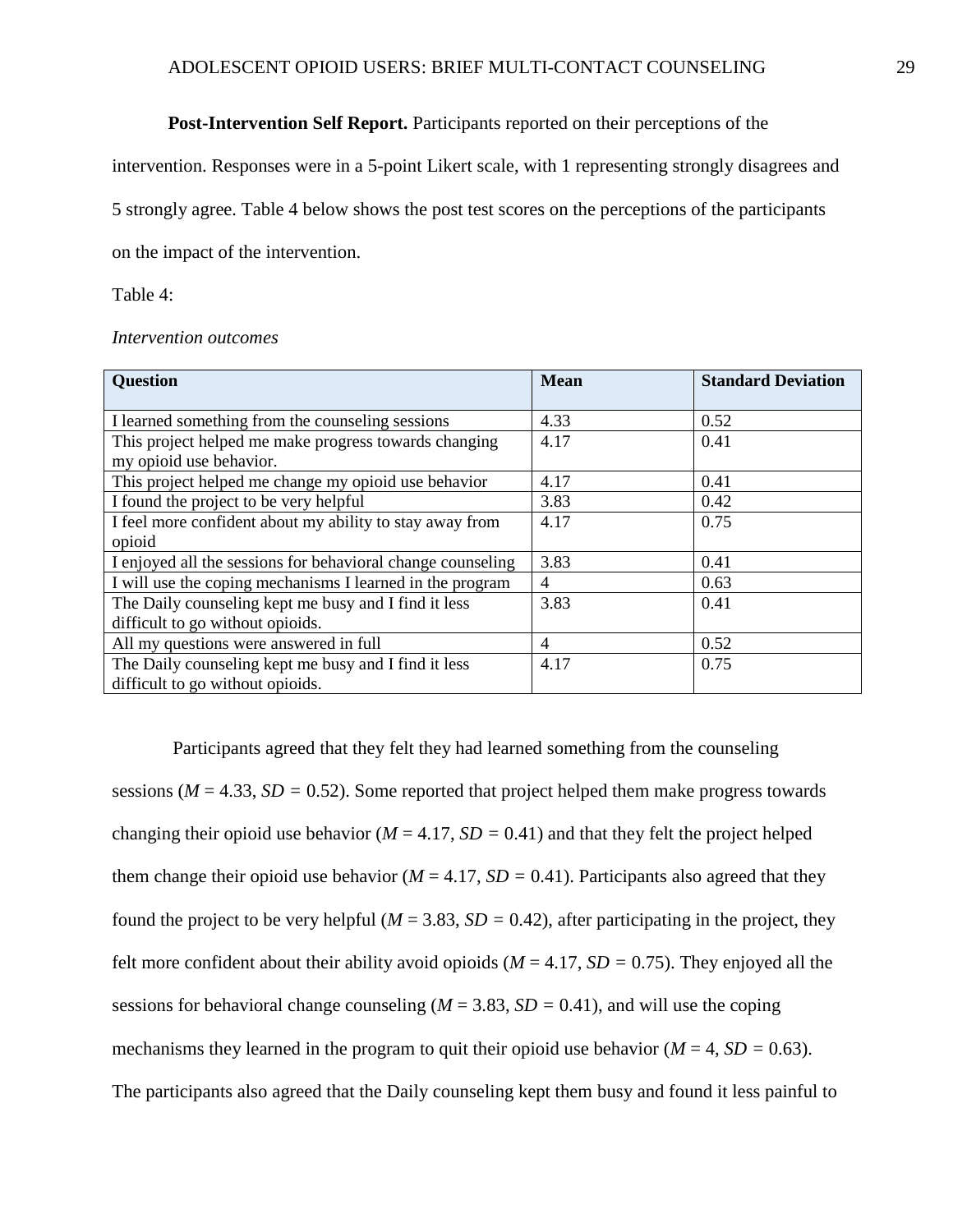abstain from using opioids ( $M = 3.83$ ,  $SD = 0.75$ ). All their inquiries were answered in full ( $M =$ 4, *SD =* 0.52), and they felt that the intense daily brief counseling sessions worked well for them to change their behavior ( $M = 4.17$ ,  $SD = 0.75$ ).

#### **Intervention Tracking.**

<span id="page-30-0"></span>Figure 2 below is a pictorial presentation of how client participants progressed through the intervention from week 1 through week 6.



*Figure 2:* A line graph of participants' progress through the intervention.

In their first sessions, most of the participants (67%) did not believe that their opioid use was a problem. However, some, 33%, believed that they had a health issue. Participants identified codeine and promethazine (83%), OxyContin (33%), and fentanyl (17%) as the opioids they had used. Only 33% of the participants had made any previous attempts to change their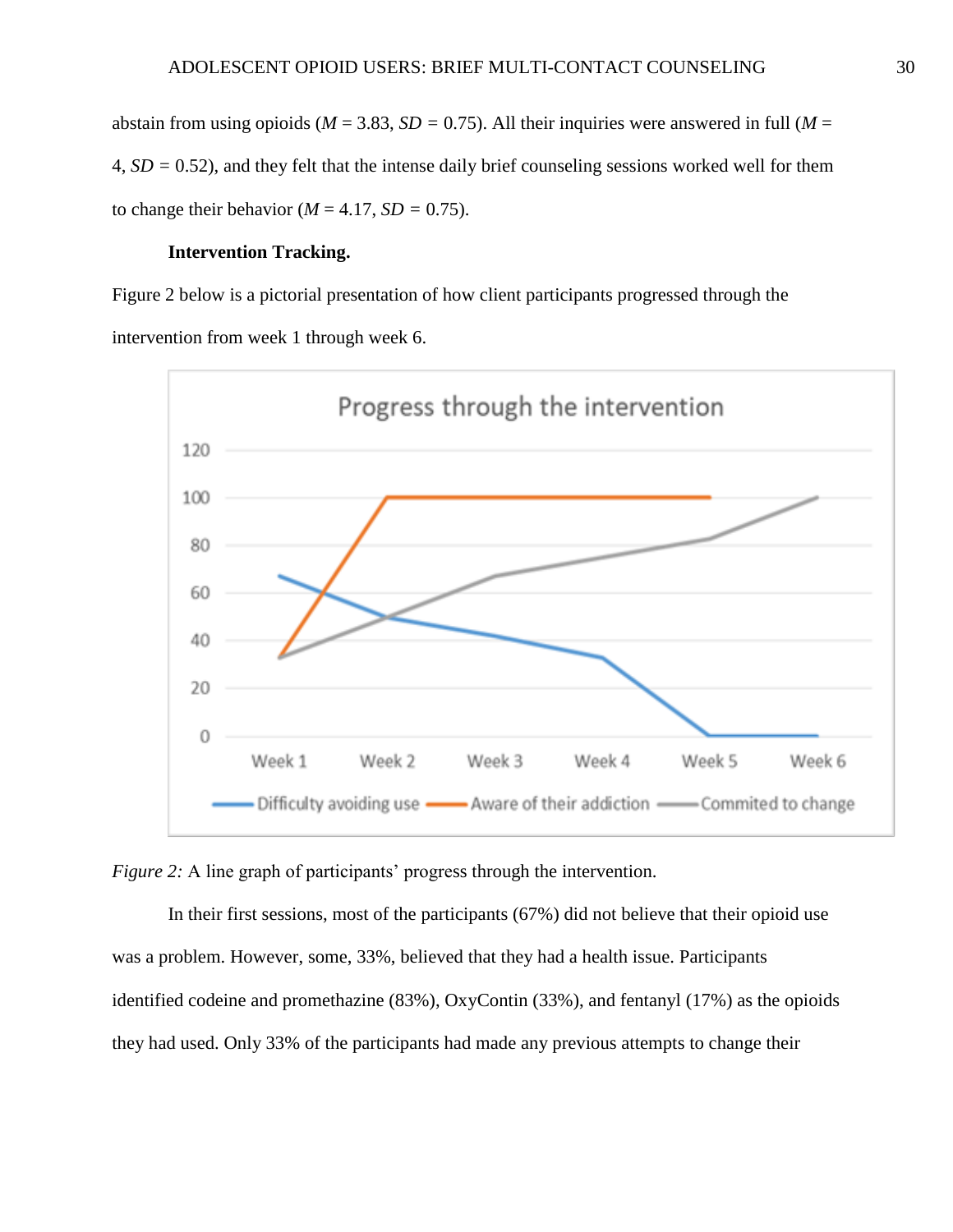opioid use behavior by themselves. None of the participants had sought professional help. All sessions lasted between 15 to 20 minutes.

At week two sessions, all participants were aware of their opioid use problem. By the end of the week, about 50% of the participants reported difficulties in avoiding opioids. None of the participants had, however, reported purchasing or accessing new opioids for use. In week three, participants had committed to changing their behavior and had elaborate plans for their change process. About 67% of the participants reported to have chosen new hobbies and to be in the process of making new friends.

By week 4, 33% of the participants reported that they were finding it hard to continue without using opioids and were considering of going back to their old habits. Participants reported that their earlier plans were not working as planned and were frustrated. In week 5, about 83% of the participants had made elaborate plans on their change process and committed to following them. Major barriers included access to opioids especially in school attending participants.

By week 6, of brief multi-contact counseling integrated with MI, all the participants were re-committed to change their opioid use behavior. Participants were aware of impending challenges and were ready to tackle them. All the participants had quit opioid abuse for the last two weeks as evidenced by the weekly urine toxicology reports.

<span id="page-31-0"></span>**Case Briefs on Progress and Sustainability.** All the 6 providers in the QI team agreed in their presented case briefs that the brief multi-contact counseling integrating MI technique had unexpected positive outcome. Providers described the impact of the intervention as *successful*, *surprisingly successful*, and *effortlessly successful*. To all the 6 providers, the intervention was surprisingly successful because at the beginning, they thought the intervention was going to be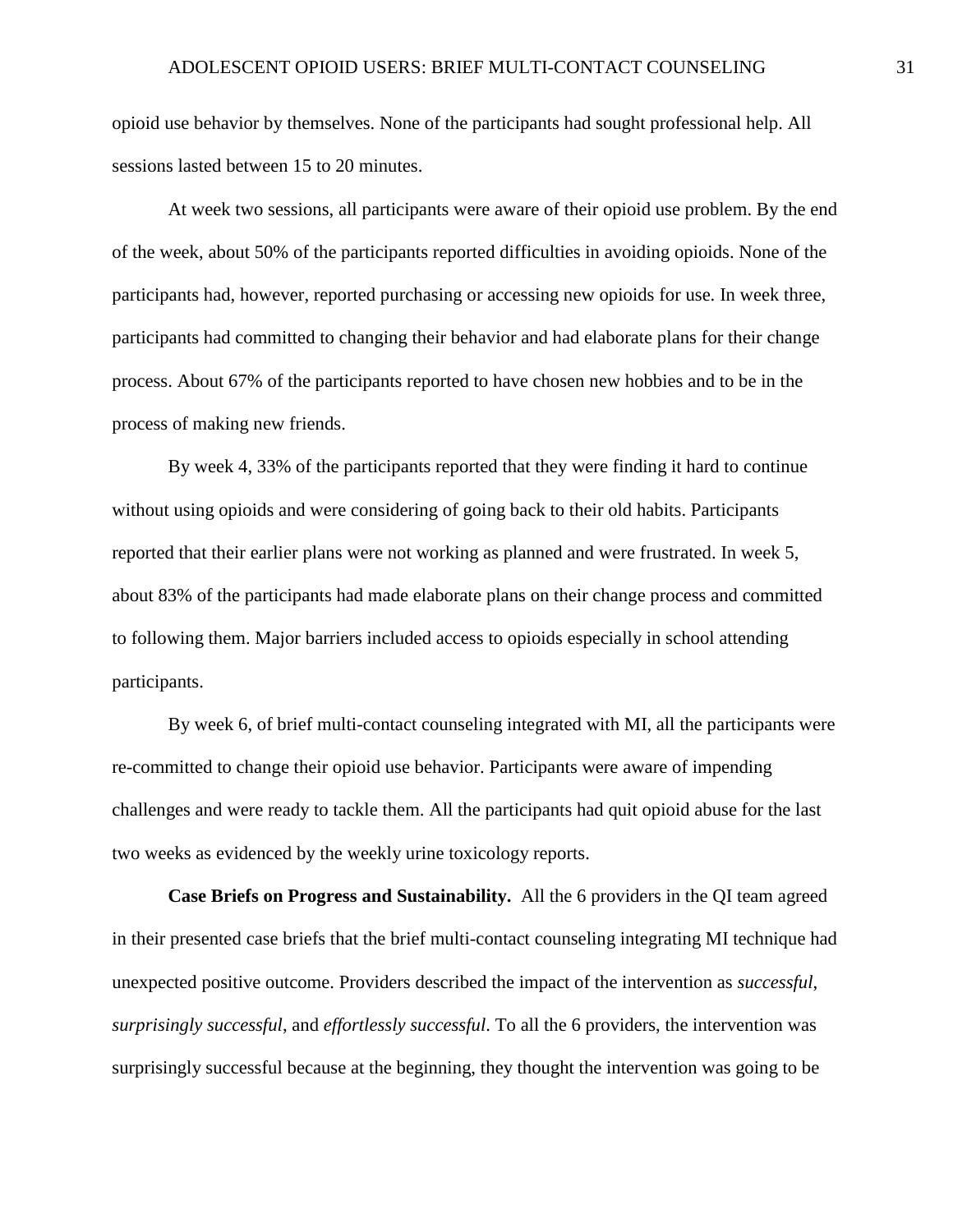both labor and time intensive, but it ended up saving them time and prevented mental burn out which is very common in traditional longer counseling sessions. According to 4 providers, participants reported that they were motivated to continue participating in the project till the end because of the brief nature of the counseling sessions. To those participants, they came each day for counseling knowing that they will be out within 15 -20 minutes without them getting bored with lots of information they could not retain. Providers agreed that the intervention was sustainable in the facility at the time but did also agree that it will be a good idea to reconduct same pilot project using a lager sample size to see the outcome on a lager sample before the facility should decide on making the decision to sustain the intervention. Providers identified the cost effectiveness of the program, and the success rate as the reason for sustainability.

## **Interpretation/Discussion**

<span id="page-32-0"></span> Opioid use is highly prevalent among adolescents and continues to increase with age (Groenewald et al., 2016). Most of substance abusers are not aware that they have a problem (Friman et al., 2017). Various interventions for treating substance abuse are not effective for adolescents, especially those presented with substance abuse (Rakauskiene & Dumciene, 2013). The brief multi-contact counseling that integrates MI technique has been shown to be the most effective in treating adolescents with behavioral problems (Benzo et al., 2013; Catley et al., 2016). The purpose of the DNP project was to use brief multi-contact counseling integrated with motivational interviewing to encourage behavioral change among adolescents abusing opioids.

From the findings of the quality improvement project, participants had easy access to codeine and promethazine, oxycodone, and fentanyl as the main opioids they had access to and used. These findings are supported by those of Groenewald et al. (2016) that codeine and oxycodone are among the most commonly prescribed opioids to adolescents. Adolescents are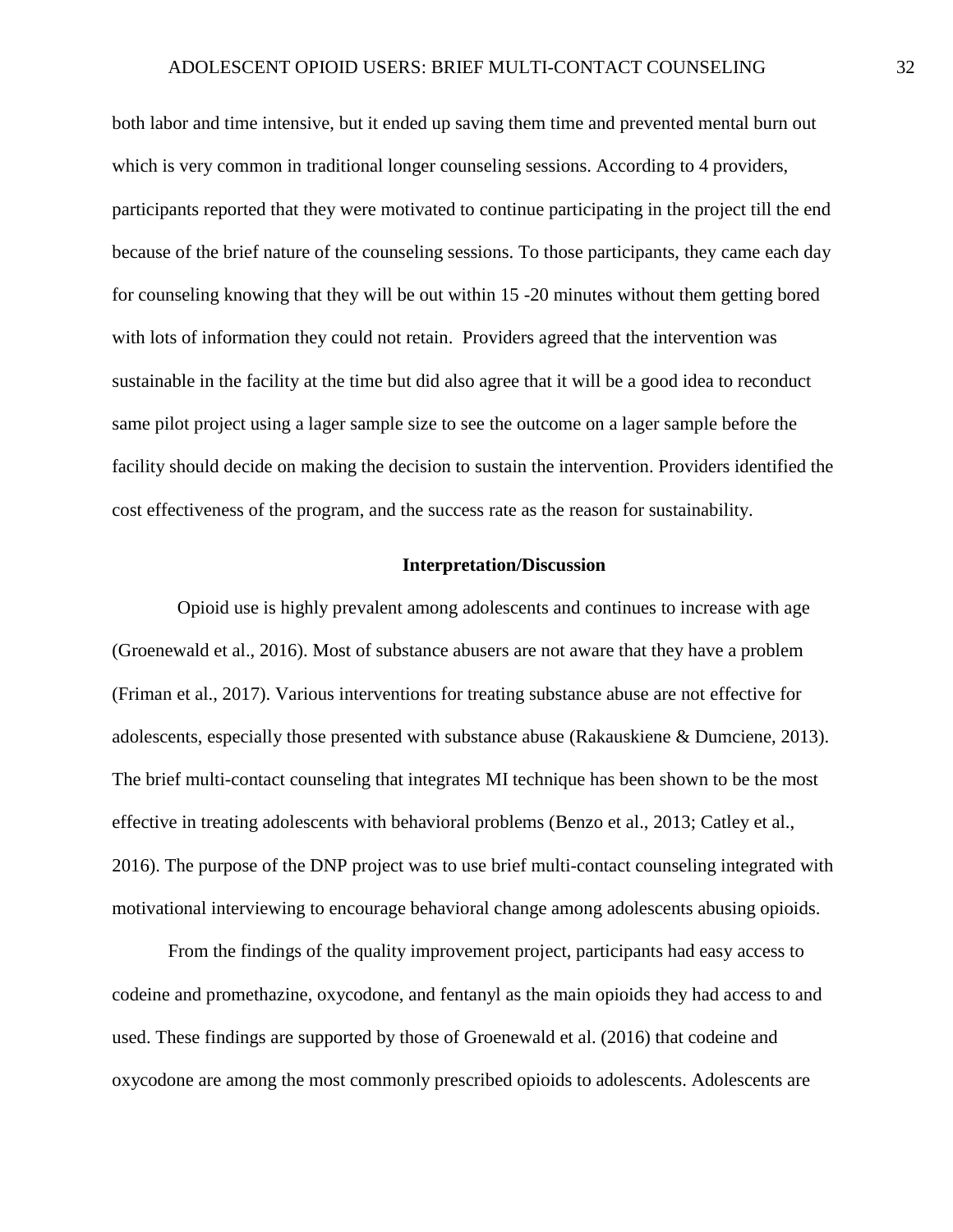therefore able to access opioids with ease thus increasing their likelihood of abuse, addiction, and related effects such as poor health and mortality. Groenewald et al. (2016) also found a significant increase in opioid prescription to adults in the US from 1996 to 2012. Growing rates of opioid prescription in the community increase their availability to adolescents who may be inclined to use them.

In the pre-intervention survey, participants agreed that they used opioids but did not view their opioid use behavior as a problem but were however willing to learn coping mechanism to help them stop opioid use. These outcomes are supported by those of Groenewald et al. (2016) who found that most adolescents who are addicted to opioids did not realize they had an addiction problem. Participants also felt that an intensive daily counseling would not work for them, results which are consistent with previous findings that the concentration span of adolescents is low and that effective therapy sessions should take less time (Rakauskiene & Dumciene, 2013).

The project findings after the intervention indicate the intervention was successful and that the participants felt they had learned from the sessions. Participants felt that the coping mechanisms learned had aided in their behavioral change and they were confident that the changes would be sustained. These outcomes are supported by findings of several studies that brief multi-contact counseling sessions integrated with motivational interviewing are successful in behavioral change (Hair et al., 2013; Rakauskiene & Dumciene, 2013; Virtanen et al., 2015). In a randomized trial to evaluate the efficacy of brief counseling among tobacco smokers, Virtanen et al. (2015) also established that there was a significant reduction in tobacco use among smokers who went through brief counseling sessions.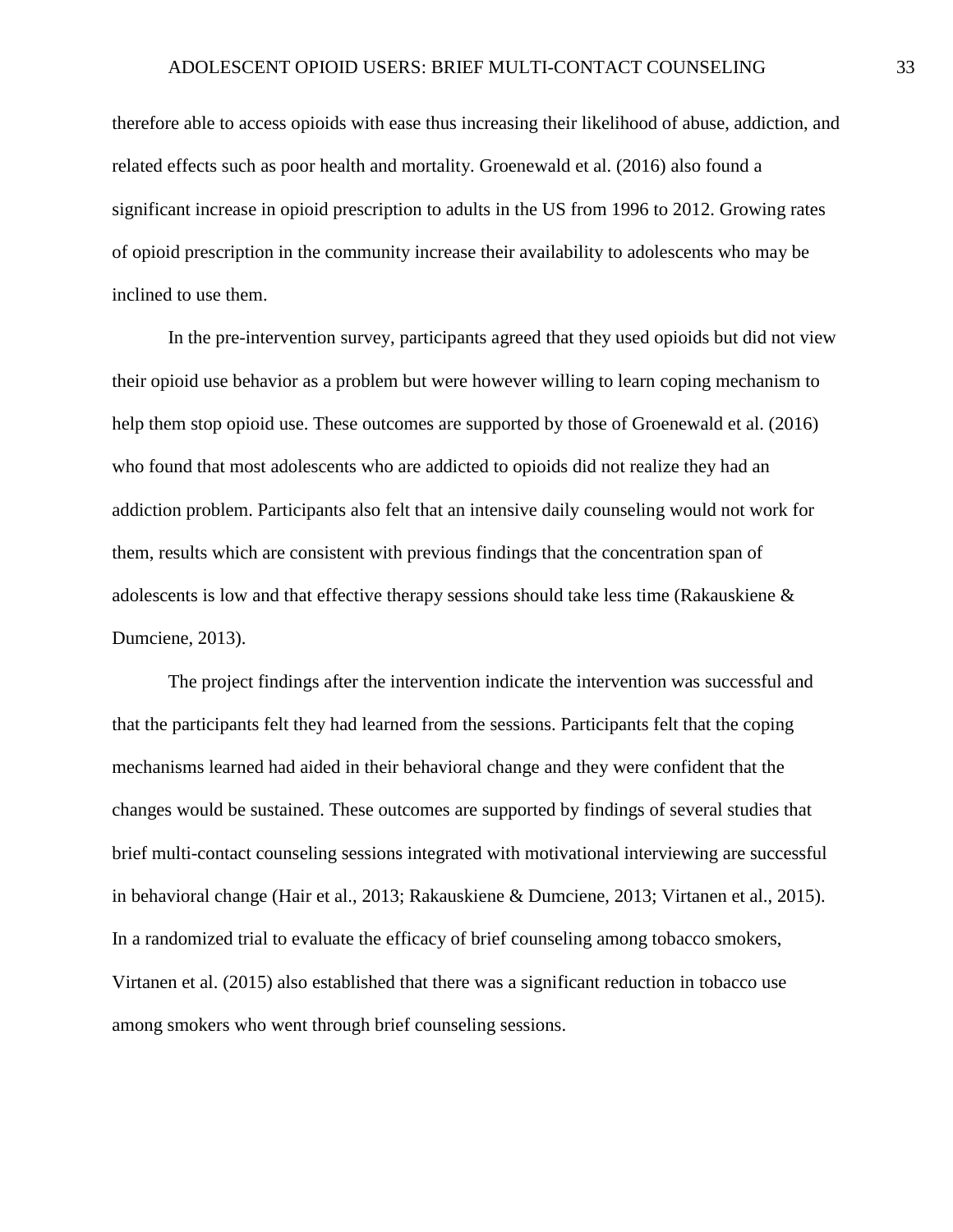The results of the Quality Improvement Project are also supported by similar studies on the efficacy of motivational interviewing interventions. In a clinical review of previous studies testing the efficacy of motivational interviewing in the behavioral change, Christie and Channon (2014) found motivational interviewing to be effective. Similarly, Benzo et al. (2013) also found that self-management interventions including motivational interviewing as the most effective way of guiding Chronic Obstructive Pulmonary Disease (COPD) patients in their behavior change process, as it increased their engagement and commitment to self-management. Contrary to the findings of the project, Catley et al. (2016) found motivational interviewing not as effective as health education for inducing smoking cessation among smokers with low motivation to stop. Although Motivational interviewing was more effective than brief advice offered to the participants, health education was the most effective intervention, thus questioning recommendation for motivational interviewing (Catley et al., 2016).

The project findings indicate that even though the adolescents participating in the study had been identified through records with opioid use problem, and agreed that they used opioids, they did not believe that their opioid use was a problem. The outcomes of the project are like those of Friman et al. (2017) who found that behavioral change in adolescents who abused opioids occurred in four stages, the pre-contemplation, contemplation, preparation, and action. According to Friman et al. (2017) people who do not accept that they have a problem are in the contemplation stage. Adolescents participating in the quality improvement project were therefore in the pre-contemplation stage at the beginning of the project. Participants did not view their opioid use as a problem and hence did not see the need for change. Friman et al. (2017) assert that people in the pre-contemplation stage might have tried to give up their addiction in vain. In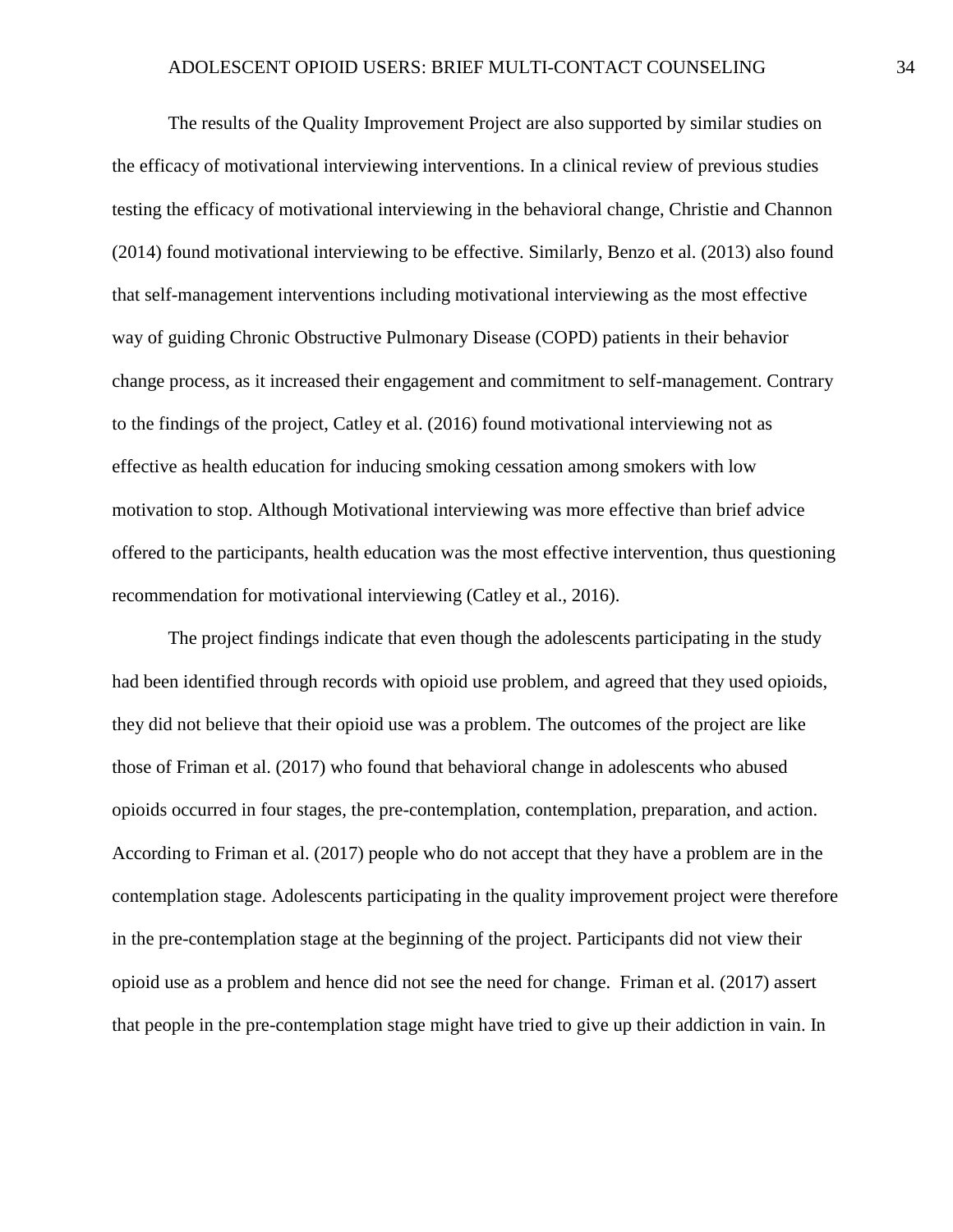the quality improvement project, few participants had tried to change their opioid use behavior before but were not successful.

In addition, the project outcomes also indicate that by the end of the first week of the intervention implementation, all participants had accepted their drug use problem and were willing to change. According to Friman et al. (2017), the stage after pre-contemplation where people accept their problem and are willing to change is the contemplation stage. After five days of incorporating brief multi-contact counseling with the motivational interview, participants had progressed to the contemplation stage. These findings support those of Howarth et al. (2013) who found that after intensive brief counseling sessions to improve fruit and vegetable consumption, all participants in the treatment group were able to progress successfully from the pre-contemplation to contemplation stage as compared to those who did not receive brief counseling intervention.

Participants agreed to change their behavior by week three. Friman et al. (2017) noted that at the contemplative stage, people are aware of their problem and are willing to make changes but have not committed to making the change. For instance, in the current quality improvement project, participants identified their opioid use as a problem in the second week of the intervention, vowed to make changes, but reported that they find difficulties living without opioids. The preparation stage is where people have committed to making a change and start making plans (Friman et al., 2017).

By week 4 of the intervention, a few participants reported that they had difficulties in changing their opioid use behavior despite their earlier commitment. In the preparation stage, people take little steps towards changes that might work or fail, and in most cases, do not result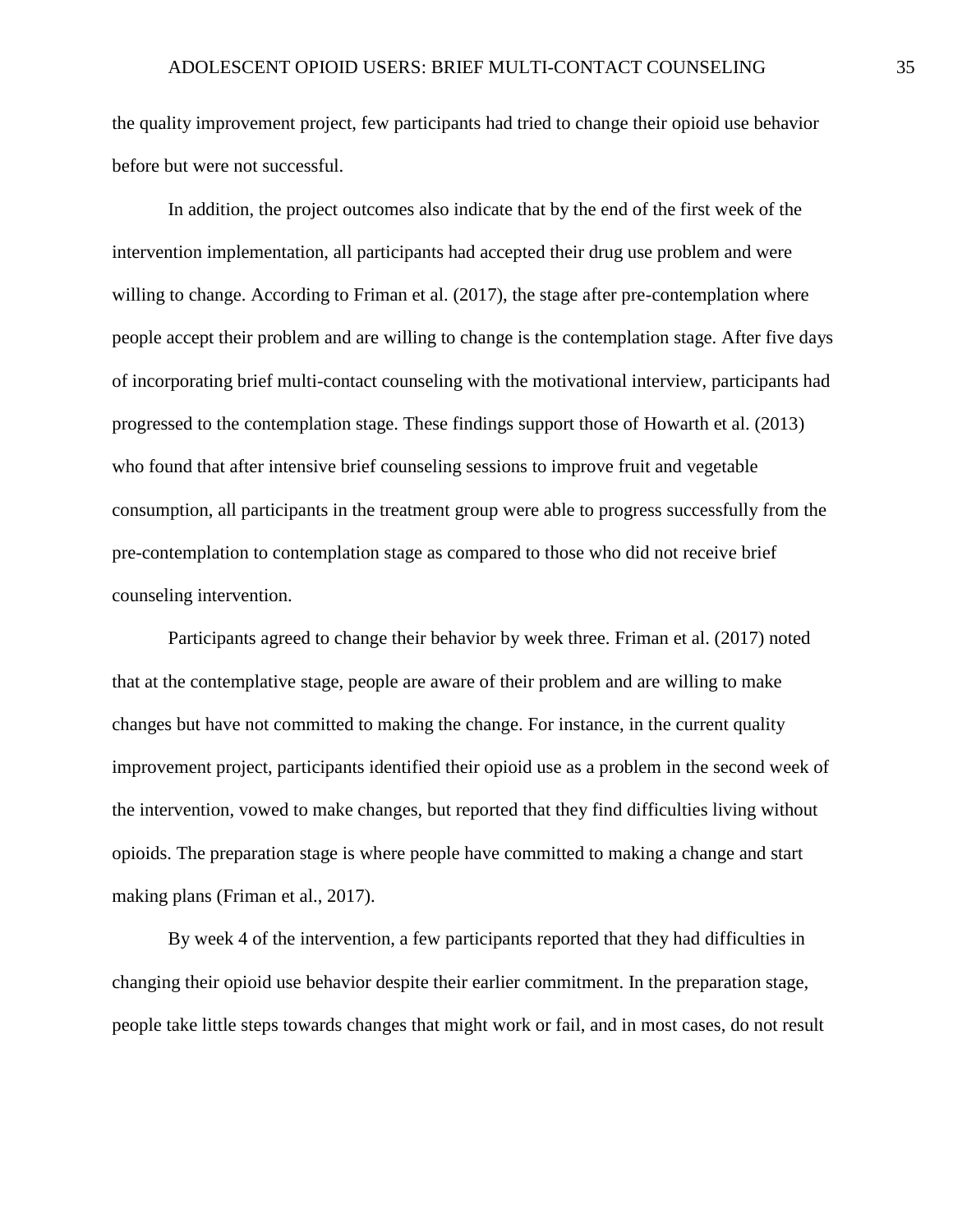in the behavior change they require (Friman et al., 2017). Participants were in the preparation stage to change their opioid use behavior in week 4.

Adolescents participating in the QI project had made elaborate plans on their change process by week 5 and were more confident of adhering to them by week 6. Friman et al. (2017) describe the action stage as the stage where people have changed their dysfunctional behavior for 24 hours or more, up to 180 days. In the last two weeks of the intervention, participants were in the action stage where they had denounced their opioid abuse behavior, made plans and committed to stopping their use. Weekly toxicology reports for the period also provided evidence that all the participants had not used opioids from week 5 through week 6.

The project findings also indicate that basing the intervention on the TTM model encouraged the behavioral change of the participants. Like the results of the quality improvement project, Pirzadeh et al. (2015) indicates that educational interventions based on the transtheoretical model promoted a change of behavior in women to embrace physical activity. In the study by Pirzadeh et al., participants progressed from the pre-contemplation stage to the preparation stage within three months, contrary to the findings of the quality improvement project where the progression occurred in six weeks. Friman et al. (2017), however, assert that different behavioral changes require different time scales for progression to occur.

The findings of the DNP project are also supported by those of Howarth et al. (2014). In a study to determine whether the trans-theoretical model of behavior change provided a useful basis for interventions to promote fruit and vegetable consumption, Howarth et al., found that the individuals who participated in the study were able to successfully progress from precontemplation stage to show a more significant use of behavioral processes and consciousness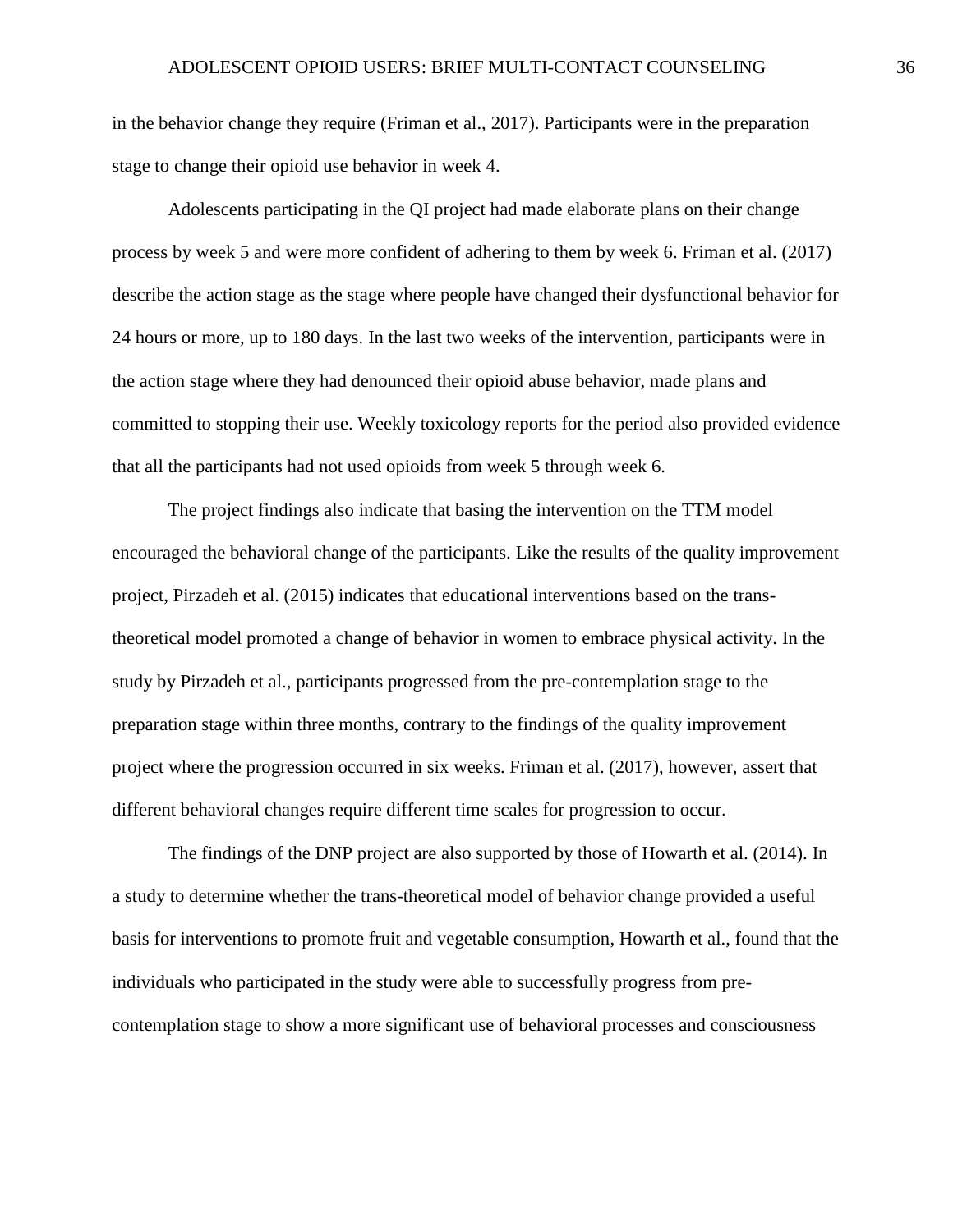raising. The success of the intervention in the QI project could, therefore, be attributed to being based on the trans-theoretical model of behavioral change.

#### <span id="page-37-0"></span>**Implications for Practice and Future Recommendation**

The protocols for the QI project was mainly created by the DNP student from the best of multi-faceted evidence. It was a team approach with the DNP student as the team leader, who monitored and managed the project protocol. This type of evidence-based protocol was a combination of efforts to tackle the terrible problem of addiction among adolescents.

The findings of the project may be useful to policymakers, clinicians, and stakeholders as they look for ways to tackle the opioid epidemic that has engulfed this nation. The providers when meeting with the DNP student to discuss the progress of the participants and the success of the intervention, agreed that the brief multi contact counselling and motivational interviewing program was sustainable. The findings of the project indicating the success of the intervention will therefore promote adoption of such programs in practice setting thus potentially beginning to tackle the problem of increasing rates of opioid addiction among adolescents. The project findings should also prompt a change in the opioid prescription practices among providers at the ICC. This is because the findings indicate that the most prescribed opioids are the most abused, due to ease of access (Groenewald et al., 2016). The findings should also prompt a need for change in the identification process of adolescents addicted to prescription opioids, as the majority does not acknowledge their addiction. In addition, it is with the hope that the results of this project will motivate clinicians/providers and their staff members to adopt the tactics adopted by this project to increase treatment retention for patients/clients needing behavioral change counseling.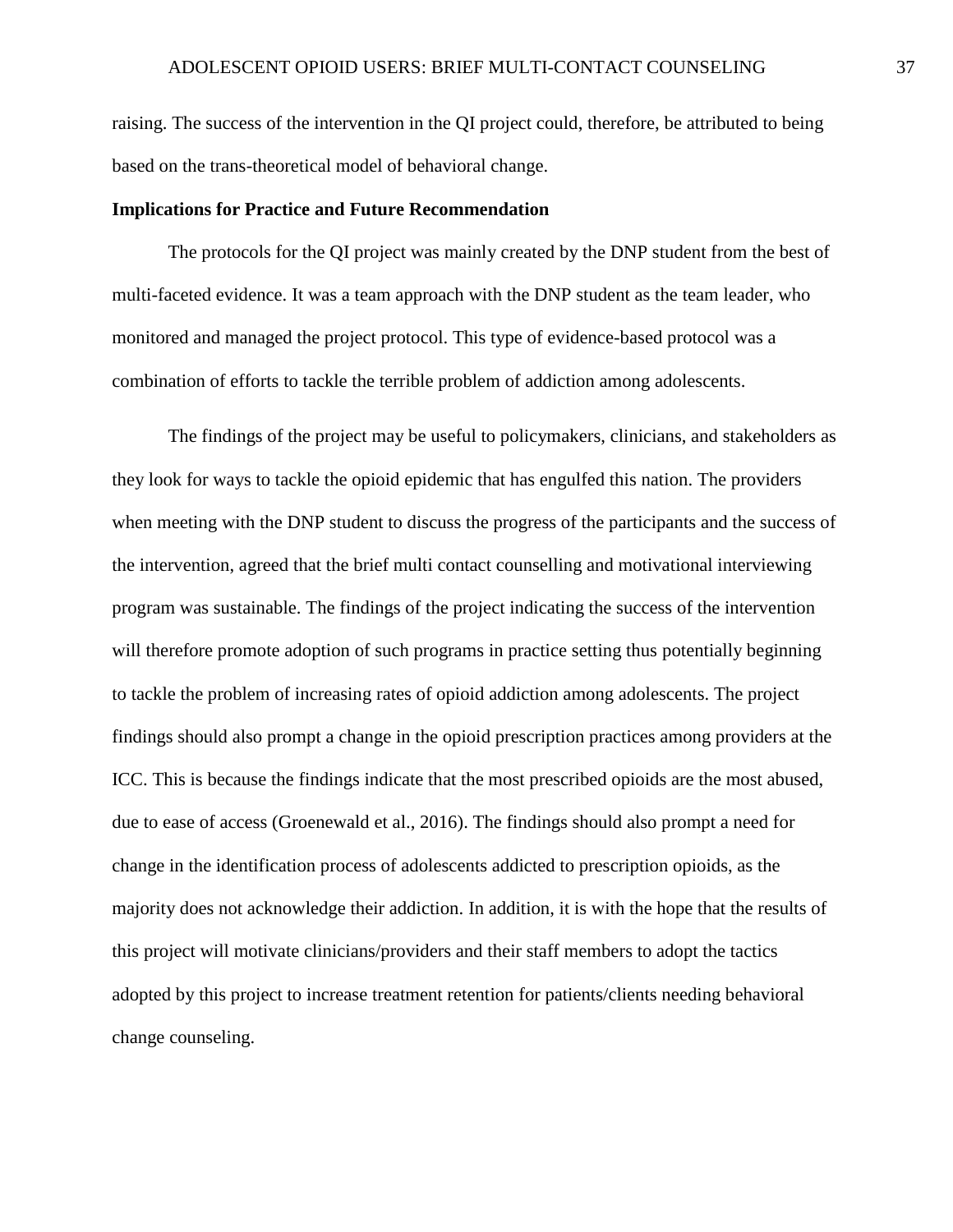The DNP project established the integration of brief multi-contact counseling and motivational interviewing based on the trans-theoretical model of behavioral change as effective in promoting behavioral change in adolescent opioid users. Further suggestions and recommendations include the utilization of a larger sample size to enable larger comparisons sample matched set of 6 providers with 6 client participants. The current project utilized a small sample size of 6 participants. With the current knowledge that more adolescents are getting addicted to opioids (Friman et al., 2017), more projects and research studies are required to identify an effective intervention to stop the vice. Evaluating the efficacy of the intervention with a higher sample size will increase the validity and reliability of the findings by ensuring a greater representation of adolescents in the country.

Future projects should also include sampling participants outside of behavioral health centers. The project findings indicated that most adolescents with opioid abuse problem do not consider themselves as victims. Sampling adolescents from an addiction treatment center, therefore, leave out adolescents who use opioids and do not consider it a problem and have never attended such centers. Future projects and research studies are also recommended to put in place measures to test for the long-term efficacy of the intervention.

#### **Cost-Benefit Analysis/Budget**

<span id="page-38-0"></span>The total costs for this QI project was \$2,000.00 USD. It included personnel cost; printing of material; weekly urine toxicology; and patient, family and staff education. The DNP student did not directly bear the cost because the management of the hospital agreed to pay for most of the expenses. In addition, no operational cost was incurred by DNP student because office rent, office utility, and the computer-based documentation system for this project already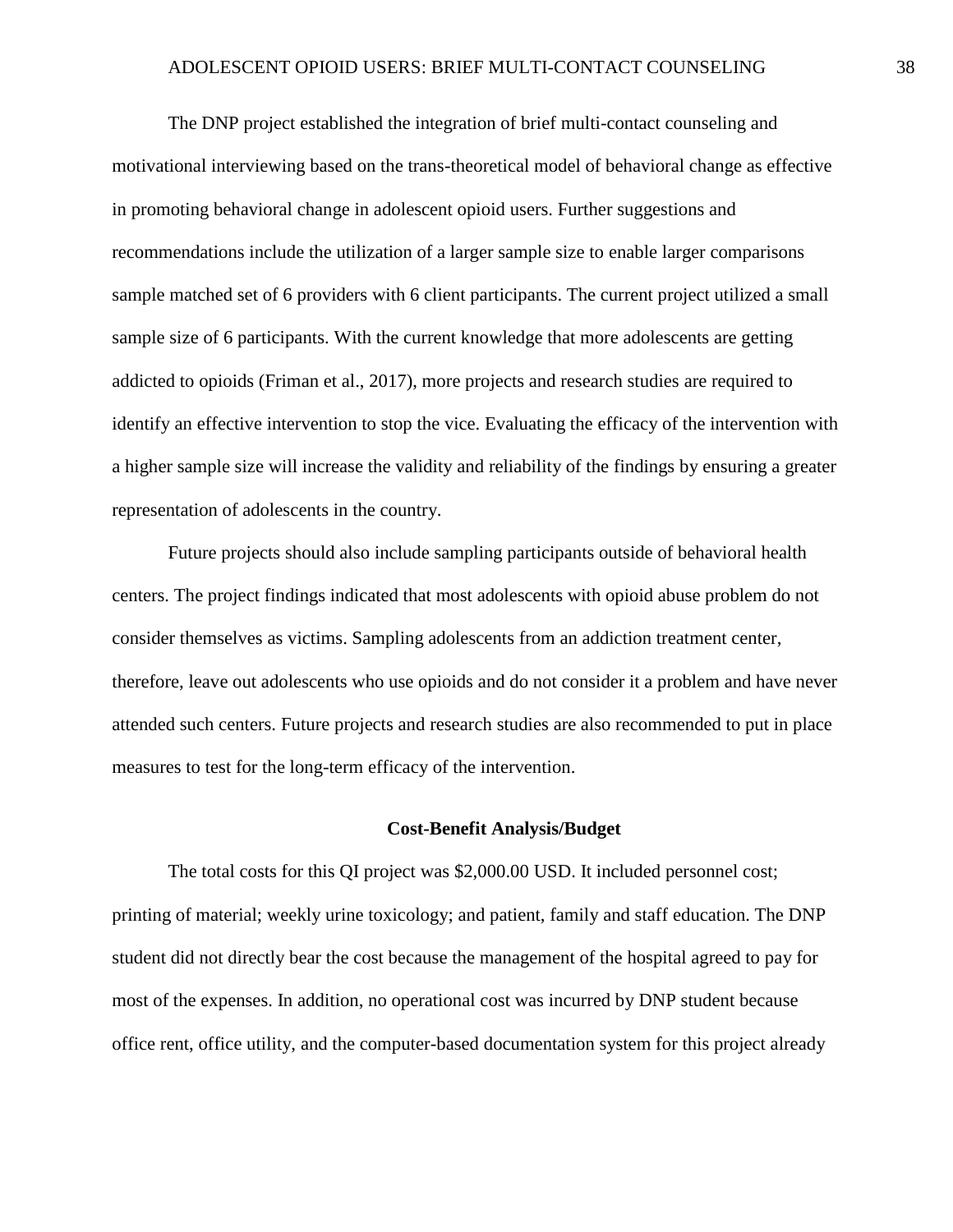existed and was covered by the facility. The DNP student only incurred \$1,035 of the total cost

as itemized in table 5.

Table 5:

*Cost Itemization*

| <b>Item</b>                                                           | <b>Estimated Cost (\$)</b>   |
|-----------------------------------------------------------------------|------------------------------|
| Multi colored paper (1 ream)                                          | 10.00                        |
| Regular copy paper for handouts, surveys, and record<br>keeping $(3)$ | 20.00                        |
| reams)                                                                |                              |
| Pack of ballpoint pens and pencils (1 each)                           | 20.00                        |
| Toner cartridge for printing (1)                                      | 35.00                        |
| DNP student training in behavioral counseling                         | 300.00                       |
| Provision of lunch and staff training                                 | 250.00                       |
| <b>Transportation for patients</b>                                    | 300.00                       |
| Miscellaneous                                                         | 100.00                       |
| Weekly urine toxicology                                               | 0.000 (absorbed by facility) |
| Weekly alcohol breathalyzer                                           | 0.000 (absorbed by facility) |
| Office space and bills                                                | 0.000 (absorbed by facility) |
| Personnel                                                             | 0.000 (absorbed by facility) |
| <b>Total Estimated Costs</b>                                          | 1,035                        |

# **Ethical Considerations/Protection of Human Subjects**

<span id="page-39-0"></span>The official IRB Determination Form was submitted as soon as the proposal was approved and the University of Massachusetts, Amherst (UMass) Internal Review Board (IRB) approval was obtained before initiating the DNP project. The DNP student was doing his clinical practicum at the project site but was not in any way directly involved in recruiting, screening, and doing the brief multi-contact behavioral counseling with the project subjects. The DNP student did not have any access to locked files in the providers' offices containing patient identifiers. Also, the DNP student did not have access to the electronic medical records of the center, and therefore could not identify any patient information electronically. The DNP student was not linked to individual participant's data, rather all data was forwarded to the DNP student de-identified and in a Microsoft Excel spreadsheet. All the data that was collected for the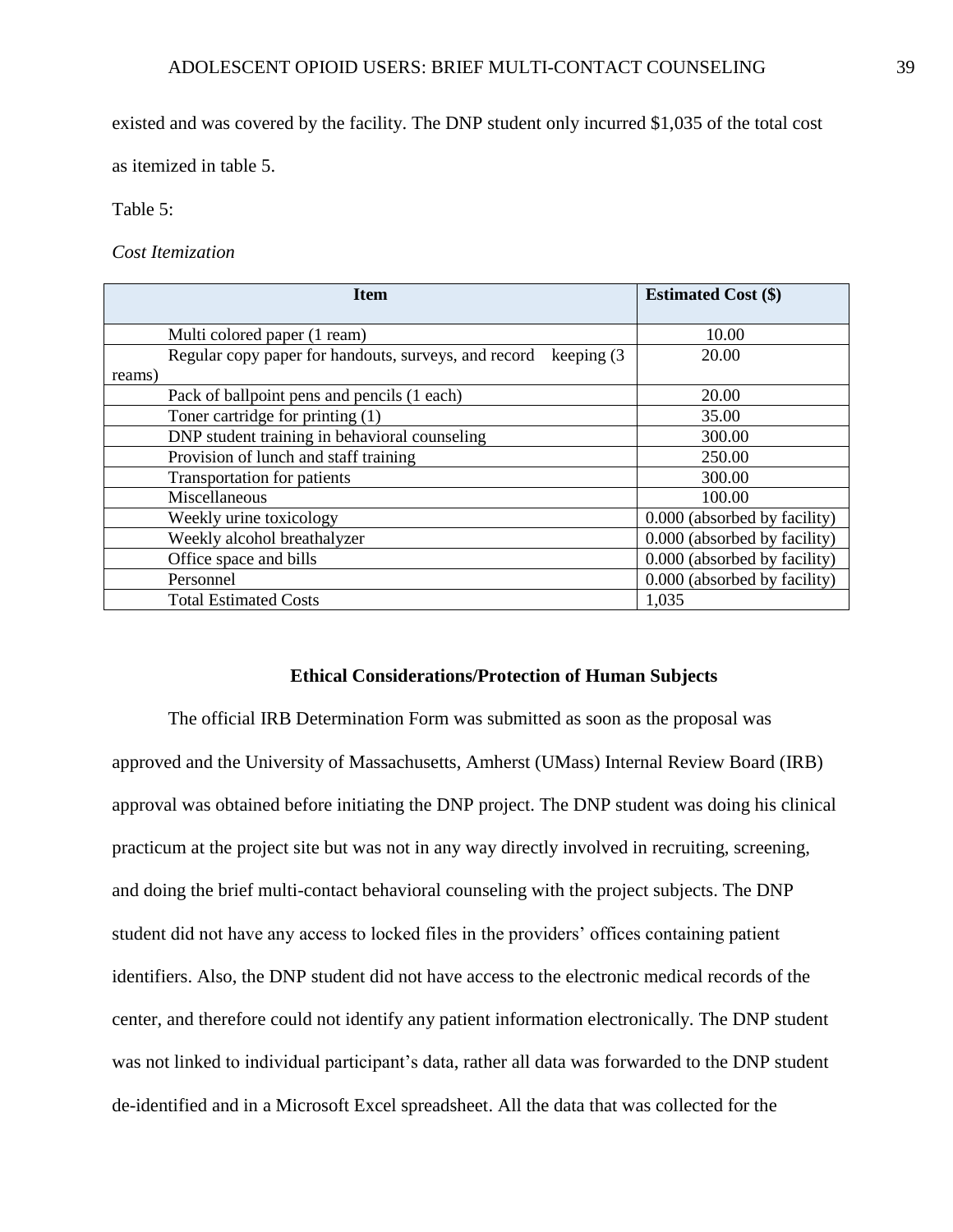evaluation of the outcome of the project were merged as aggregated information by the sixmember QI team to a Microsoft Excel spreadsheet, and did not contain any potential patient identifiers. To ensure that the confidentiality of participants was not breached in any way, each participant was coded using individual identification numbers (Boutin-Foster et al., 2013) that were kept in confidential files in the providers' offices. The recruitment of patient participants and counseling was done by the QI team members, employees of the center, who followed the standards of care for practice to ensure that all participants were protected as stated in the Health Insurance Portability and Accountability Act of 1996 (HIPAA). The HIPAA ensures that patients' rights, privacy, confidentiality, and health information are protected (McGraw, 2013).

#### **Conclusions**

<span id="page-40-0"></span>The opioid epidemic continues to devour American youth each day and has far-reaching psychological, social, medical, and economic consequences for families and for us all as a nation. Adolescents in the US and around the globe are increasingly becoming addicted to opioids. The prescription rates of opioids in the US continue to increase as well enabling their ease of access among the adolescents. Adolescents too have ease of access to opioids through relatives, prescription, and through illegal acquiring. All these and other factors reflect the urgent need for innovative solutions to the crisis. As we continue to explore interventions to curb the problem, we must ensure that our solutions are not based on our personal and political ideologies rather than on scientific evidence and reason such as the protocol created by the DNP student for this pilot QI project. Time intensive counseling sessions have proven to be ineffective for adolescents due to their low concentration rates. From the project findings, Brief multi-contact counseling intervention integrating MI techniques guided by Prochaska's six stages of Behavioral Change Model have substantial potential to encourage behavioral change among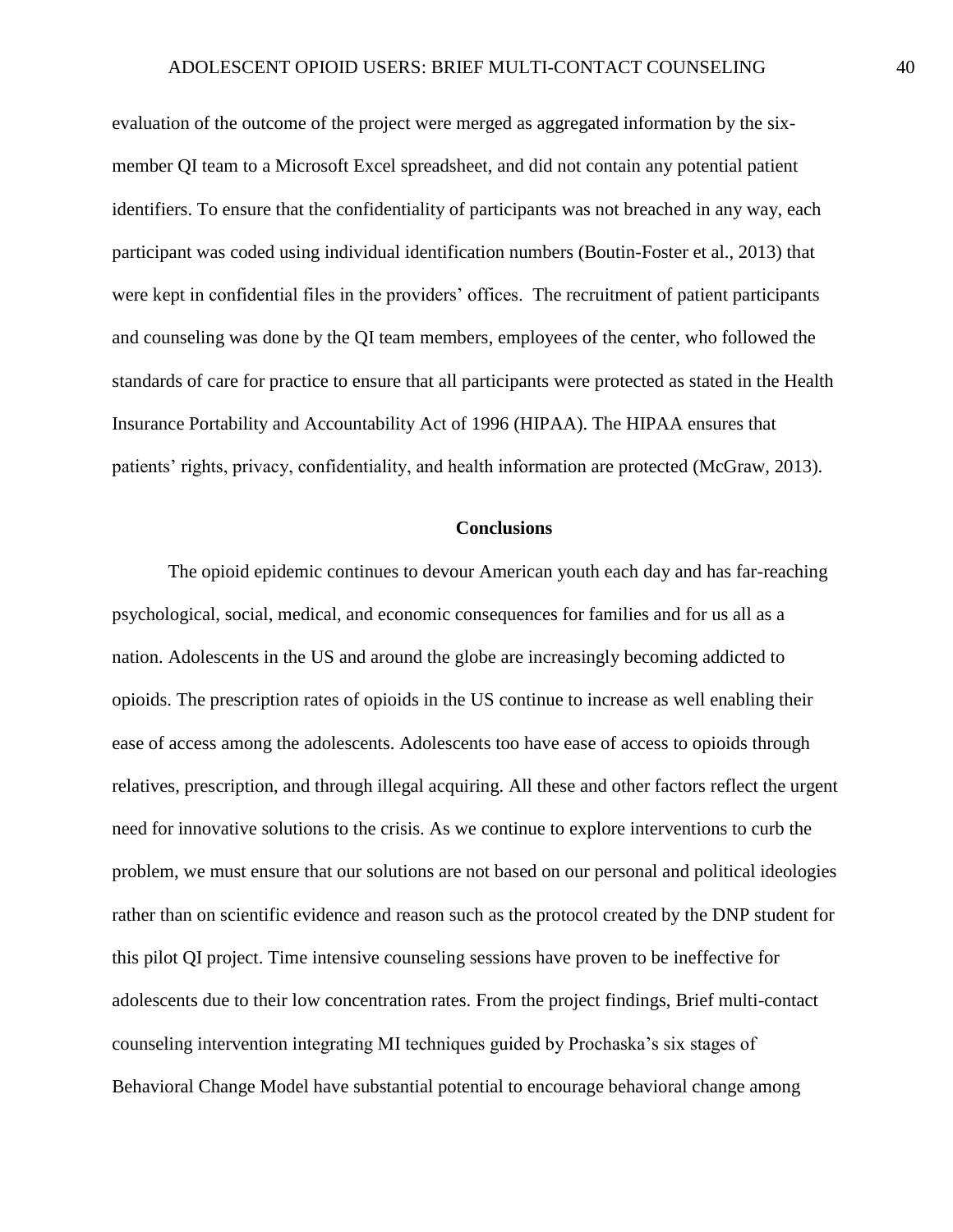adolescents thereby reducing the risks associated with opioid misuse among adolescent opioid users.

This pilot quality improvement project aimed to encourage behavioral change in adolescents identified as opioid users, by using a brief multi-contact counseling intervention integrating motivational interview (MI) techniques guided by Prochaska's six stages of Behavioral Change Model. The project was conducted at the Island Counseling Center, an outpatient psychiatric facility, and involved six adolescents as the client participants. The brief multi-contact counseling and motivational interviewing were found to be effective. Participants progressed through the first four stages of Prochaska's six stages of Behavioral Change Model. By the end of week 6 of brief multi-contact counseling integrated with MI, all the participants had quit opioid use for the last two weeks as evidenced by the weekly urine toxicology reports that were unremarkable. Future projects or scientific investigations are recommended to utilize a larger sample size and have evaluation plans to test for long-term efficacy of the intervention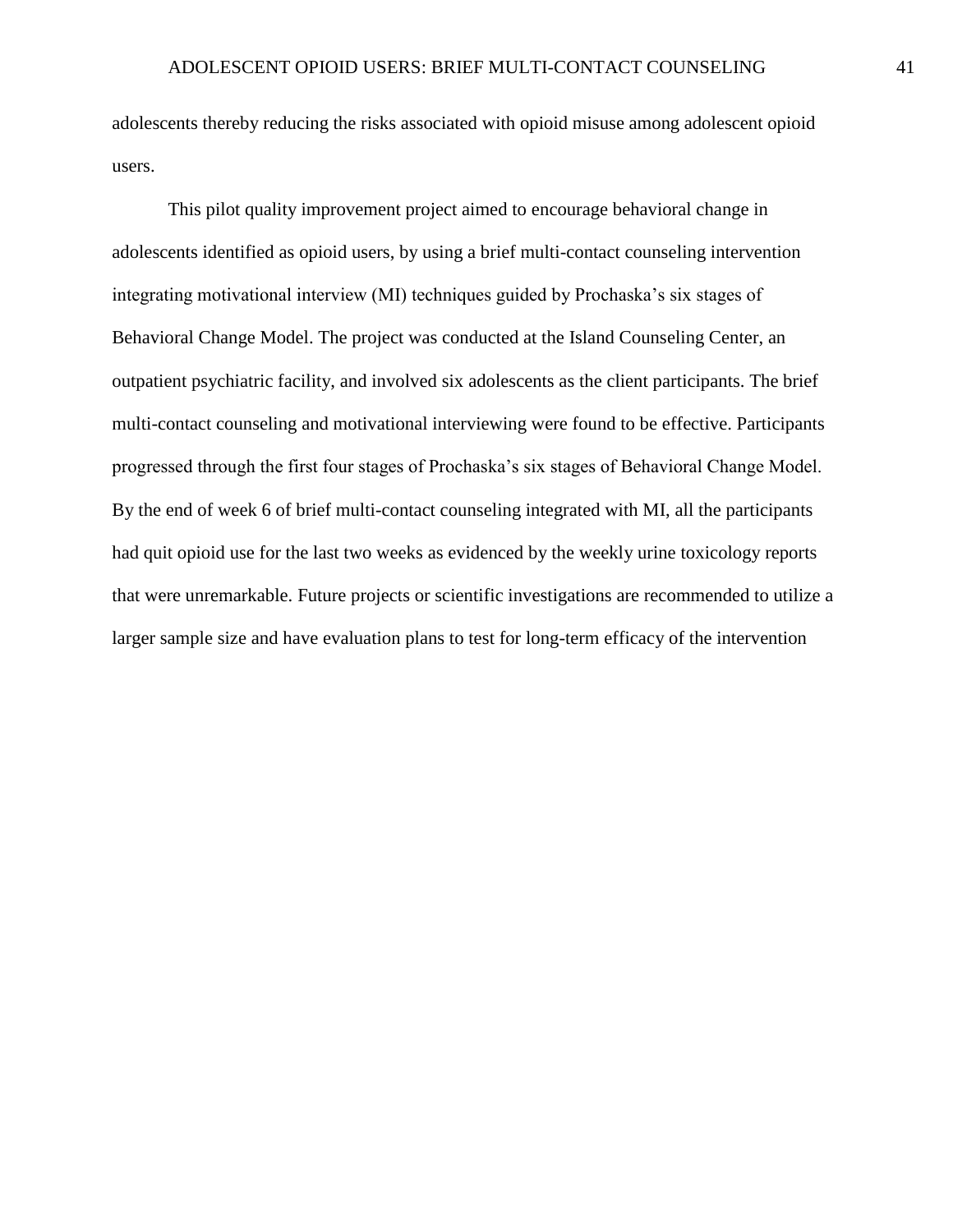#### References

- <span id="page-42-0"></span>American Fact Finder (2017). *Worcester city, Massachusetts*. Retrieved from https://factfinder.census.gov/faces/nav/jsf/pages/community\_facts.xhtml?src=bkmk
- Benzo, R., Vickers, K., Ernst, D., Tucker, S., McEvoy, C., & Lorig, K. (2013). Development and feasibility of a COPD Self-Management Intervention delivered with motivational interviewing strategies. *Journal of Cardiopulmonary Rehabilitation and Prevention*, *33*(2), 113–123. doi:10.1097/HCR.0b013e318284ec67
- Blume, A. W. (2016). Advances in substance abuse prevention and treatment interventions among racial, ethnic, and sexual minority populations. *Alcohol Research: Current Reviews*, *38*(1), 47-54. Retrieved from

https://www.ncbi.nlm.nih.gov/pmc/articles/PMC4872612/

- Boutin-Foster, C., Scott, E., Melendez, J., Rodriguez, A., Ramos, R., Kanna, B., & Michelen, W. (2013). Ethical Considerations for Conducting Health Disparities Research in Community Health Centers: A Social-Ecological Perspective. *American Journal of Public Health*, *103*(12), 2179–2184. doi:10.2105/AJPH.2013.301599 Brazier, A. (2014). Organizational change. *Loss Prevention Bulletin*, (239), 3-6. Retrieved from http://www.abrisk.co.uk/papers/LPB239\_pp03.pdf
- Catley, D., Goggin, K., Harris, K. J., Richter, K. P., Williams, K., Patten, C., … Grobe, J. E. (2016). A randomized trial of motivational interviewing: cessation induction among smokers with low desire to quit. *American Journal of Preventive Medicine, 50*(5), 573– 583. doi:10.1016/j.amepre.2015.10.013
- Christie, D., & Channon, S. (2014). The potential for motivational interviewing to improve outcomes in the management of diabetes and obesity in paediatric and adult populations: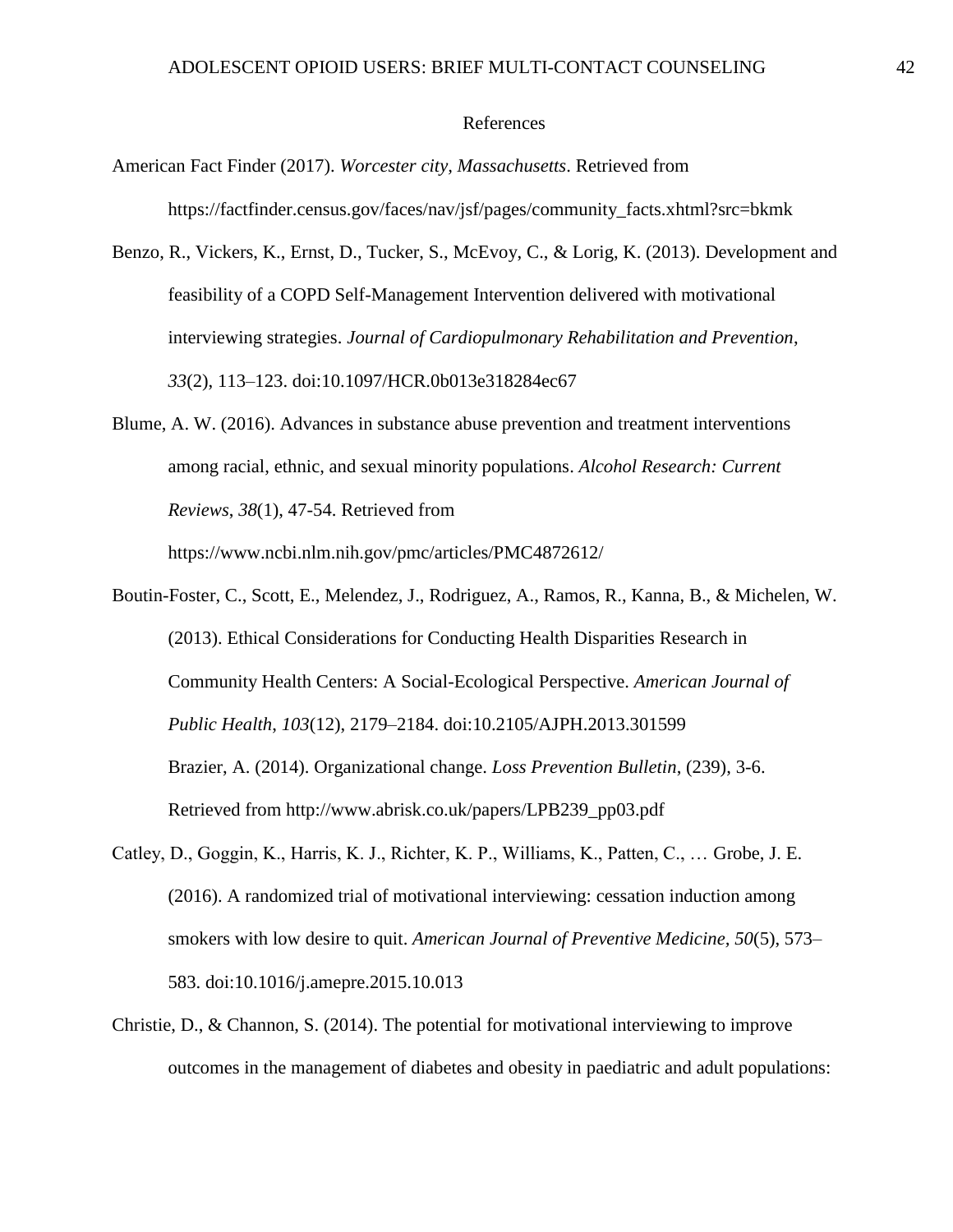A clinical review. *Diabetes, Obesity & Metabolism, 16*(5), 381–387. doi:10.1111/dom.12195

- Das, J. K., Salam, R. A., Arshad, A., Finkelstein, Y., & Bhutta, Z. A. (2016). Interventions for adolescent substance abuse: An overview of systematic reviews. *The Journal of Adolescent Health*, *59*(4 Suppl), S61–S75. doi:10.1016/j.jadohealth.2016.06.021
- Fotiou, A., Kanavou, E., Richardson, C., Ploumpidis, D., & Kokkevi, A. (2014). Misuse of prescription opioid analgesics among adolescents in Greece: The importance of peer use and past prescriptions. *Drugs: Education, Prevention & Policy*, *21*(5), 357-369.
- Friman, M., Huck, J., & Olsson, L. E. (2017). Transtheoretical Model of Change during travel behavior interventions: An integrative review. *International Journal of Environmental Research and Public Health, 14*(6), 581. doi:10.3390/ijerph14060581
- Garland, E. L., Froeliger, B., Zeidan, F., Partin, K., & Howard, M. O. (2013). The downward spiral of chronic pain, prescription opioid misuse, and addiction: Cognitive, affective, and neuropsychopharmacologic pathways. *Neuroscience and Biobehavioral Reviews, 37*(10 0 2), 2597–2607. doi:10.1016/j.neubiorev.2013.08.006
- Groenewald, C. B., Rabbitts, J. A., Gebert, T., & Palermo, T. M. (2016). Trends in opioid prescriptions among children and adolescents in the United States: A nationally representative project from 1996 to 2012. *Pain, 157*(5), 1021–1027. doi:10.1097/j.pain.0000000000000475
- Hair, H. J., Shortall, R., & Oldford, J. (2013). Where's help when we need it? Developing responsive and effective brief counseling services for children, adolescents, and their families. *Social Work in Mental Health*, *11*(1), 16-33. doi:10.1080/15332985.2012.716389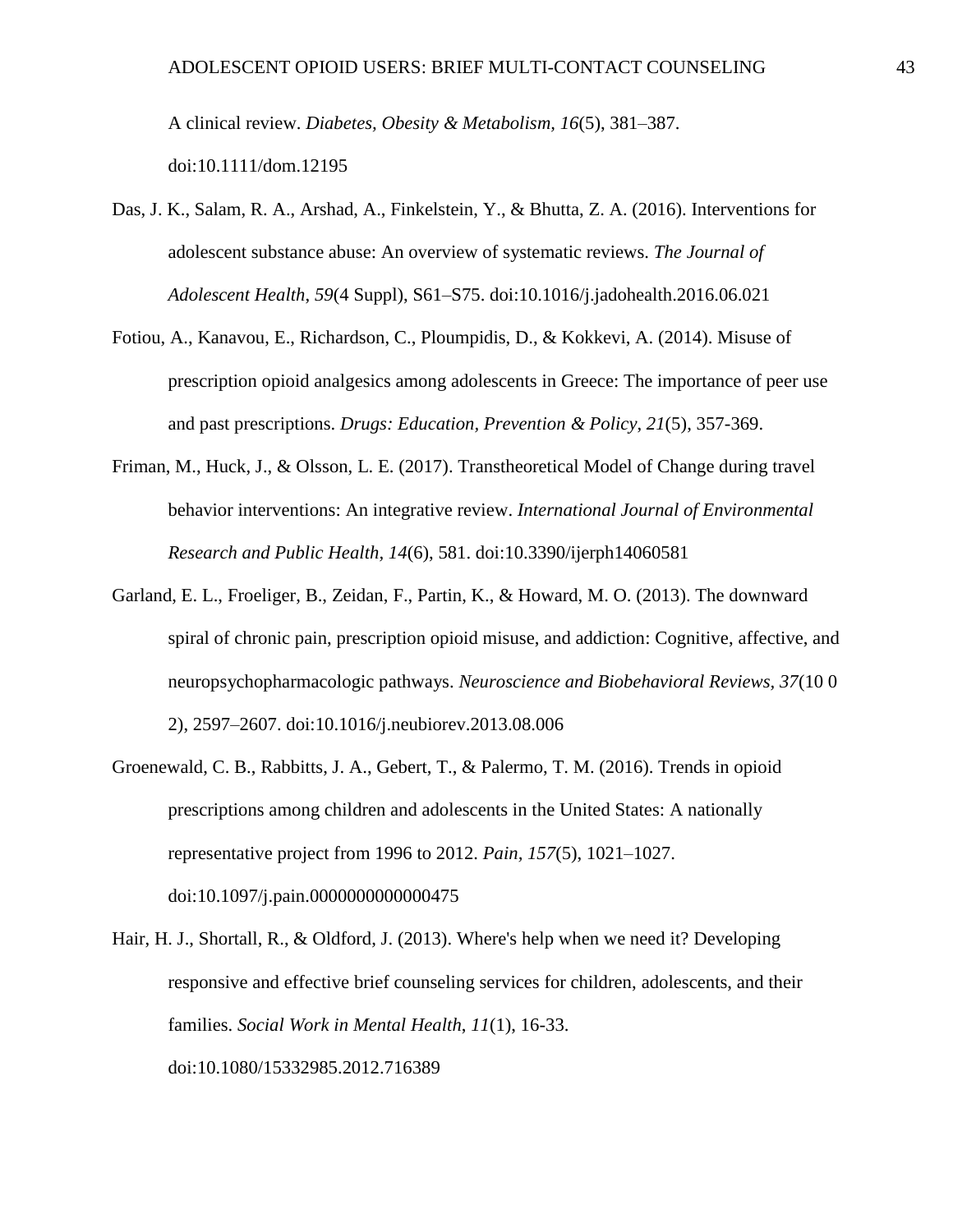- Hammond, C. J., Mayes, L. C., & Potenza, M. N. (2014). Neurobiology of adolescent substance use and addictive behaviors: prevention and treatment implications. *Adolescent Medicine: State of the Art Reviews*, *25*(1), 15–32.
- Horwath, C. C., Schembre, S. M., Motl, R. W., Dishman, R. K., & Nigg, C. R. (2013). Does the transtheoretical model of behavior change provide a useful basis for interventions to promote fruit and vegetable consumption? *American Journal of Health Promotion : AJHP, 27*(6). doi:10.4278/ajhp.110516-QUAN-201
- Chinese Law & Government (2016). Implementation plan for the open selection and promotion of deputy at department level cadres. *Chinese Law & Government*, *48*(5), 335-337. doi:10.1080/00094609.2016.1223504
- Jones, J. D., & Comer, S. D. (2015). A review of pharmacogenetic studies of substance-related disorders. *Drug and Alcohol Dependence, 152*, 1–14. http://doi.org/10.1016/j.drugalcdep.2015.03.003
- Kay, J., Memon, M., de SA, D., Simunovic, N., Athwal, G. S., Bedi, A., & Ayeni, O. R. (2016). Level of clinical evidence presented at the open and closed American Shoulder and Elbow Surgeons annual meeting over 10 years (2005-2014). *BMC Musculoskeletal Disorders*, *17*1-6. doi:10.1186/s12891-016-1334-y
- McGraw, D. (2013). Building public trust in uses of Health Insurance Portability and Accountability Act de-identified data. *Journal of the American Medical Informatics Association : JAMIA*, *20*(1), 29–34. http://doi.org/10.1136/amiajnl-2012-000936
- Piazza, P. V., & Deroche-Gamonet, V. (2013). A multistep general theory of transition to addiction. *Psychopharmacology*, *229*(3), 387–413. http://doi.org/10.1007/s00213-013- 3224-4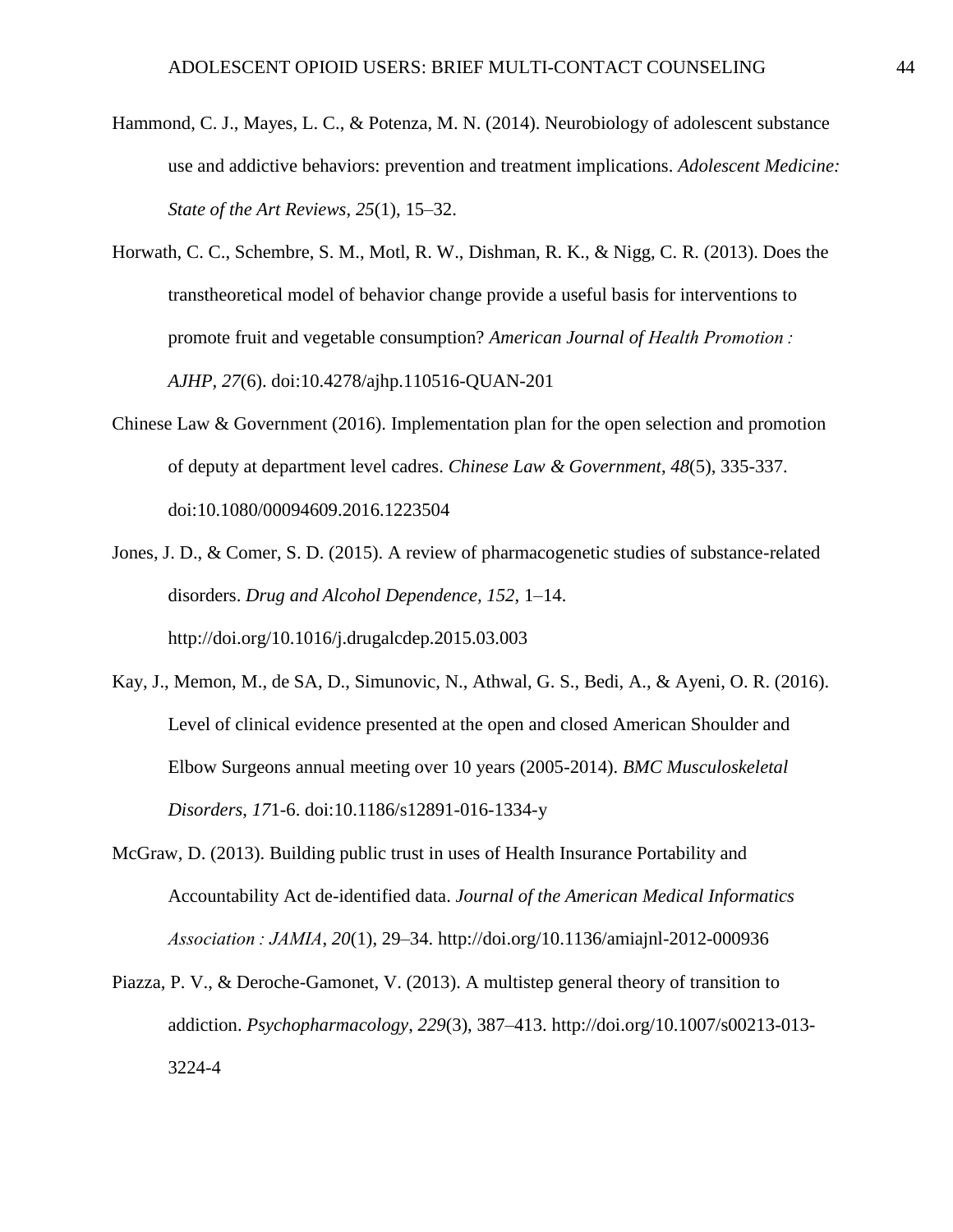Pietrzak, M., & Paliszkiewicz, J. (2015). Framework of Strategic Learning: The PDCA Cycle. *Management (18544223)*, *10*(2), 149-161. Retrieved from http://www.fmkp.si/zalozba/ISSN/1854-4231/10\_149-161.pdf

- Pirzadeh, A., Mostafavi, F., Ghofranipour, F., & Feizi, A. (2015). Applying transtheoretical model to promote physical activities among women. *Iranian Journal of Psychiatry and Behavioral Sciences*, *9*(4), e1580. doi:10.17795/ijpbs-1580
- Rakauskiene, V., & Dumciene, A. (2013). Alteration of adolescent self-efficacy when applying brief counseling at school. *Social Behavior & Personality: An International Journal*, *41*(6), 893-899. doi:10.2224/sbp.2013.41.6.893
- Roberson, L. N. (2017). She leads a lonely life: When sex trafficking and drug addiction collide. *Wake Forest Law Review*, *52*(2), 359-377.
- Schmidt, T., Haddox, J., Nielsen, A., Wakeland, W., Fitzgerald, J., Schmidt, T. D., & ... Nielsen, A. E. (2015). Key data gaps regarding the public health issues associated with opioid analgesics. *Journal of Behavioral Health Services & Research*, *42*(4), 540-553. doi:10.1007/s11414-014-9396-9
- Sheridan, D. C., Laurie, A., Hendrickson, R. G., Fu, R., Kea, B., & Horowitz, B. Z. (2016). association of overall opioid prescriptions on adolescent opioid abuse. *Journal of Emergency Medicine (0736-4679)*, *51*(5), 485-490. doi:10.1016/j.jemermed.2016.06.049

Van Hoeven, L. R., Janssen, M. P., Roes, K. B., & Koffijberg, H. (2015). Aiming for a representative sample: Simulating random versus purposive strategies for hospital selection. *BMC Medical Research Methodology*, *15*1-9. doi:10.1186/s12874-015-0089-8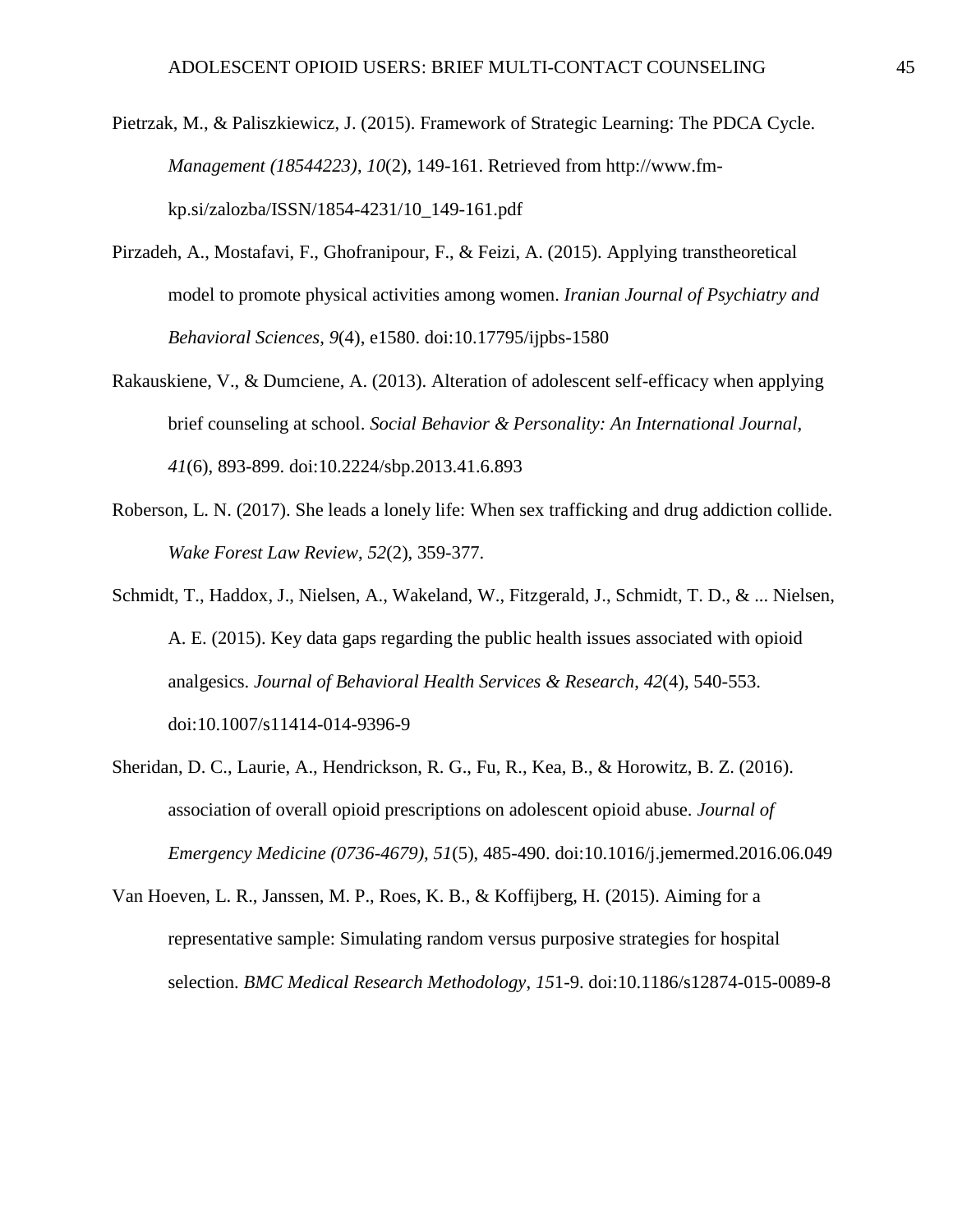- Veliz, P. T., Boyd, C., & McCabe, S. E. (2013). Playing through pain: Sports participation and nonmedical use of opioid medications among adolescents. *American Journal of Public Health*, *103*(5), e28-e30. doi:10.2105/AJPH.2013.301242
- Virtanen, S. E., Zeebari, Z., Rohyo, I., & Galanti, M. R. (2015). Evaluation of a brief counseling for tobacco cessation in dental clinics among Swedish smokers and snus users. A cluster randomized controlled trial (the FRITT project). *Preventive Medicine*, *70*26-32. doi:10.1016/j.ypmed.2014.11.005
- Young, A., McCabe, S. E., Cranford, J. A., Ross-Durow, P., & Boyd, C. J. (2012). Nonmedical use of prescription opioids among adolescents: Subtypes based on motivation for use. Journal of Addictive *Diseases*, *31*(4), 332–341. doi:10.1080/10550887.2012.735564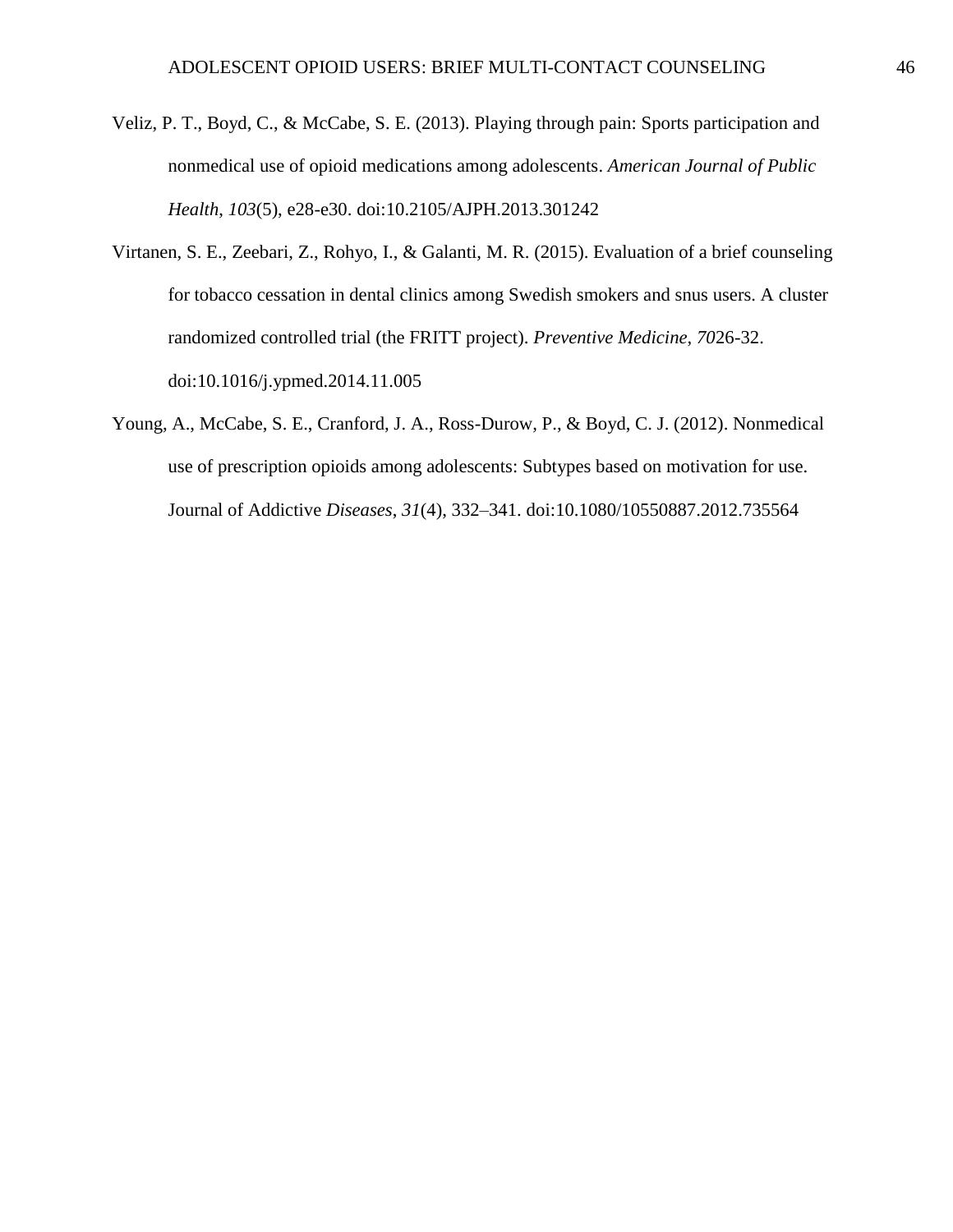# **Appendices**

# <span id="page-47-0"></span>**Appendix A: Pre-Intervention Survey**

<span id="page-47-1"></span>Please complete the following survey with specific regard to the above enquiry, by placing a **circle** on the appropriate response that best applies to you. **Select only one response per question.** The responses are on a 5-point Likert scale with 1= strongly disagree; 2= disagree; 3= neither or N/A; 4= agree; and 5= strongly agree. Please do not write your name or date of birth on this survey. All responses are kept confidential.

|                       | <b>Question 1:</b> I am a current user of opioids                                               |                |                             |                 |
|-----------------------|-------------------------------------------------------------------------------------------------|----------------|-----------------------------|-----------------|
|                       |                                                                                                 |                | $\mathcal{D}$               |                 |
| <b>Strongly Agree</b> | Agree                                                                                           | Neither Or N/A | <b>Disagree</b>             | <b>Strongly</b> |
|                       |                                                                                                 |                |                             | <b>Disagree</b> |
|                       | <b>Question 2:</b> I think my use of opioids is out of control and is a problem                 |                |                             |                 |
|                       |                                                                                                 |                |                             |                 |
| <b>Strongly Agree</b> | Agree                                                                                           | Neither Or N/A | <b>Disagree</b>             | Strongly        |
|                       |                                                                                                 |                |                             | <b>Disagree</b> |
|                       | <b>Question 3:</b> I am willing to stop my opioid use behavior                                  |                |                             |                 |
|                       |                                                                                                 |                | $\overline{2}$              |                 |
| <b>Strongly</b>       | Agree                                                                                           | Neither        | <b>Disagree</b>             | <b>Strongly</b> |
| Agree                 |                                                                                                 | Or N/A         |                             | <b>Disagree</b> |
|                       | Question 4: I feel confident that change will make a difference                                 |                |                             |                 |
|                       |                                                                                                 |                |                             |                 |
| <b>Strongly</b>       | Agree                                                                                           | Neither        | <b>Disagree</b>             | <b>Strongly</b> |
| Agree                 |                                                                                                 | Or N/A         |                             | <b>Disagree</b> |
|                       |                                                                                                 |                |                             |                 |
|                       | <b>Question 5:</b> I have attempted at least once to change my opioid use behavior but was      |                |                             |                 |
| unsuccessful          |                                                                                                 |                |                             |                 |
| 5.                    | Δ                                                                                               |                | $\mathcal{D}_{\mathcal{L}}$ |                 |
| <b>Strongly</b>       | Agree                                                                                           | Neither Or N/A | <b>Disagree</b>             | Strongly        |
| Agree                 |                                                                                                 |                |                             | <b>Disagree</b> |
|                       | Question 6: I have tried behavioral change counseling therapy in the past                       |                |                             |                 |
|                       |                                                                                                 |                |                             |                 |
| Strongly              | Agree                                                                                           | Neither Or N/A | <b>Disagree</b>             | <b>Strongly</b> |
| Agree                 |                                                                                                 |                |                             | <b>Disagree</b> |
|                       |                                                                                                 |                |                             |                 |
| use behavior          | Question 7: I am willing to learn coping mechanisms that will help me change my opioid          |                |                             |                 |
|                       | $\overline{4}$                                                                                  |                | $\mathcal{D}_{\mathcal{L}}$ |                 |
| <b>Strongly</b>       | Agree                                                                                           | <b>Neither</b> | <b>Disagree</b>             | <b>Strongly</b> |
| Agree                 |                                                                                                 | Or N/A         |                             | <b>Disagree</b> |
|                       | <b>Question 8:</b> I find it less difficult to go without using opioids when I am in counseling |                |                             |                 |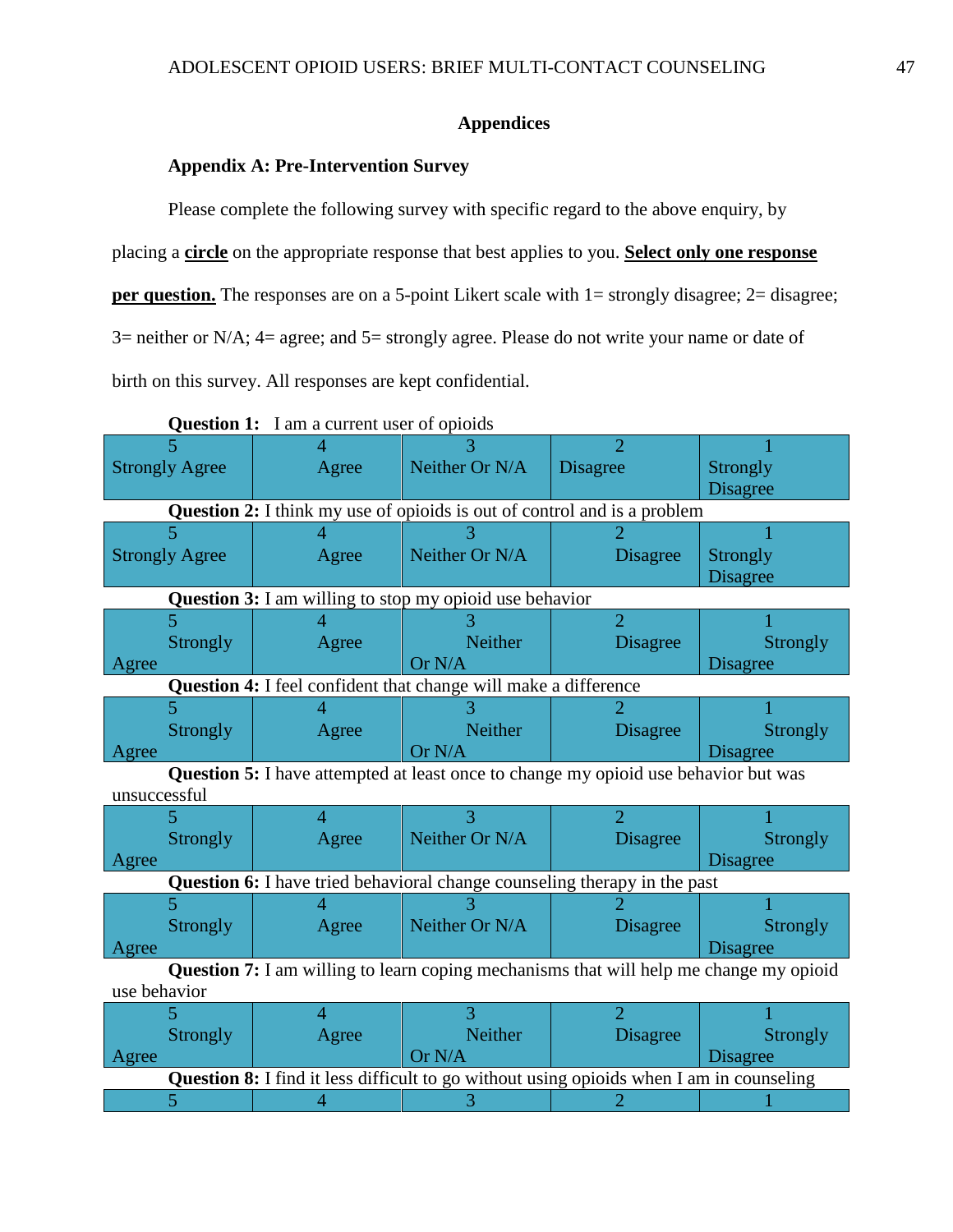| <b>Strongly</b>                                                                           | Agree | <b>Neither</b> | <b>Disagree</b> | Strongly        |  |  |  |  |
|-------------------------------------------------------------------------------------------|-------|----------------|-----------------|-----------------|--|--|--|--|
| Agree                                                                                     |       | Or N/A         |                 | <b>Disagree</b> |  |  |  |  |
| <b>Question 9:</b> When I receive counselling I find it possible to change my opioids use |       |                |                 |                 |  |  |  |  |
| behaviors                                                                                 |       |                |                 |                 |  |  |  |  |
|                                                                                           |       |                |                 |                 |  |  |  |  |
| Strongly                                                                                  | Agree | <b>Neither</b> | <b>Disagree</b> | <b>Strongly</b> |  |  |  |  |
| Agree                                                                                     |       | Or N/A         |                 | <b>Disagree</b> |  |  |  |  |
| Question 10: Intense Daily brief counseling sessions could work well for me to change     |       |                |                 |                 |  |  |  |  |
| my behavior than having weekly longer counseling sessions                                 |       |                |                 |                 |  |  |  |  |
|                                                                                           |       |                |                 |                 |  |  |  |  |
| Strongly                                                                                  | Agree | <b>Neither</b> | <b>Disagree</b> | Strongly        |  |  |  |  |
| Agree                                                                                     |       | Or $N/A$       |                 | <b>Disagree</b> |  |  |  |  |

Survey developed by Stephen Zombil, 2017©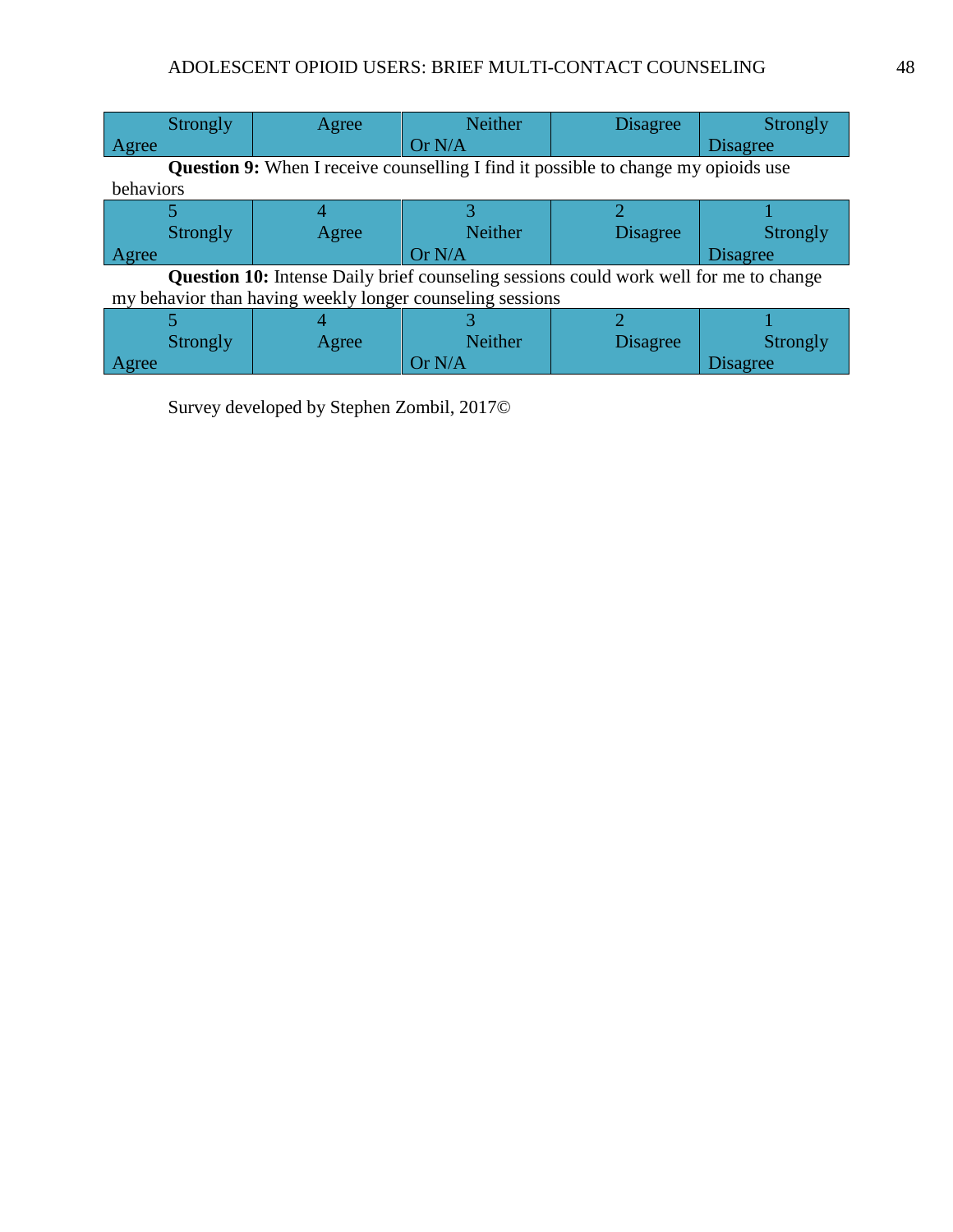# <span id="page-49-0"></span>**Appendix B: Post-Intervention Survey**

Please complete the following survey with specific regard to the above enquiry,

by placing a **circle** on the appropriate response that best applies to you. **Select only one** 

**response per question.** The responses are on a 5-point Likert scale with 1= strongly disagree;

2= disagree; 3= neither or N/A; 4= agree; and 5= strongly agree. Please do not write your name

or date of birth on this survey. All responses are kept confidential.

|                                                                                                 | 5                                                                                              |                                                                                     |                |                 |                 |  |  |  |  |
|-------------------------------------------------------------------------------------------------|------------------------------------------------------------------------------------------------|-------------------------------------------------------------------------------------|----------------|-----------------|-----------------|--|--|--|--|
|                                                                                                 | <b>Strongly</b>                                                                                | Agree                                                                               | <b>Neither</b> | <b>Disagree</b> | Strongly        |  |  |  |  |
| Agree                                                                                           |                                                                                                |                                                                                     | Or N/A         |                 | <b>Disagree</b> |  |  |  |  |
|                                                                                                 | <b>Question 2:</b> I feel that this project helped me make progress towards changing my opioid |                                                                                     |                |                 |                 |  |  |  |  |
| use behavior                                                                                    |                                                                                                |                                                                                     |                |                 |                 |  |  |  |  |
|                                                                                                 |                                                                                                | 4                                                                                   | 3              | $\overline{2}$  |                 |  |  |  |  |
|                                                                                                 | <b>Strongly</b>                                                                                | Agree                                                                               | <b>Neither</b> | <b>Disagree</b> | <b>Strongly</b> |  |  |  |  |
| Agree                                                                                           |                                                                                                |                                                                                     | Or N/A         |                 | <b>Disagree</b> |  |  |  |  |
|                                                                                                 |                                                                                                | <b>Question 3:</b> I feel that this project helped me change my opioid use behavior |                |                 |                 |  |  |  |  |
|                                                                                                 |                                                                                                |                                                                                     |                |                 |                 |  |  |  |  |
|                                                                                                 | <b>Strongly</b>                                                                                | Agree                                                                               | Neither        | <b>Disagree</b> | <b>Strongly</b> |  |  |  |  |
| Agree                                                                                           |                                                                                                |                                                                                     | Or N/A         |                 | <b>Disagree</b> |  |  |  |  |
| <b>Question 4:</b> In general, I found the project to be very helpful                           |                                                                                                |                                                                                     |                |                 |                 |  |  |  |  |
|                                                                                                 |                                                                                                |                                                                                     |                |                 |                 |  |  |  |  |
|                                                                                                 | Strongly                                                                                       | Agree                                                                               | <b>Neither</b> | <b>Disagree</b> | Strongly        |  |  |  |  |
| Agree                                                                                           |                                                                                                |                                                                                     | Or N/A         |                 | Disagree        |  |  |  |  |
| Question 5: After participating in this project, I feel more confident about my ability to      |                                                                                                |                                                                                     |                |                 |                 |  |  |  |  |
| stay away from opioid                                                                           |                                                                                                |                                                                                     |                |                 |                 |  |  |  |  |
|                                                                                                 |                                                                                                |                                                                                     |                | $\overline{2}$  |                 |  |  |  |  |
|                                                                                                 | <b>Strongly</b>                                                                                | Agree                                                                               | <b>Neither</b> | <b>Disagree</b> | <b>Strongly</b> |  |  |  |  |
| Agree                                                                                           |                                                                                                |                                                                                     | Or N/A         |                 | <b>Disagree</b> |  |  |  |  |
|                                                                                                 |                                                                                                | <b>Question 6:</b> I enjoyed all the sessions for behavioral change counseling      |                |                 |                 |  |  |  |  |
|                                                                                                 |                                                                                                |                                                                                     |                |                 |                 |  |  |  |  |
|                                                                                                 | Strongly                                                                                       | Agree                                                                               | Neither        | <b>Disagree</b> | <b>Strongly</b> |  |  |  |  |
| Agree                                                                                           |                                                                                                |                                                                                     | Or N/A         |                 | Disagree        |  |  |  |  |
| <b>Question 7:</b> I will use the coping mechanisms I learned in the program to quit my opioid  |                                                                                                |                                                                                     |                |                 |                 |  |  |  |  |
| use behavior                                                                                    |                                                                                                |                                                                                     |                |                 |                 |  |  |  |  |
|                                                                                                 |                                                                                                | 4                                                                                   |                | $\overline{2}$  |                 |  |  |  |  |
|                                                                                                 | Strongly                                                                                       | Agree                                                                               | <b>Neither</b> | <b>Disagree</b> | <b>Strongly</b> |  |  |  |  |
| Agree                                                                                           |                                                                                                |                                                                                     | Or N/A         |                 | <b>Disagree</b> |  |  |  |  |
| <b>Question 8:</b> The Daily counseling kept me busy and I find it less difficult to go without |                                                                                                |                                                                                     |                |                 |                 |  |  |  |  |
| opioids.                                                                                        |                                                                                                |                                                                                     |                |                 |                 |  |  |  |  |
|                                                                                                 | 5                                                                                              | 4                                                                                   | 3              | 2               |                 |  |  |  |  |

**Question 1:** I feel that I learned something from the counseling sessions